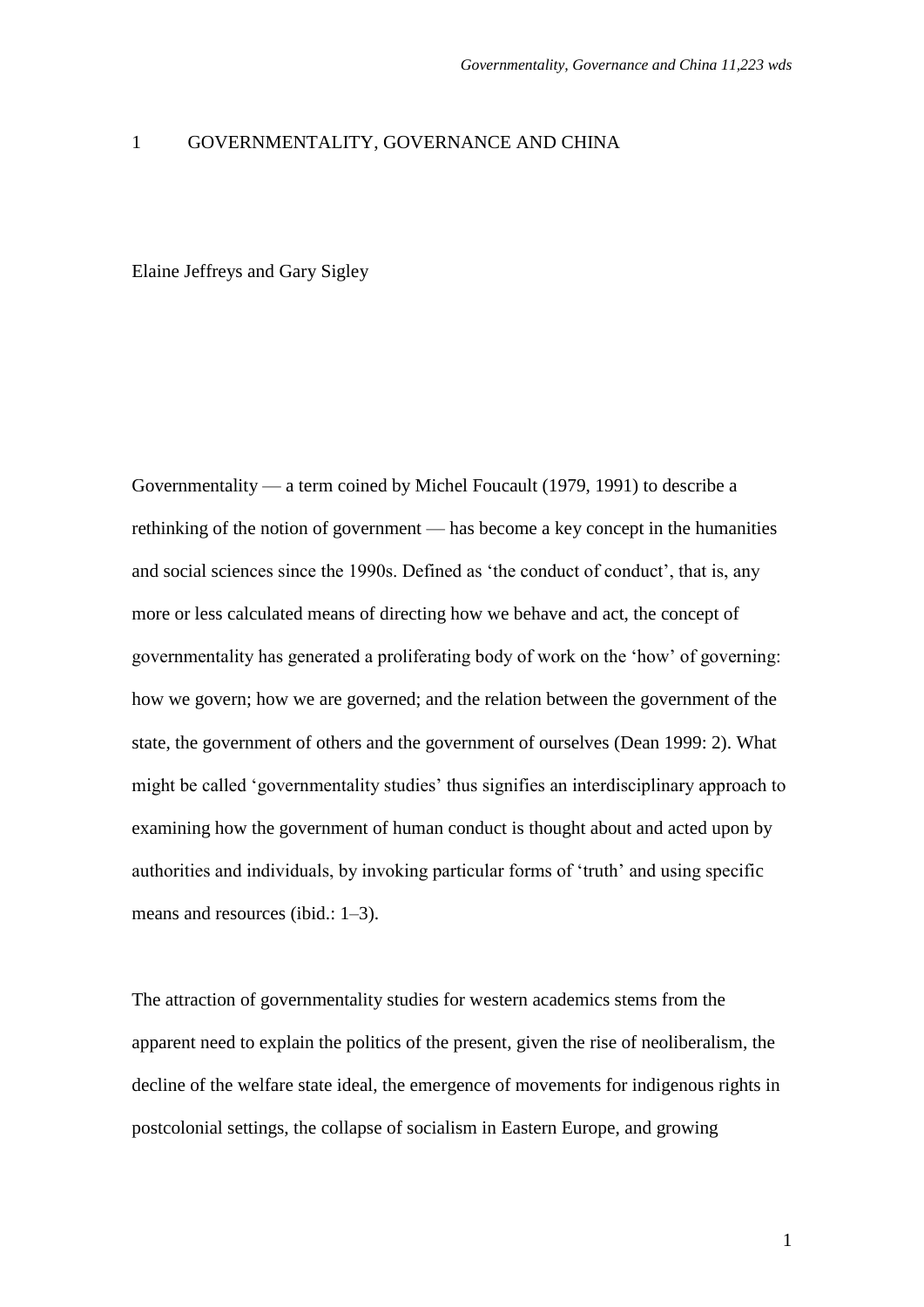uncertainties about the meaning of 'Left politics' (ibid.: 2). Several edited collections deal with the nature of governmental thinking in western liberal democracies and in the context of globalized capitalism, for example: Wendy Larner and William Walters (2004) *Global Governmentality: Governing International Spaces*; Mitchell Dean and Barry Hindess (1998) *Governing Australia: Studies in Contemporary Rationalities of Government*; Andrew Barry, Thomas Osborne and Nikolas Rose (1996) *Foucault and Political Reason: Liberalism, Neo-Liberalism and Rationalities of Government*; and Graham Burchell, Colin Gordon and Peter Miller (1991) *The Foucault Effect: Studies in Governmentality*. There are also monographs examining matters such as: education; ethics and sexual politics; law; political theory; poverty and welfare; psychology and the 'psy' disciplines, and the government of everyday life (Dean 1991, 1999; Hindess 1996; Hunter 1994; Hunt and Wickham 1994; Minson 1985, 1993; Nadesan 2008; Rose 1989, 1996). The themes and analyses of governmentality have been further applied to the study of community policing (Stenson 1993), the regulation of pregnancy (Weir 1996), programmes of self-esteem and empowerment (Cruikshank 1993, 1999), and the nature of social work (Chambon *et al.* 1999).

As a natural extension of this interest, the concept of governmentality has been used to analyze contemporary Chinese society and politics. Beginning with Michael Dutton's pioneering monograph of policing and punishment in China (1992), the field of China studies can now claim book-length governmentality studies of the socialist work unit (Bray 2005), policing (Dutton 2005), population policies (Greenhalgh and Winckler 2005), and prostitution controls (Jeffreys 2004). It can also claim a special issue of *Economy and Society*, a social science journal that is widely recognized for its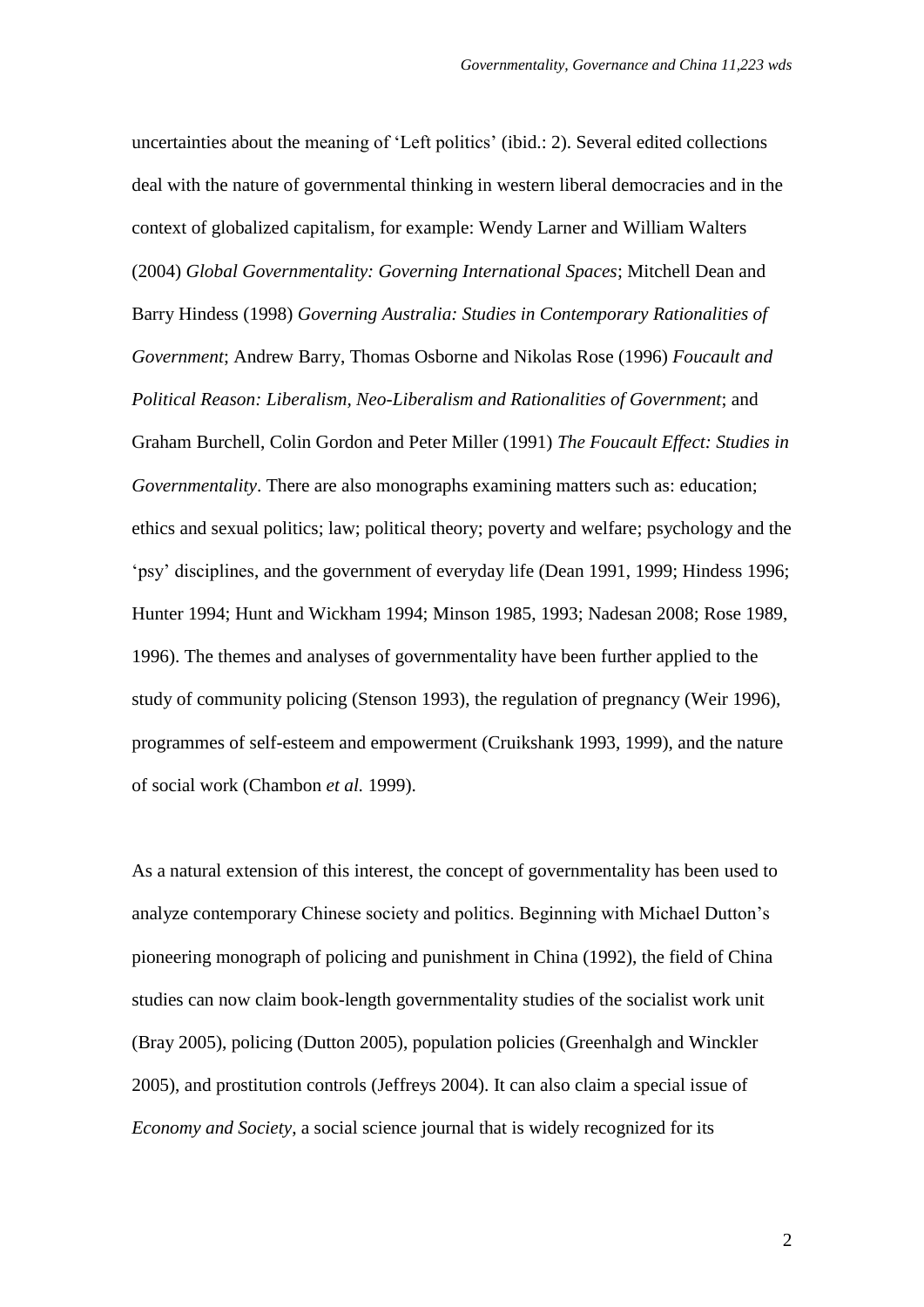publication of Foucaultian analyses (Jeffreys and Sigley 2006). The issue includes articles on China and changing conceptions of governance, community, consumercitizens, new professionals, and the role of the media in enforcing ethical behaviours (Anagnost 2006; Bray 2006; Hoffman 2006; Jeffreys 2006; Sigley 2006a). Additionally, a growing number of China scholars have used the concept of governmentality as a framing device for discussions of the relationship between government and the everyday management of citizenship, desire, and identity, for example, through an examination of the politics of commercial television programming, gift-giving, healthy living, human reproduction, labour recruitment, and leisure (Anagnost 2004; Farquhar 2002, 2005; Festa 2006; Greenhalgh 2003, 2005; Keane 1999, 2001; Kohrman 2004; Lee 2006; Powell and Cook 2000; Sigley 1996, 2004; Yan 2003; Yang 1989).

This book contributes to the growing body of research on governmentality and the People's Republic of China (PRC). Since the Chinese Communist Party (CCP) embarked on a programme of 'reform and openness' in the late 1970s, Chinese society has undergone a series of dramatic, and some would say traumatic, transformations in almost all realms of social, cultural, economic, and political life. The PRC's shift away from the centralized planned economy of the Maoist period (1949–76) was confirmed when the CCP declared, at the Fourteenth Party Congress in 1992, that its mission was henceforth to develop a 'socialist market economy' (*shehuizhuyi shichang jingji*).

China's transition from 'socialist plan' to 'market socialism' has been accompanied by significant shifts in how the practice and objects of government are understood and acted upon. It has led to the abandonment of the affective mass-line politics<sup>1</sup> that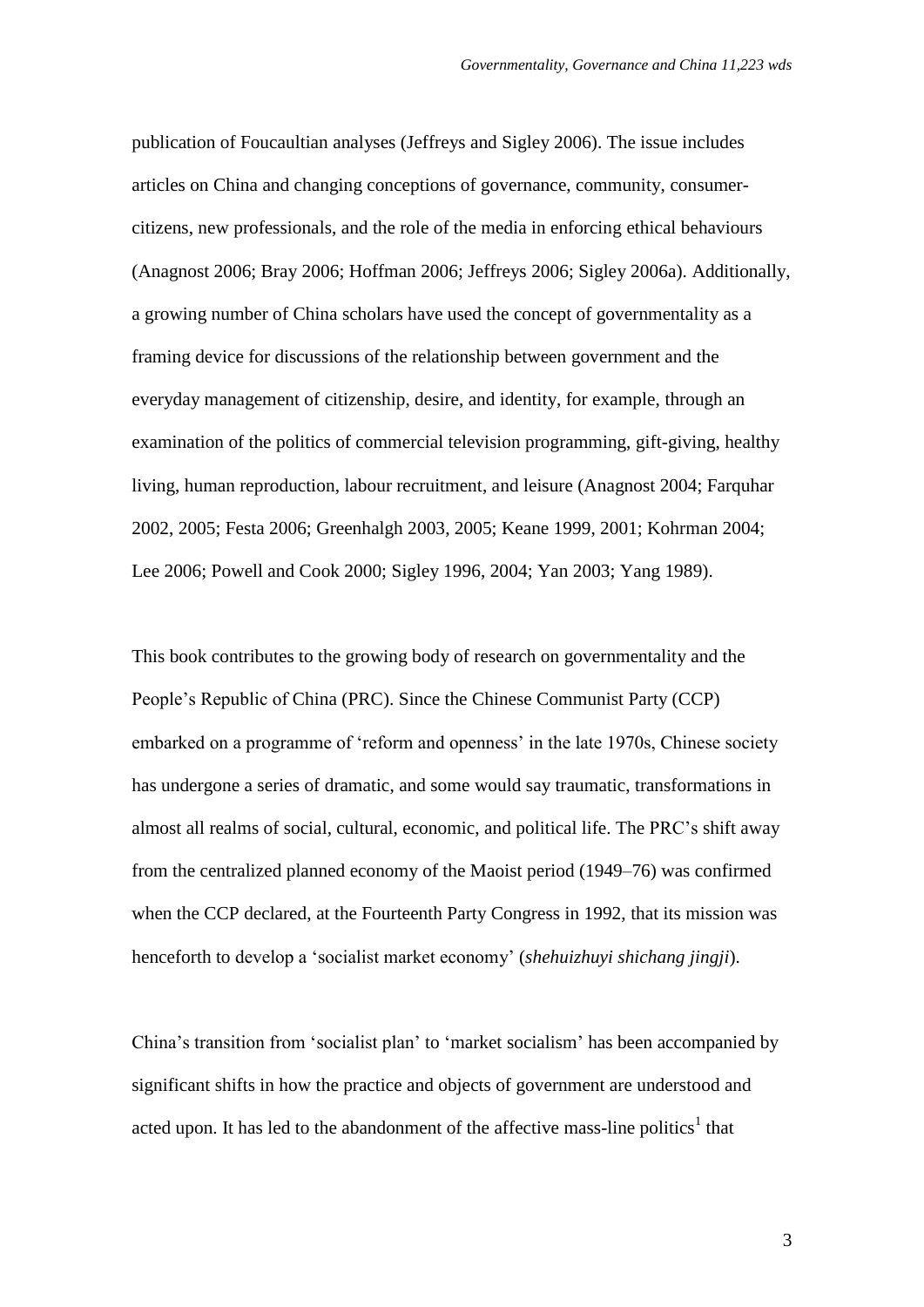characterized the Maoist era in favour of a reconfigured version of 'scientific social engineering and socialist planning' combined with neo-liberal strategies of 'governing from a distance' through the development of new technologies of the self. The next section of this chapter therefore outlines some of the organizing concerns of governmentality studies and shows how they can be extended to include a consideration of governmental rationalities in non-western and non-liberal contexts. We then highlight changes in the nature of governmental thinking in reform-era China, especially the shift from a concept of government to one of governance. In conclusion, we summarize the contributions to this volume. These contributions show that China's adoption of marketbased economic reforms has resulted in the emergence of a hybrid socialist-neoliberal (or perhaps 'neoleninist') form of political rationality, one that is both authoritarian in a familiar political and technocratic sense and yet also seeks to govern certain subjects through their own autonomy.

# **Positioning governmentality: from Paris to Beijing**

Michel Foucault (1979: 5–21) contends that all modern forms of political thought and action are grounded in a particular way of *thinking* about the kinds of problems that can and should be addressed by various authorities, which he calls 'governmentality'. Since the overthrow of absolutist monarchies in the eighteenth century, he explains, governmentality has become the common ground of all modern political rationalities insofar as they similarly construe the tasks of authorities in terms of the calculated supervision, administration, and optimization, of the forces of society, rather than in terms of the maintenance of power *per se*. That is to say, they all construe the ultimate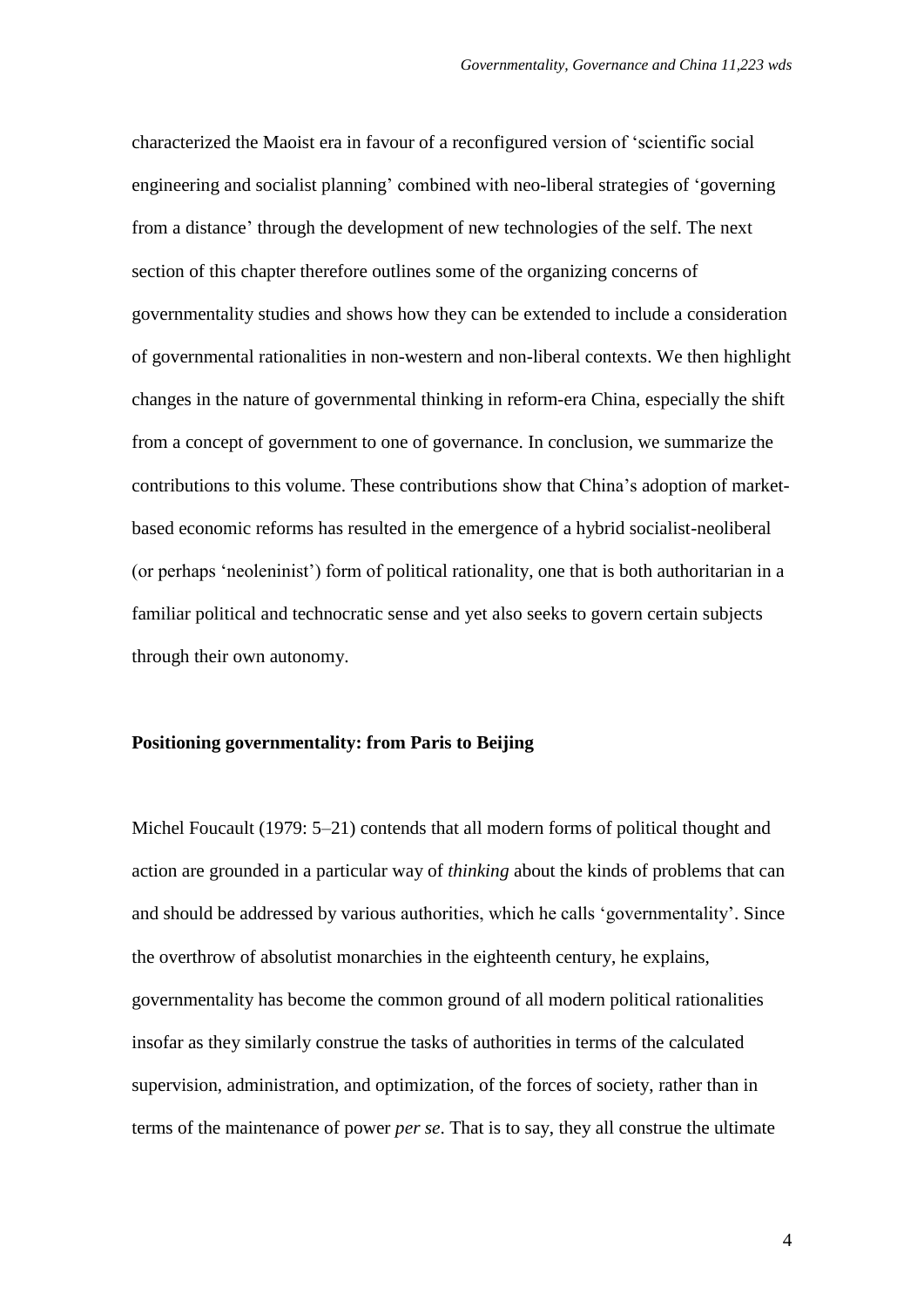aim of 'government' in terms of improving the condition of a population, via the effective management of the processes that regulate its wealth, health, longevity, its capacity to engage in labour, to reproduce and wage war, etc. Moreover, the means that authorities use to achieve these goals are all in some sense immanent to the population itself. The concept of governmentality thus refers to 'the ensemble formed by the institutions, procedures, analyses and reflections, the calculations and tactics, that allow the exercise of this very specific albeit complex form of power, which has as its target population' (ibid.: 20).

Foucault's method of examining government rationalities reconfigures conventional understandings of the nexus between government and power by decentring 'the problem of the State' — the tendency to reduce the operation of political power to the actions of a state, understood as a relatively coherent and calculating political subject. Rather than defining political rule in terms of a state that extends its sway throughout society by means of an apparatus of control, the concept of governmentality draws attention to the diversity of forces and knowledges involved in efforts to regulate the lives of individuals, and the conditions within particular national territories, in pursuit of various goals. In doing so, it intimates that power relations refer to the state not because they derive from 'the State', but rather because they have been 'progressively elaborated, rationalized and centralized, in the form of, and under the auspices of, state institutions' (Foucault 1982: 793).

This undermining of the importance traditionally ascribed to the problem of the state flows from Foucault's demonstration that the historically constituted matrix of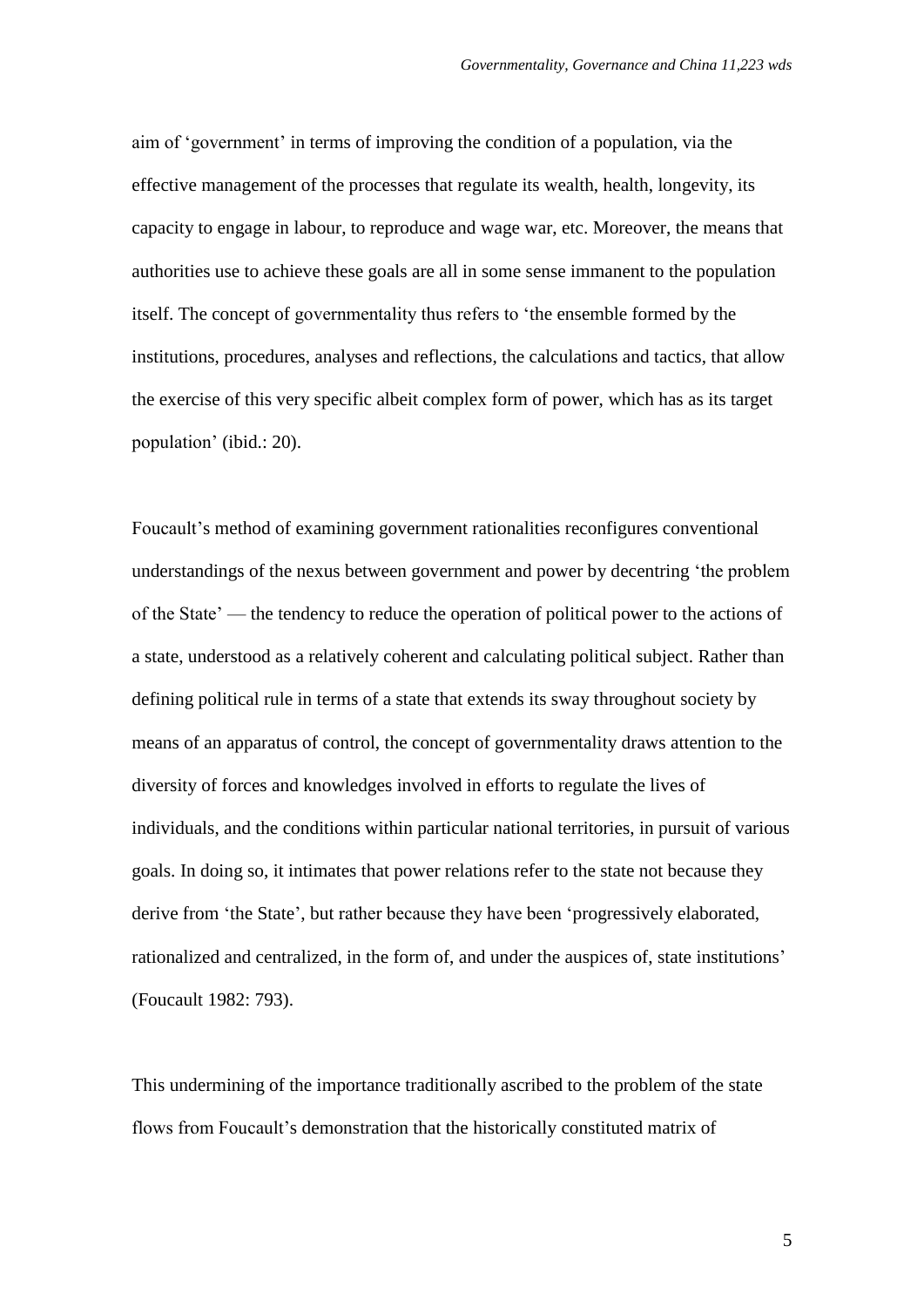government has entailed the establishment and development of forms of power that are *not* exercised through simple prohibitions or controls (Rose and Miller 1992: 175). On the contrary, the government of society has been achieved via the administering and fostering of life itself, that is, through the establishment and deployment of forms of power (collectively known as 'biopower') that directly and materially penetrate the body. This background helps to explain the importance assumed by 'sex', for example, as a political issue. As a means of access to the life of the body and the life of the species, 'the problem of sex' is located at the junction of questions pertaining to the discipline of the body and the management of populations. It therefore constitutes a crucial target of a power or biopolitics that is organized around the management of the life of the individual and society as a whole (Foucault 1978: 145–7).

Once the productive nature of this form of power is acknowledged, the concern of those who want political change to limit the reach of the state appears somewhat misdirected. Contrary to the popular construction of the modern state as an entity which was developed above individuals, by ignoring or denying their 'true' nature, the main impetus of Foucault's work has been to expose the ways in which the personal and subjective capacities of individual and groups— their choices, desires, skills and lifestyles — have been both shaped by and incorporated into the scope and aspirations of public powers. Concomitantly, although Foucault contends that power is an omnipresent dimension in human relations, he demonstrates that the operation of power in modern societies is an endless and open strategic game, not a fixed and closed regime. This recognition implies that statist-based analyses are not so much unwarranted as over-valued. A far more important focus for political analysis and action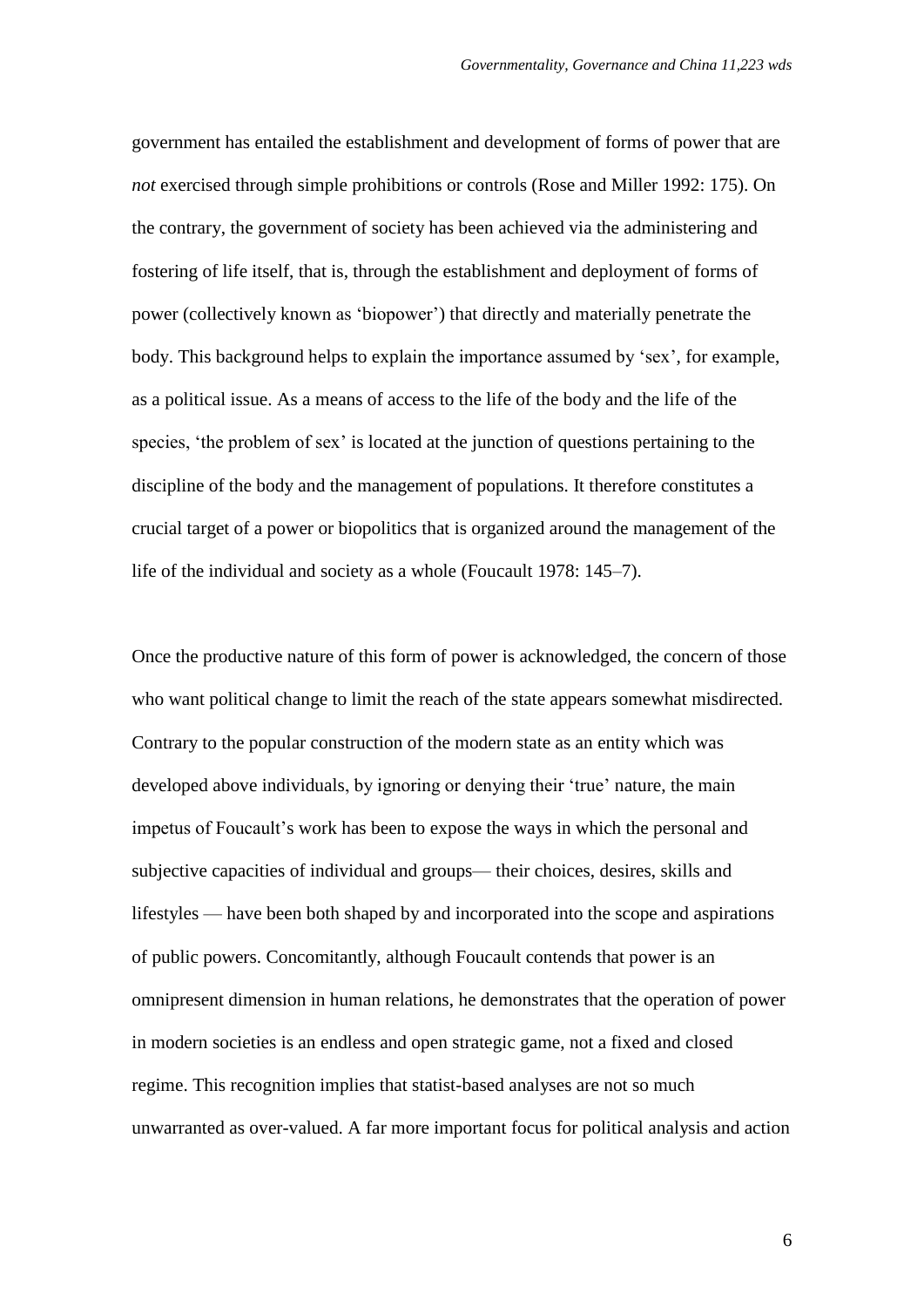is the non-reducible relationship between government and the manifold technologies through which we have been historically constituted and, in turn, come to constitute ourselves (Burchell 1993: 268).

The Foucaultian concept of governmentality also decentres the founding tenets of classic liberal philosophy by intimating that a political vocabulary structured by divisions such as state/society, public/private, government/market, and sovereignty/autonomy, is unable to adequately capture the diverse ways in which political rule is exercised today. Liberalism is usually portrayed as a political doctrine that is concerned with the maximization of individual liberty and with the defense of that liberty against the state. It is marked as a political philosophy by the assumption that civil society — a community of autonomous individuals who tend to be presented as given — places 'natural' limits on the legitimate exercise of power by political authorities. Yet liberalism simultaneously posits that one of the obligations and tasks of the state is to foster the interests and self-organizing capacities of the very citizens that are supposed to provide a counterweight and limit to its power (Hindess 1999). Within the discourse of liberal politics, therefore, power is confronted by a community of individuals 'equipped with rights that *must not* be interdicted by government' (Rose and Miller 1992: 179–80). At the same time, government is charged with the task of addressing a realm of processes which it is by virtue of the inviolability of those rights theoretically disbarred from acting upon. This contradictory framing of the role of government underpins the traditional concern of political scientists with the question of the state viewed as an exploitative and dominating force or else as a privileged and essentially neutral entity fulfilling necessary socio-economic functions. It also fuels the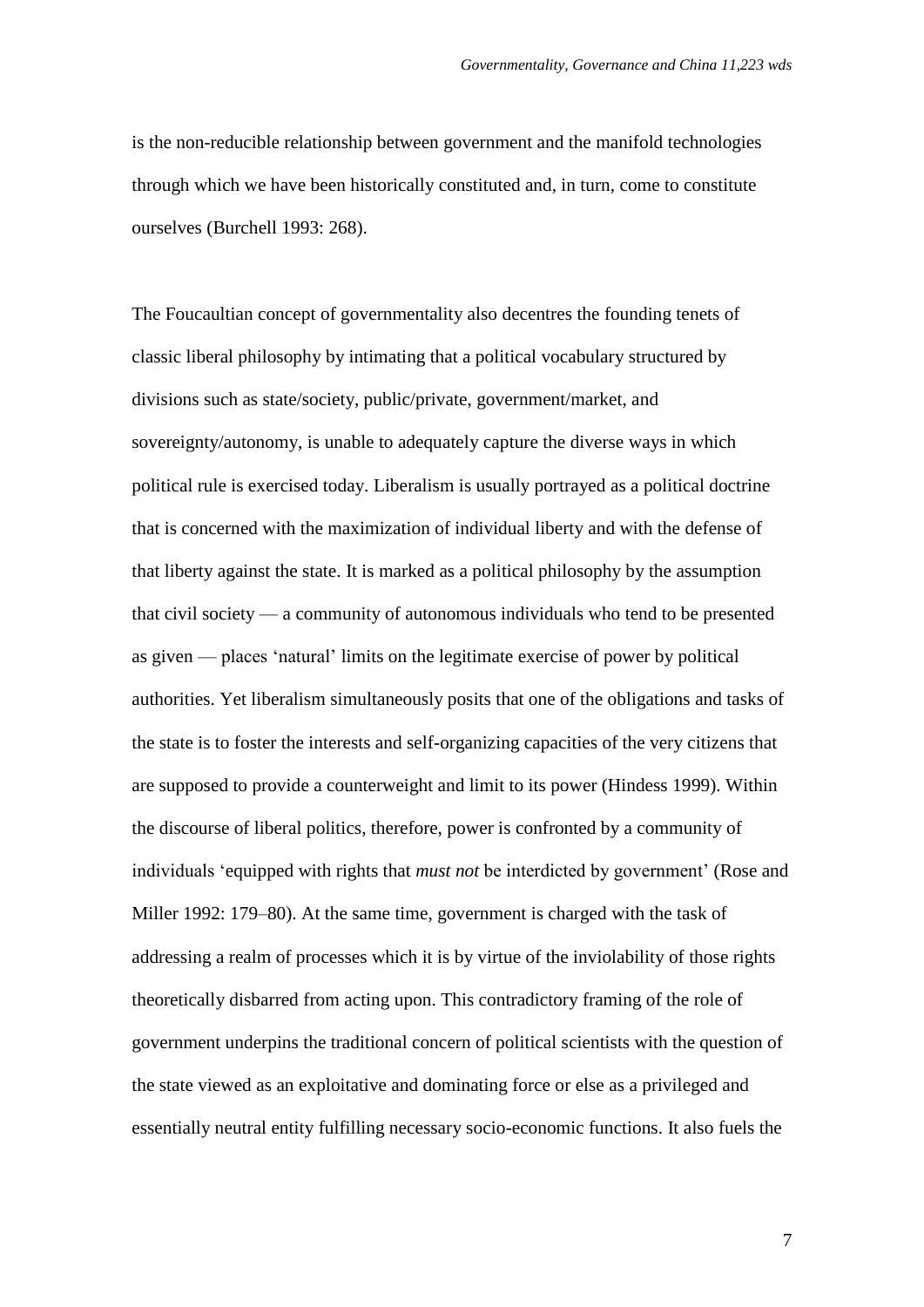conventional framing of policy failures and successes in terms of unjustified/unjust versus justified/just governmental interventions.

Governmentality scholars question the founding tenets of classic liberal philosophy by suggesting that liberalism is better understood as referring to a mode of government, not simply a doctrine of limited government (e.g. Burchell *et al*. 1991; Minson 1993; Rose 1989). They contend that the elaboration of liberal doctrines of freedom, which demanded the constitutional and legal delimitation of the powers of political authorities, went hand in hand with projects designed to make liberalism operable by creating the subjective conditions in which realms designated 'private', and therefore beyond the reach of political power, could learn to govern themselves. In making this claim, governmentality scholars do not redefine liberalism as an ideology disguising the state annexation of freedom. Their aim is to show that the celebrated sphere of individual liberty, whether defined in terms of the autonomous individual, civil society, or the private domain, should be understood, not as reflective of the natural liberty of the individual, but rather as a governmental product — an effect of multiple interventions concerned to promote a specific form of life. In advanced liberal democracies this involves '"making up" citizens capable of bearing a kind of regulated freedom' (Rose and Miller 1992: 174).

Until recently, the predominant association of governmentality studies with advanced liberal democracies has precluded a consideration of non-liberal forms of governmentality in both western and non-western contexts. Yet the period that Foucault (1979, 1991) attributes to the growth and expansion of governmentality is largely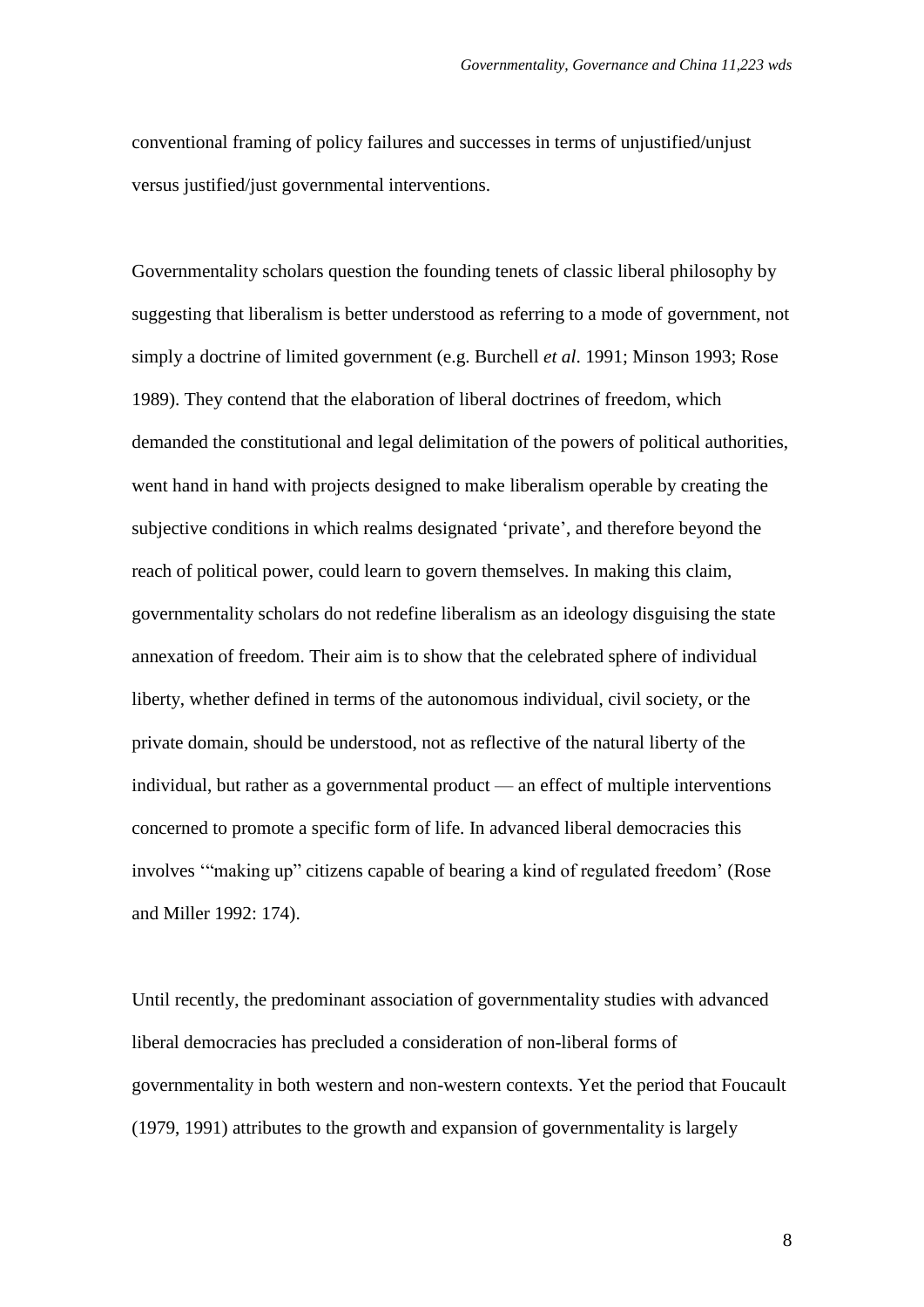coextensive with the processes of colonial expansion and administration, hence the government of subjects at home and abroad was and continues to be intertwined. Moreover, the focus on advanced liberal democracies overlooks the possibility of nonliberal forms of governmentality, in this instance a socialist arts of government or Chinese governmentality, which governs not through familiar tactics of 'freedom and liberty', but rather through a distinct planning and administrative rationality, and which is nonetheless a product of the same processes that Foucault partly outlines in the governmentality lecture (ibid.).

Mitchell Dean (2002) extends the original focus of governmentality studies by demonstrating that liberal government consists of both facilitative and authoritarian dimensions. The facilitative side can be summed up with reference to the idea that liberal government rests on the notion of free individuals pursuing their own interests. The authoritarian dimension involves acknowledging that liberal government requires the establishment of 'specific norms of individual and collective life', which constitute the desirable forms that freedom and autonomy take. These 'norms' in turn become obligatory and are enforceable (Dean 2002: 40). On the one hand, there is the explicit political dimension of liberal rationalities that are concerned with guaranteeing individual liberty; and, on the other hand, what Dean refers to as a 'liberal police' — the knowledges and technologies on which understandings of individual and collective norms, and the means of ensuring their realization, are founded (ibid.: 41).

Barry Hindess (2001) further contends that authoritarian measures are not just auxiliary measures within liberal rationalities; they are actually constitutive of them. Hindess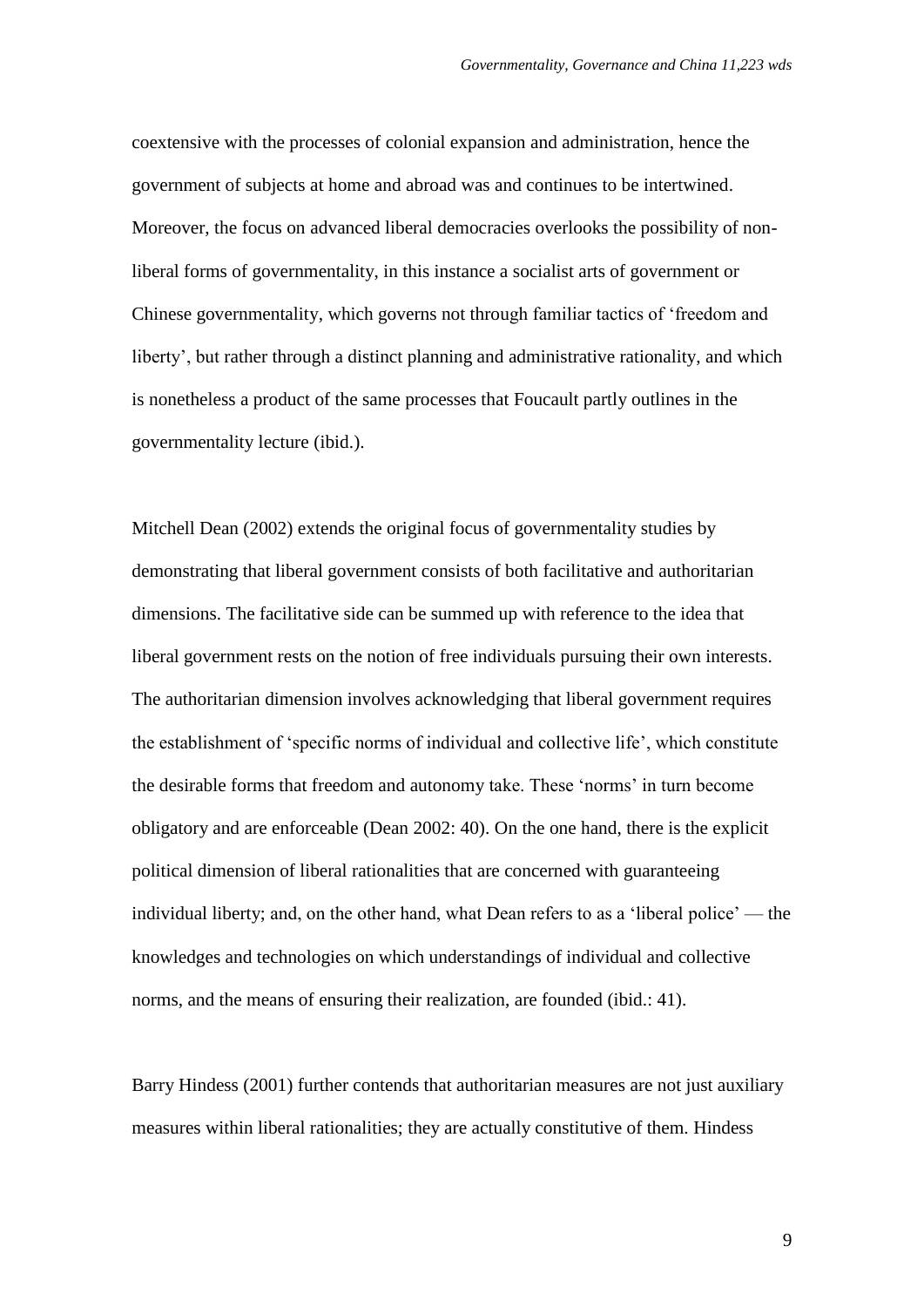(2001: 101) notes that the subjects of liberal political reason are differentiated in ways that allow for the 'illiberal rule', or 'government through unfreedom', of certain groups. First, some populations are viewed as incapable of acquiring the desired attributes of autonomy and self-government and should be subject to extermination, enslavement or, we might add, a process of 'softening the pillow'.<sup>2</sup> Second, some populations are deemed capable of realizing the desired capacities, but only after undergoing an extensive period of training and discipline (e.g. individuals or communities that are the target of colonial administration or characterized by 'welfare dependency'). Finally, there are those subpopulations in relatively 'civilized' societies who are viewed as lacking the capacity for autonomous conduct due to external factors such as ill health, poverty, or lack of education, as opposed to innate characteristics such as those 'determined' by race or gender. Hindess does not consider the 'liberal government of unfreedom' an anomaly or hypocritical denial of liberal principles. He argues instead that 'freedom' and 'unfreedom' are joined at the hip. In some circumstances, the resort to authoritarian rule is both a result of the commitment to liberty and an understanding of the liberal commitment to that understanding. Liberal rationalities not only require certain kinds of subject but also deploy a range of tactics, including 'illiberal' measures, in order to produce and sustain them (ibid.: 94).

Such analyses can be used to consider how governmentality is played out in nonwestern and non-liberal contexts — for example, China. In a chapter on 'authoritarian governmentality', Dean (1999: 147) notes that liberal and authoritarian forms of rule are typically distinguished on the grounds that the former governs through freedom, whereas the latter does not accept a conception of limited government characterized by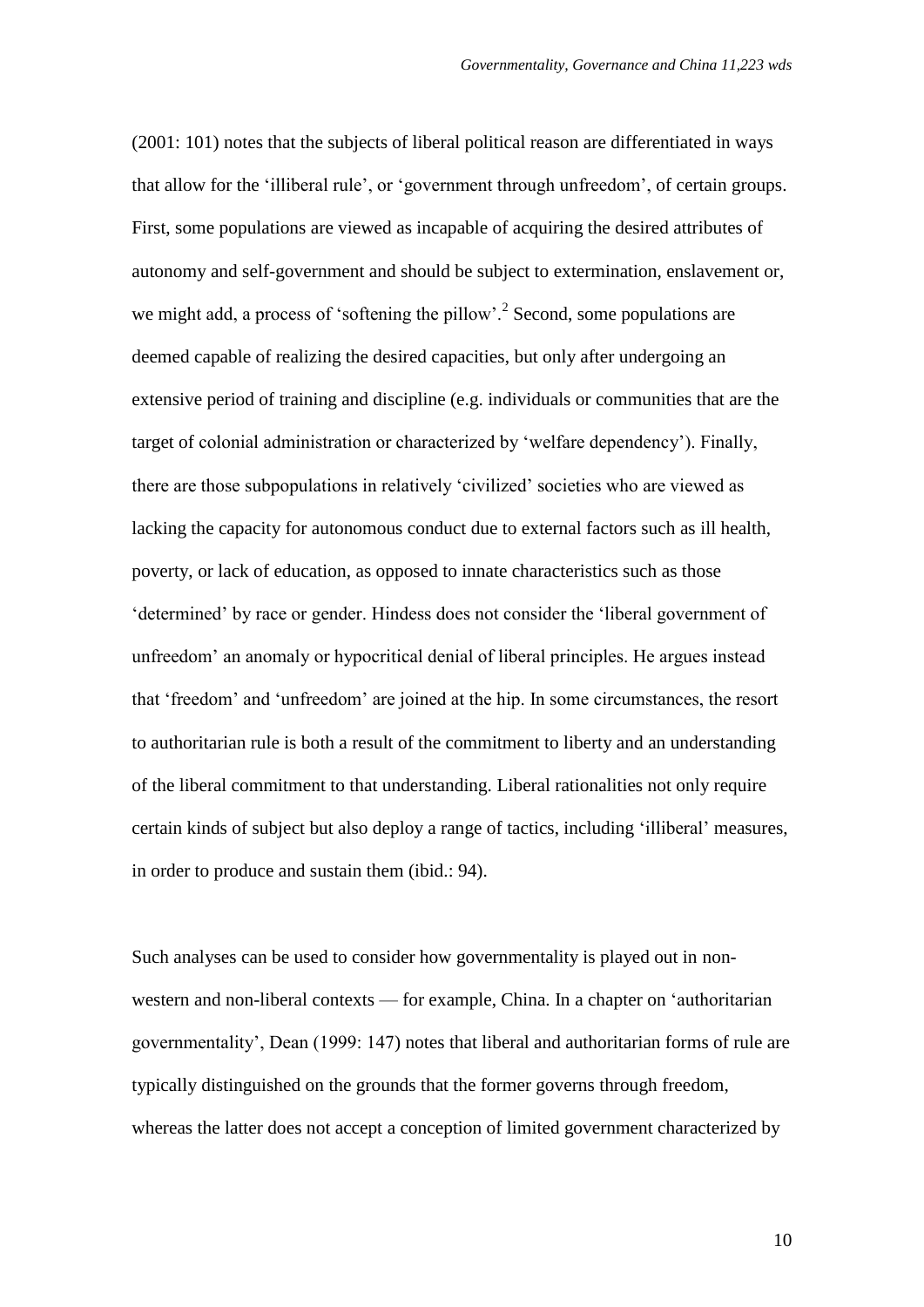a rule of law that secures the rights of individual citizens. Dean (1999: 147) questions this distinction by suggesting that liberal government stands among the conditions of possibility of present-day forms of authoritarian governmentality, partly because 'liberalism is itself interlaced with forms of despotism for those who are deemed not (or not yet) to possess the attributes required of the autonomous and responsible subject'. Historically, the list of those considered not to possess such attributes has included indigenous peoples, women, homosexuals, and the delinquent (ibid. 134). This distinction is further problematized, we might add, in the context of present-day China where one-party rule increasingly is achieved through recourse to a rule of law and associated conceptions of citizenship, as well as through governmental interventions that seek to govern certain subjects from a distance, by relying on their individual choices, aspirations or capacities.

Barry Hindess (1996) also implies that governmentality studies can be extended to a consideration of 'China' when he argues that there is neither a distinctly socialist nor liberal technology of government. As Hindess notes, the difference between liberal and socialist political traditions is often presented as clear-cut: liberal-democratic 'governments' recognize the natural liberty of the individual and aim to defend it against external obstacles, whereas socialist and communist 'regimes' undermine that liberty in the name of collective interests and priorities. However, both political traditions adhere to the view that government should work through, and consequently must aim to realize, a community of persons who for the most part can be left to regulate their own behaviour. Additionally, both traditions have relied on the more or less successful workings of the diverse governmental devices that comprise the so-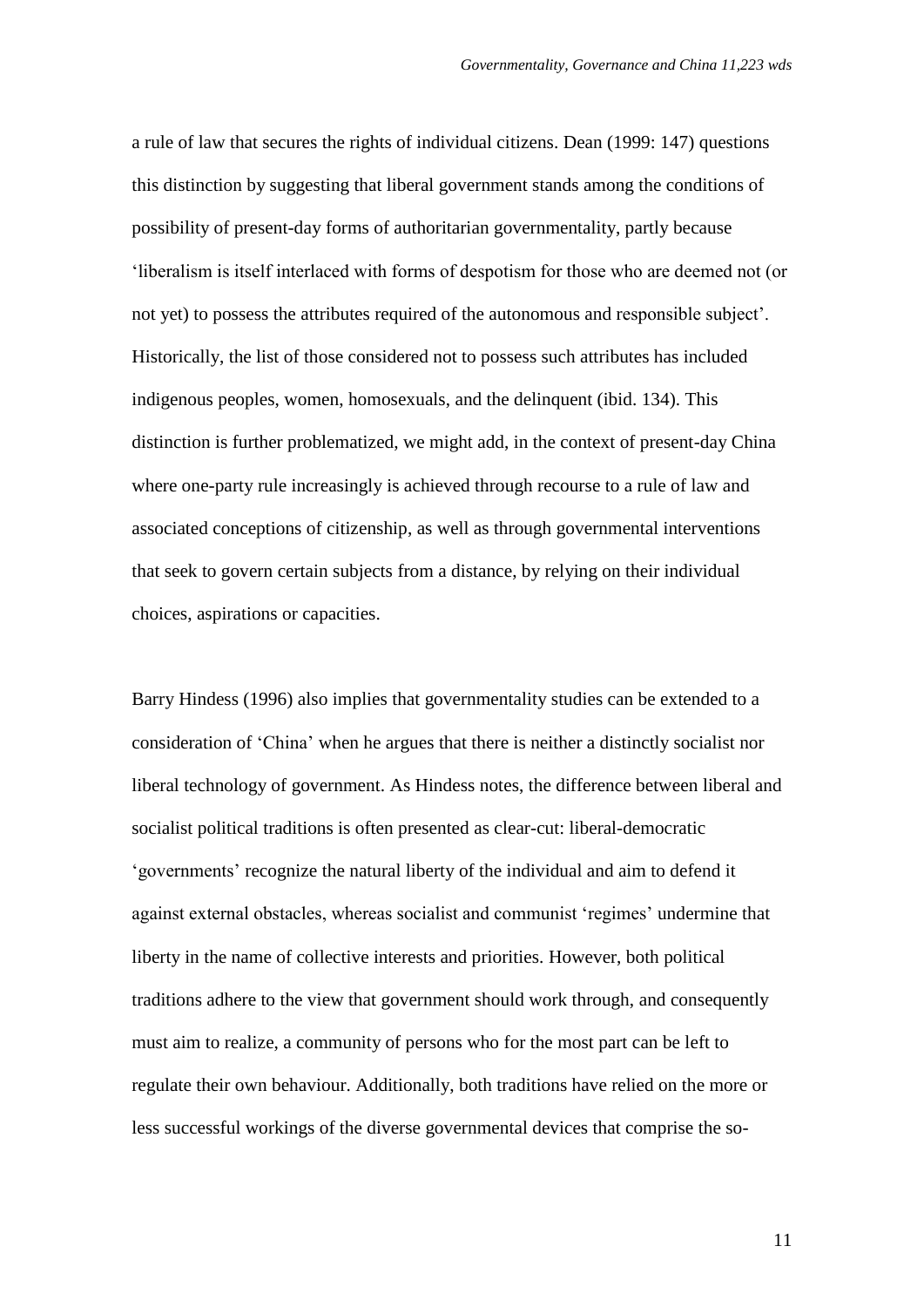called liberal mode of government or governmentality. Hindess (1996: 77) therefore concludes that what these apparently competing rationalities of government have in common may be far 'more significant than the obvious doctrinal points on which they differ'.

China's 'socialist arts of government' clearly shares a close genealogy with its western 'liberal' siblings in terms of a concern with the biopolitical management of life, but Chinese governmentality differs from liberal western variants in its perception of the limits regarding what can be known about the object to be governed (Sigley 2009). Liberal reasoning is 'sceptical' about the possibility of knowing the object to be governed in detail and thereby employs an array of indirect methods of shaping human conduct. In contrast, China's socialist governmentality, especially as it developed during the Maoist period, claimed that through the science of Marxism–Leninism it was possible not only to 'know' the object to be governed, but also to predict the precise outcome of any possible intervention. This totalizing assumption facilitated the implementation of more direct and coercive interventions during the Maoist period, for example, against certain aspects of the natural world and those designated as counterrevolutionaries, in order to assure the life of socialism and the revolutionary people (see Michael Dutton; Lisa Hoffman, in this volume).

The revolutionary and scientistic hubris of Chinese socialism has given way somewhat in the post-1978 era of 'reform and openness' to calculations and strategies which call for governing through market mechanisms and autonomy. As China began to integrate more closely with the global order, beginning in the 1970s with admission into the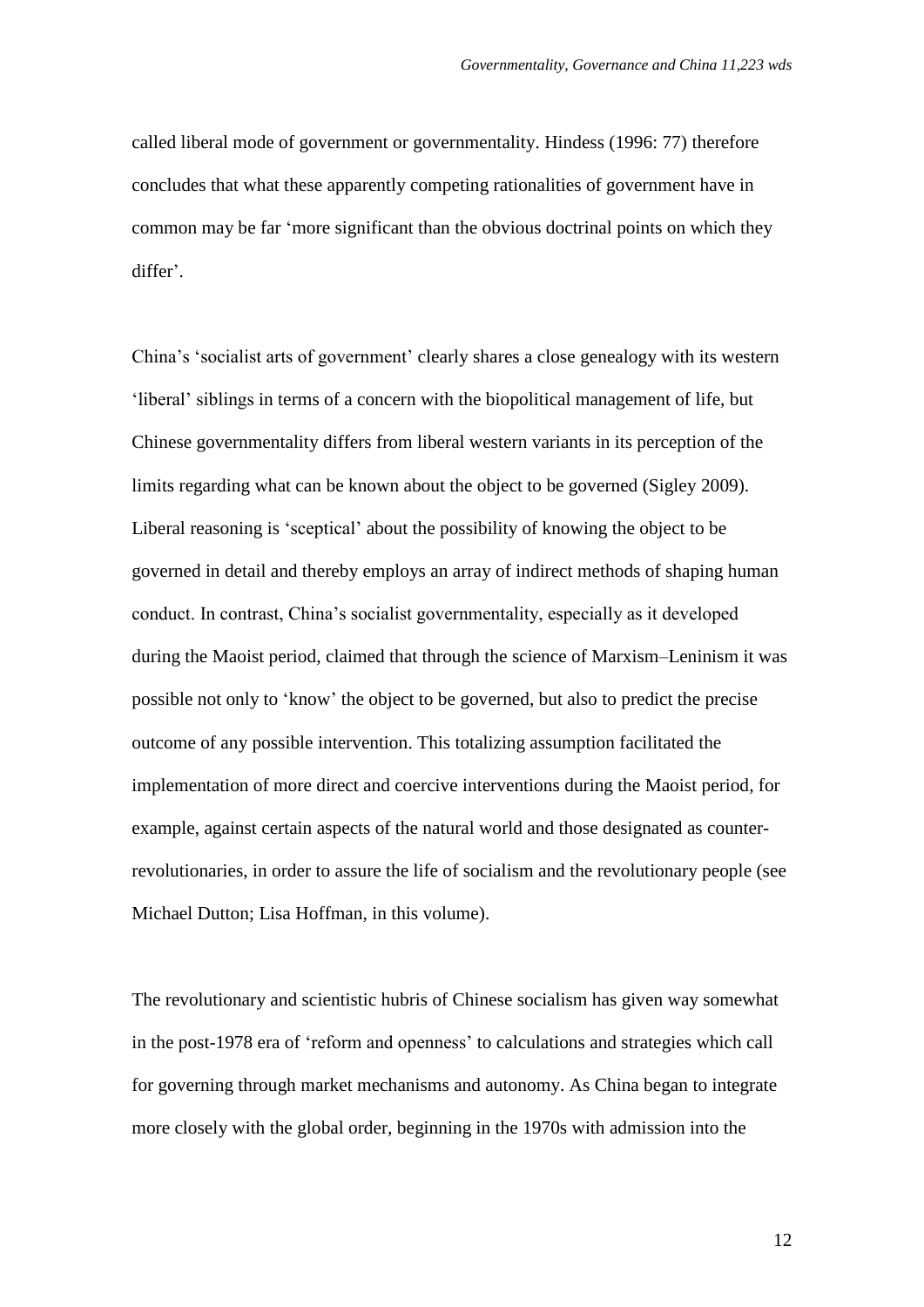United Nations, and especially after the adoption of market-based economic reforms in 1978 and the subsequent repudiation of Maoist mass-mobilization politics, the PRC Government began to adopt different international accounting practices, forms of economic and social measurement, and so on. The social sciences, which were kept under tight political and ideological control during the Maoist period, underwent a significant revival in the 1980s as the central government called for the input of expertise into its ambitious plan for 'social engineering' (*shehui gongcheng*) and the 'construction of socialist material and spiritual civilization' (*jianshe shehuizhuyi wuzhi yu jingshen wenming*). Working with key global governing institutions that have become synonymous with a global neoliberalism, such as the World Bank and International Monetary Fund, the PRC Government has launched its own programmes of economic rationalization and marketization in the fields of employment, education, environment sustainability, health, and so forth (see Feng Xu; Russell Harwood; Lisa Hoffman; and Elaine Jeffreys and Huang Yingying, in this volume).

However, these new calculations and strategies have not completely supplanted the teleological ethos and imperatives of 'scientific socialism'. In fact, the 1980s were witness to the reinvigoration of a planning mentality, most spectacularly in the field of population planning (Sigley 2004: 457–82); and, sometimes almost verging on 'scientism', a wave of technocratic reasoning drawing upon, *inter alia*, systems theory, futurism, and corporate managerialism (Greenhalgh 2005: 253–76). Instead, these new calculations and strategies have become an integral part of the new technoscientificadministrative Party-state — a mixture of conventional Chinese socialist technologies of government such as the 'mass line' and seemingly neoliberal strategies designed to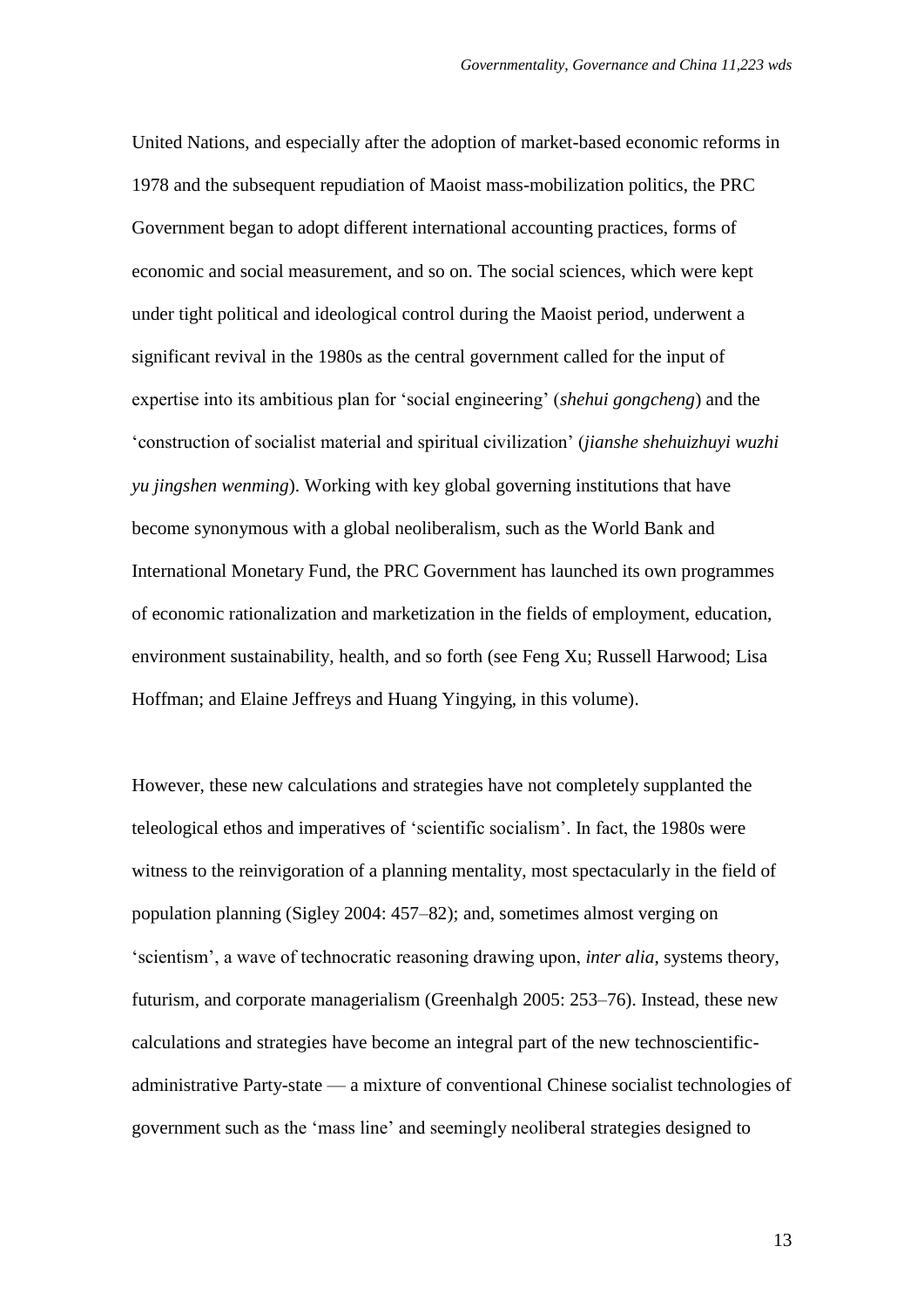govern through the desires of individuals conceived of as consumers, property-owners, job seekers, and citizens (not as workers for the revolution). It is this combination of market autonomy and technoscientific administrative regulation that characterizes the 'socialist market economy' and Deng Xiaoping's notion of 'socialism with Chinese characteristics' (*Zhongguo tese de shehuizhuyi*).

# **Governing the socialist market economy: from 'government' to 'governance'**

China's official endorsement of a programme of 'reform and openness' at the Third Plenum of the Eleventh Central Committee of the CCP in December 1978 is rightly regarded as a major historical watershed of world significance. The year 1992 is also acknowledged as historically significant, but generally for the final downfall of the Soviet Union. The 'end of history' thesis that triumphantly accompanied the collapse of state socialism in the former Soviet Union and Eastern Europe has tended to overshadow two important events that took place in China in the same year. These events arguably have had just as far-reaching regional and global implications.

In January 1992, Deng Xiaoping came out of semi-retirement to embark on a 'southern tour' of China's Special Economic Zones of Shenzhen and Zhuhai, which were established in the late 1970s as export processing zones, and to the then somewhat stagnant metropolis of Shanghai. The purpose of Deng's journey was to re-kick-start the reform process following the 'loss of direction' that had accompanied the violent crushing of student and worker demonstrations in June 1989. 3 In the accompanying lectures to this tour, Deng called for greater boldness from Party and government in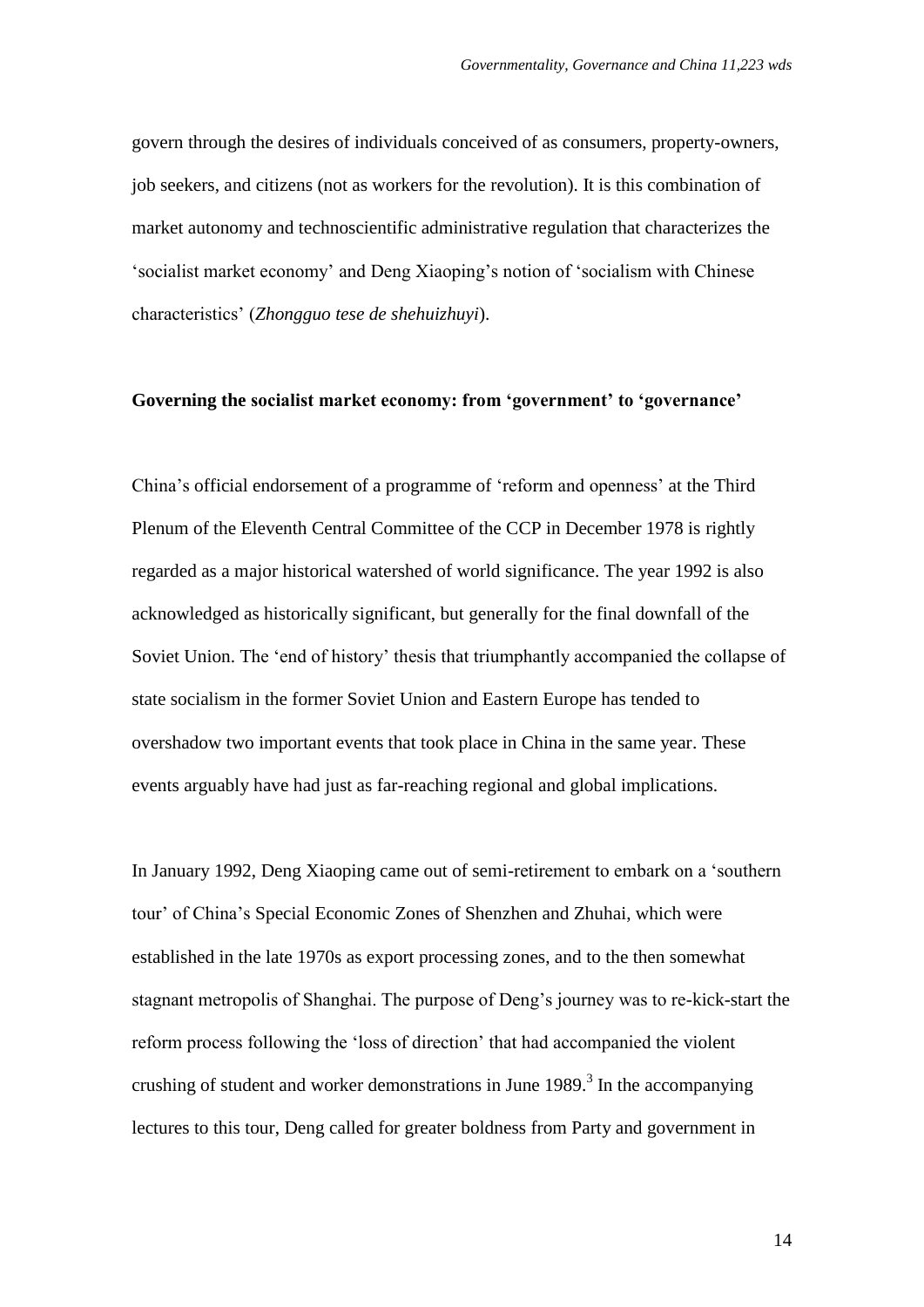implementing reform and opening up. They should not, he instructed, 'act like women with bound feet'. Socialism, Deng continued, is not to be judged according to whether it is based on the plan or the market but on whether or not it expands and develops the productive forces and raises the standard of living. On the relationship between reform, opening up to the outside world, and changing practices of management and government, he said:

… if we want socialism to achieve superiority over capitalism, we should not hesitate to draw on the achievements of all cultures and to learn from other countries, including the developed capitalist countries, all advanced methods of operation and techniques of management that reflect the laws governing modern socialized production (Deng Xiaoping 1994: 361–2).

Close on the heels of Deng Xiaoping's 'southern tour' came the convening of the Fourteenth Party Congress of the CCP in October 1992. In his report to the Congress, Party General-Secretary Jiang Zemin (1989–2002) capitalized on the momentum created by Deng, to declare that the object of economic reform was henceforth to construct a 'socialist market economy' (Zhonggong zhongyang wenxian yanjiushi 1996: 1–47). The use of the term 'socialist market economy' in this instance — its first use in an official document — represented a significant conceptual shift for a Party and government that had long upheld the superiority of socialist planning. It unleashed a flurry of intellectual activity across China as people began to discuss the implications for all manner of activity, including the practice of government.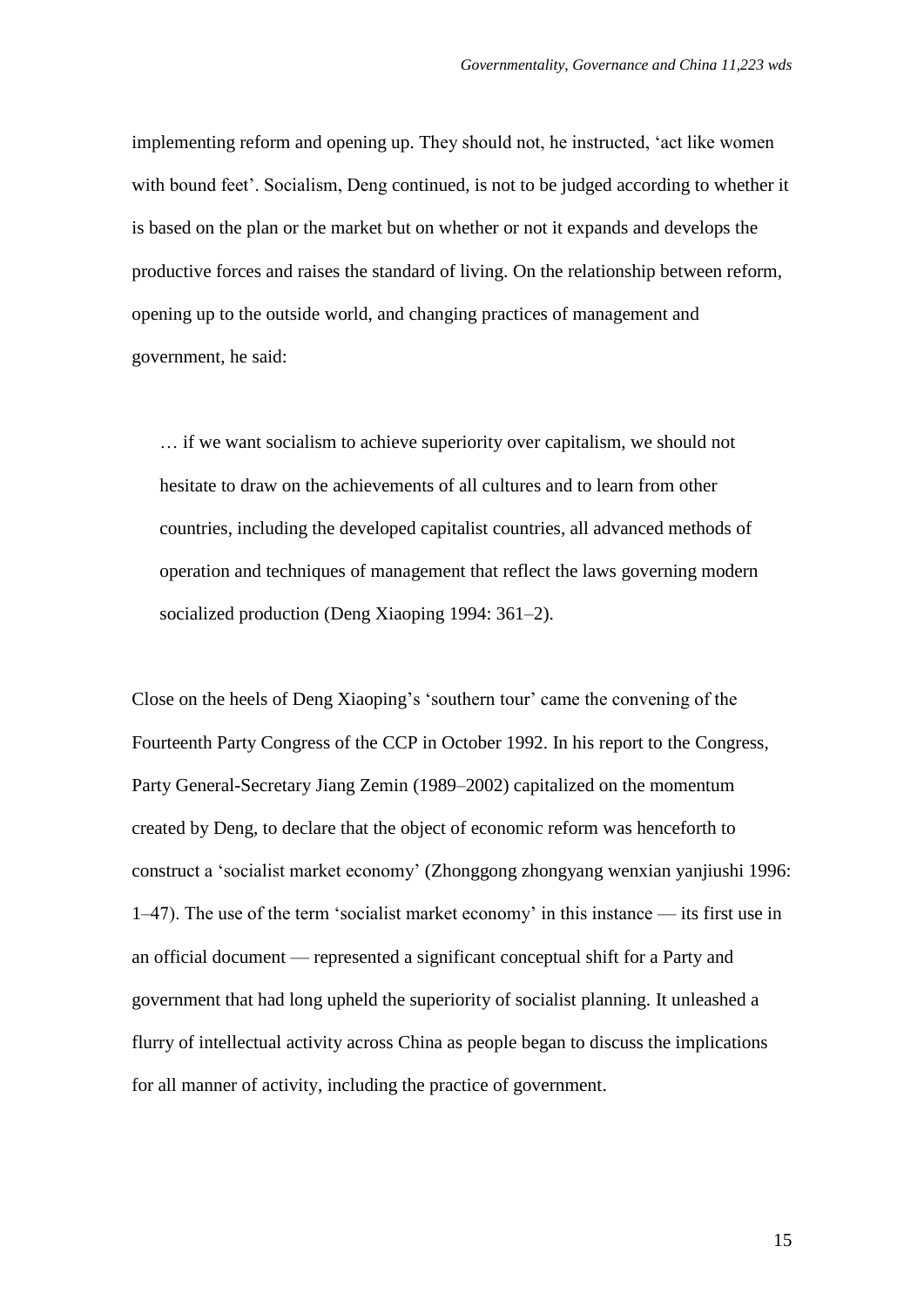Although governmental reform had been ongoing in China throughout the 1980s, Jiang Zemin's endorsement of a market-based model for socialist economic development in 1992 created an unprecedented focus for rethinking the very 'function of government' (*zhengfu zhineng*). Wu Jinglian (2002: 308), a prominent economist and formative figure in conceiving the socialist market economy, notes that reform of the system of government (*zhengfu tizhi gaige*) had previously remained limited in scope due to a lack of consensus as to where China's reforms were heading. Wu does not suggest that the concept of a socialist market economy made the task of reforming the governmental system any easier, but he does imply that it facilitated a major reconceptualization of state-society relations and the role of government. From about this time, official and scholarly texts begin to engage in a wide-ranging discussion centred on 'the transformation in government function' (*zhengfu zhineng zhuanbian*) and the discourse of governance (*zhili*) begins to appear in associated policy statements (Yu Keping 2002: 194).

Attempts to rethink the role of government in the context of the socialist market economy were accompanied by a developing critique of the system of socialist planning and associated forms of government. One of the hallmarks of Maoist-era socialist planning was a system of quotas, rewards and punishments, and over-reliance on administrative commands. Commencing in the 1980s, critics of this system argued that administrative intervention was heavy-handed and had a detrimental effect on 'relations between the Party and the masses' (*dangqun guanxi*). As they argued, the target subject of the planned economy was viewed as a passive, dehumanized object of instrumental reasoning, whereas the market — through the mechanism of competition and individual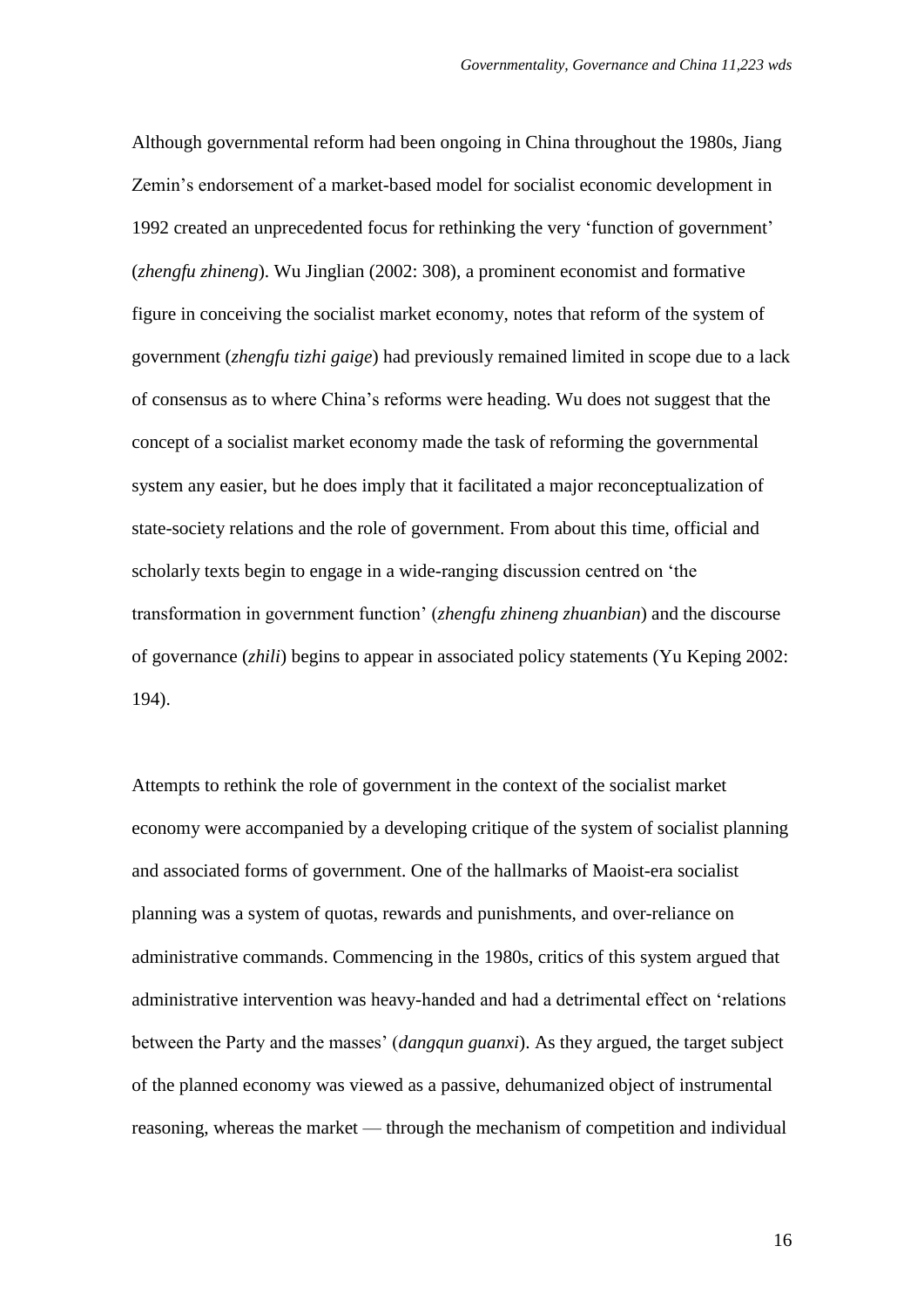autonomy and initiative — would generate an environment conducive to forging superior citizens and enterprises. They further argued that the market had the capacity to link China to the rest of the world insofar as the competition between individuals, communities and enterprises at a national level is played out globally as a struggle between competing nation-states and transnational enterprises. In contrast, the socialist plan was a relatively self-sufficient entity, especially during much of the Maoist period when China was more isolated.

Attempts to rethink the function of government in the context of the socialist market economy were therefore also accompanied by the redeployment of a 'social Darwinian' view of the world in terms of competing nation-states. Jiang Zeming's report to the Fourteenth Party Congress on the nature of the socialist market economy is prefaced by a description of an increasingly competitive world in which the economy and science and technology are the foundations of 'overall national strength' (*zonghe guoli*), which, in turn, form the basis of competition between nations (Zhonggong zhongyang 1996: 1– 47). The report notes that nations around the globe and especially in China's immediate region are forging ahead (i.e., the 'four little dragons' of Singapore, Taiwan, Hong Kong, and South Korea). The report also notes the significance of the collapse of the Soviet Union and the end of the bipolar world order. In doing so, it suggests that *fast* economic growth, not simply economic growth, is required because those nations that fall behind will be at the beck and call of other more powerful nations (*shou zhi yu ren*) (ibid.). It further suggests that the era of the planned economy and the form of socialism it embodied is over. China has to embrace global capital and develop strategies for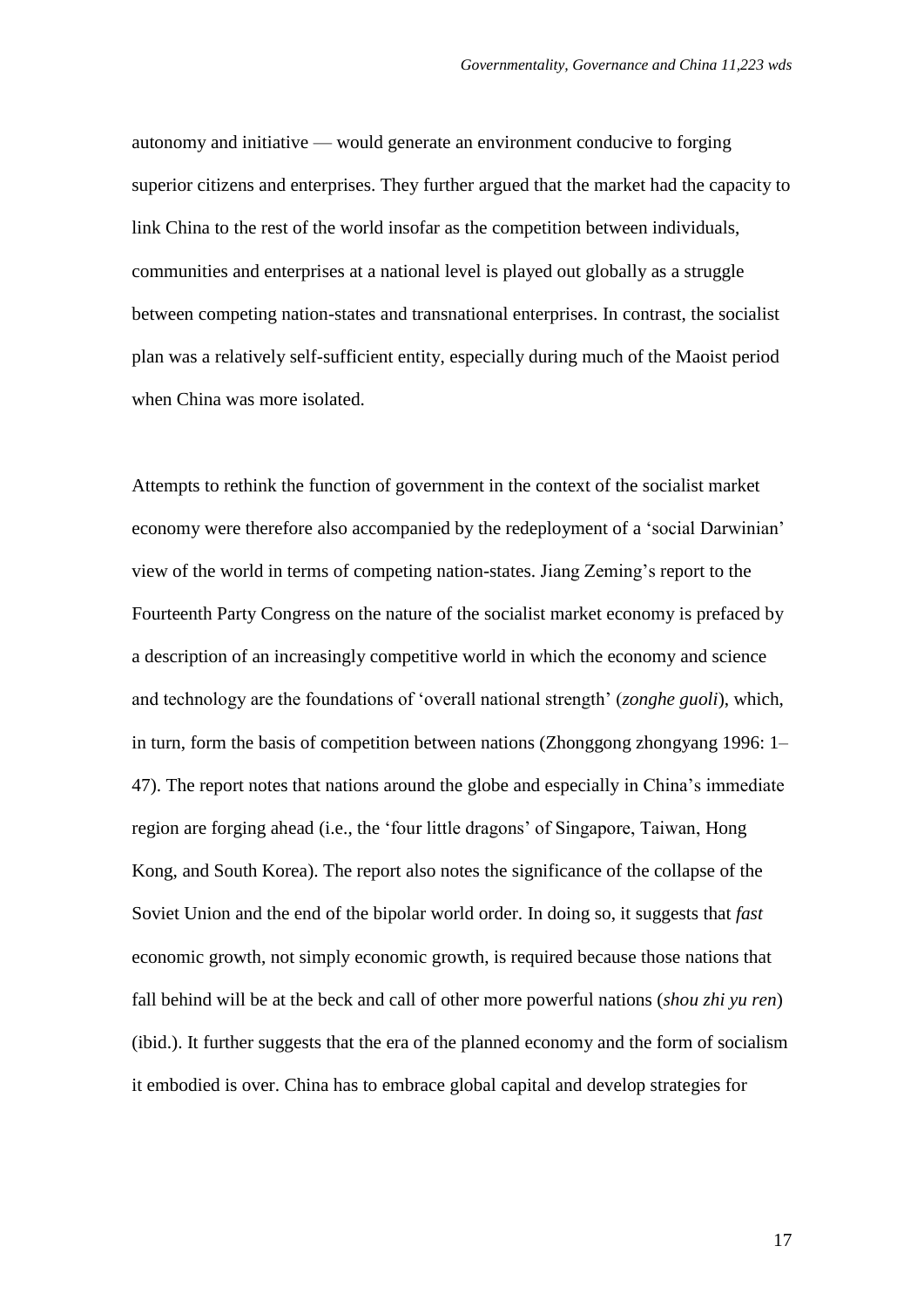producing both docile labourers and active entrepreneurial citizens if it wants to be an important part of the new global order.

As with general discussions about the shortcomings of government vis-à-vis the socialist plan, Chinese Marxist philosophers, once they neutralized the problem of any contradiction between 'socialism' and 'markets', generally agreed that the market was conducive to creating superior subjectivities. Lu Jianjie (1995: 22) states that: 'A socialist enterprise must establish its own subjectivity. Under the planned economy, it is not an independent economic and decision-making subject, but an affiliate of the state … its subjectivity is very weak'. In contrast, '[the] socialist market economy demands that the subjectivity of the enterprise be re-made and its tremendous potential be released', and that which applies to enterprises is equally applicable for individuals. Lu concludes that not only does the market create superior subjects, but it is also only through autonomy or 'egoism' (*ziwozhuyi*) that a 'true' subject can come into being. In his words:

'Egoism' is the focus of the individuality of the market subject. Ego designates the market subject. It may be the individual's ego, or the ego of the socialist collectively-owned enterprise and socialist state-owned enterprise with independent interest. Egoism means that the market subject seeks its own interests. Under the guidance of egoism, the market economic subject becomes pioneering, innovative, economical, adventurous, and outward-going. Only by acquiring these characteristics can the market economic subject realize its egoist goals and be a subject in the true sense (Lu Jianjie: 23–4).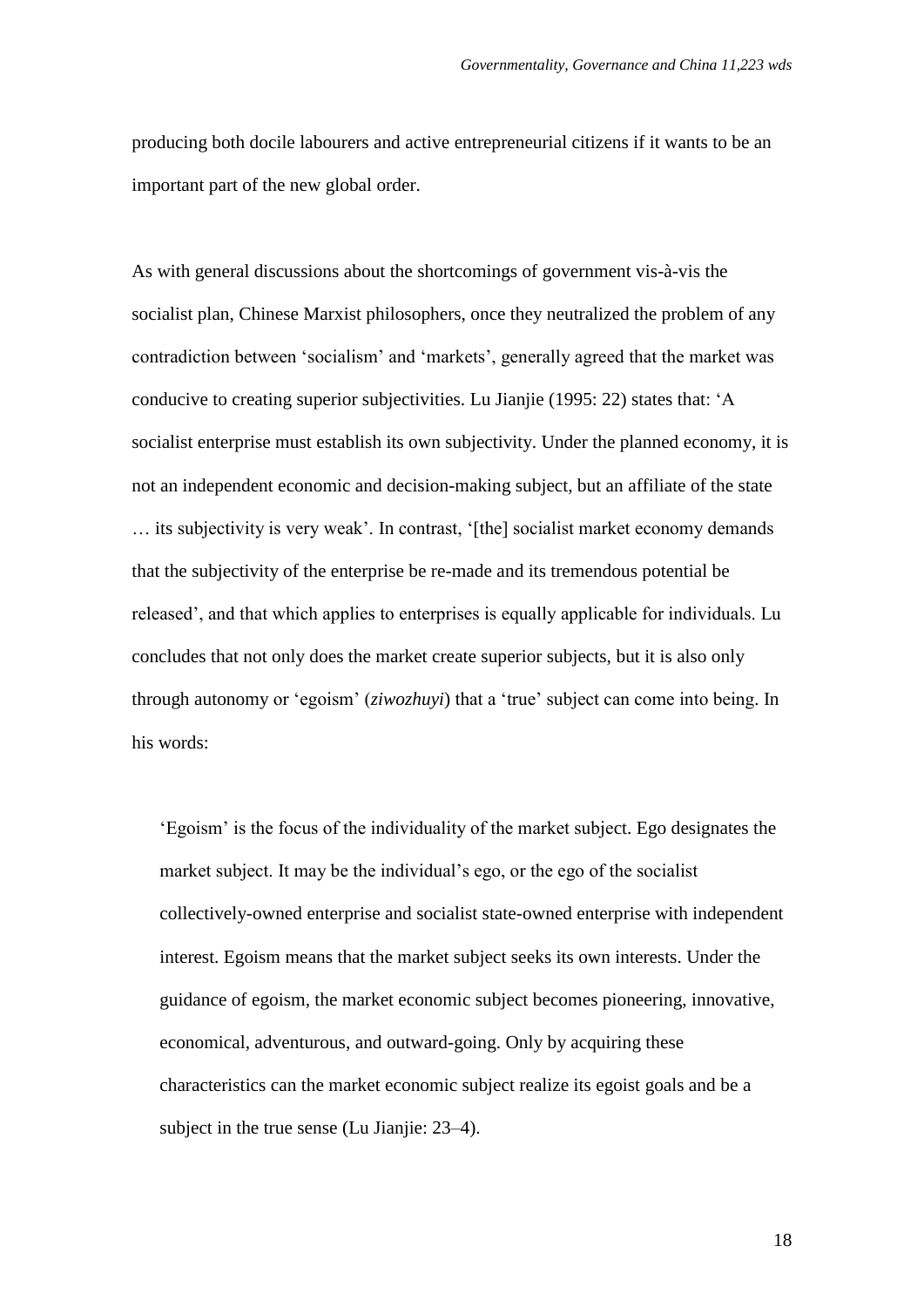Yet textbooks explaining the contemporary workings of government to Party and government officials stress that the establishment of a socialist market economy does not signal a retreat of the state: it requires a powerful (*qiang you li*) government that simply intervenes in different ways (Li Shouchu 1997: 96; Zhang Kangzhi 1996: 19). As they argue, the role of government in China must change to suit contemporary circumstances because the Maoist-era reliance on administrative commands to allocate resources and set tasks stifled the development of the productive forces and overlooked the potential utility of economic levers such as prices and taxation in shaping and guiding development. Centralized planning compartmentalized the economy and society into distinct areas, hampering flows of information and people, stifling competition, and ultimately making it difficult for Chinese enterprises to integrate with the global economy. Centralized planning also hampered the development of a spirit of innovation among enterprises and individuals, being based on a misconceived notion of 'egalitarianism' (*pingjunzhuyi*). The textbooks consequently uphold the competitive mechanisms inherent in the market for weeding out inferior economic practices, creating greater economic efficiency and allowing subjects to become entrepreneurs of themselves and their own destinies (e.g. Li Shouchu 1997: 91–6). However, they conclude that the shift of the Chinese state towards more indirect methods of intervention does not mean that its governmental role is diminished. To cite Zhang Kangzhi (1996: 19): 'Any attempt to weaken government power and function is very dangerous. In the process of establishing a socialist market economy the function of government must be strengthened [not weakened]', even though 'the kind of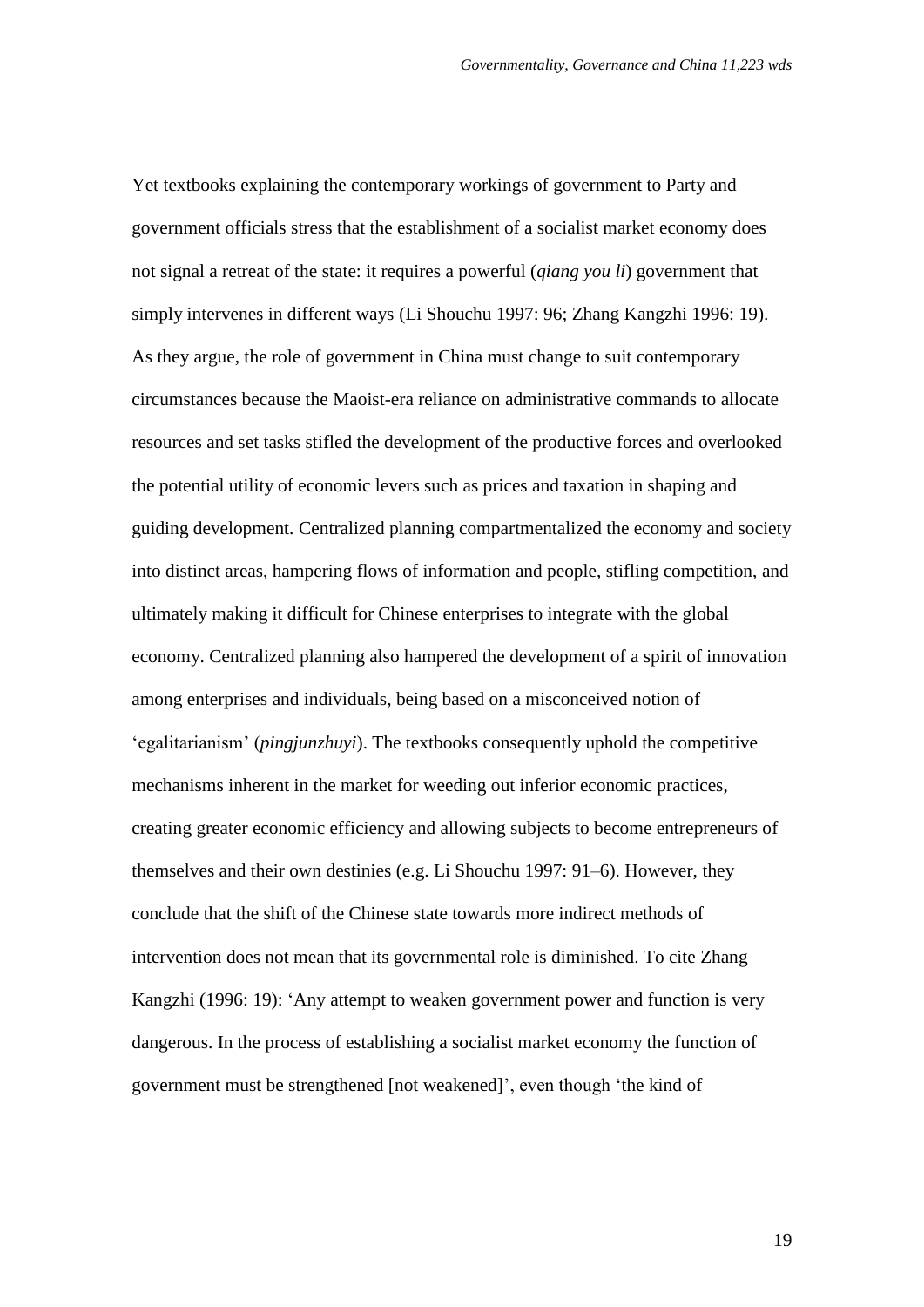strengthening that takes place must accord with and satisfy the demands of the market economy'.

The development of the socialist market economy in 1990s China has thus encouraged a new form of authoritarianism for the market, one that has many similarities with the notion of 'good governance' as it circulates within advanced liberal societies and global institutions. The development of neoliberal rationalities in China and those abroad are related in at least four ways. First, the term 'governance', like the term 'civil society', came into widespread use in western scholarly and government writings of the late 1980s and early 1990s through the policy texts of global governing institutions such as the World Bank and within the non-government organization (NGO) sector, and was taken up in China round the same time (see Howell 2004; Yu Keping 2002). Second, the rebirth of China's social sciences has received a sizeable injection from students and researchers that have studied in universities overseas. The fields of economics, demography and sociology, to name but a few, have become conduits for new approaches to government as they diversify and strengthen connections with the international academic community (see David Bray; Feng Xu, in this volume). Third, by 1992, agencies such as the United Nations Development Fund, the World Bank and the Asian Development Bank, had all been working in China on various development programmes for more than a decade. Despite the apparent ideological differences between these institutions and that of the Chinese Party-state, the scope for cooperation and the transfer of technologies of government was considerable insofar as they shared a common discourse of developmentalism (see Feng Xu; Lisa Hoffman, in this volume). Finally, the NGO sector has been steadily expanding in China and many of the larger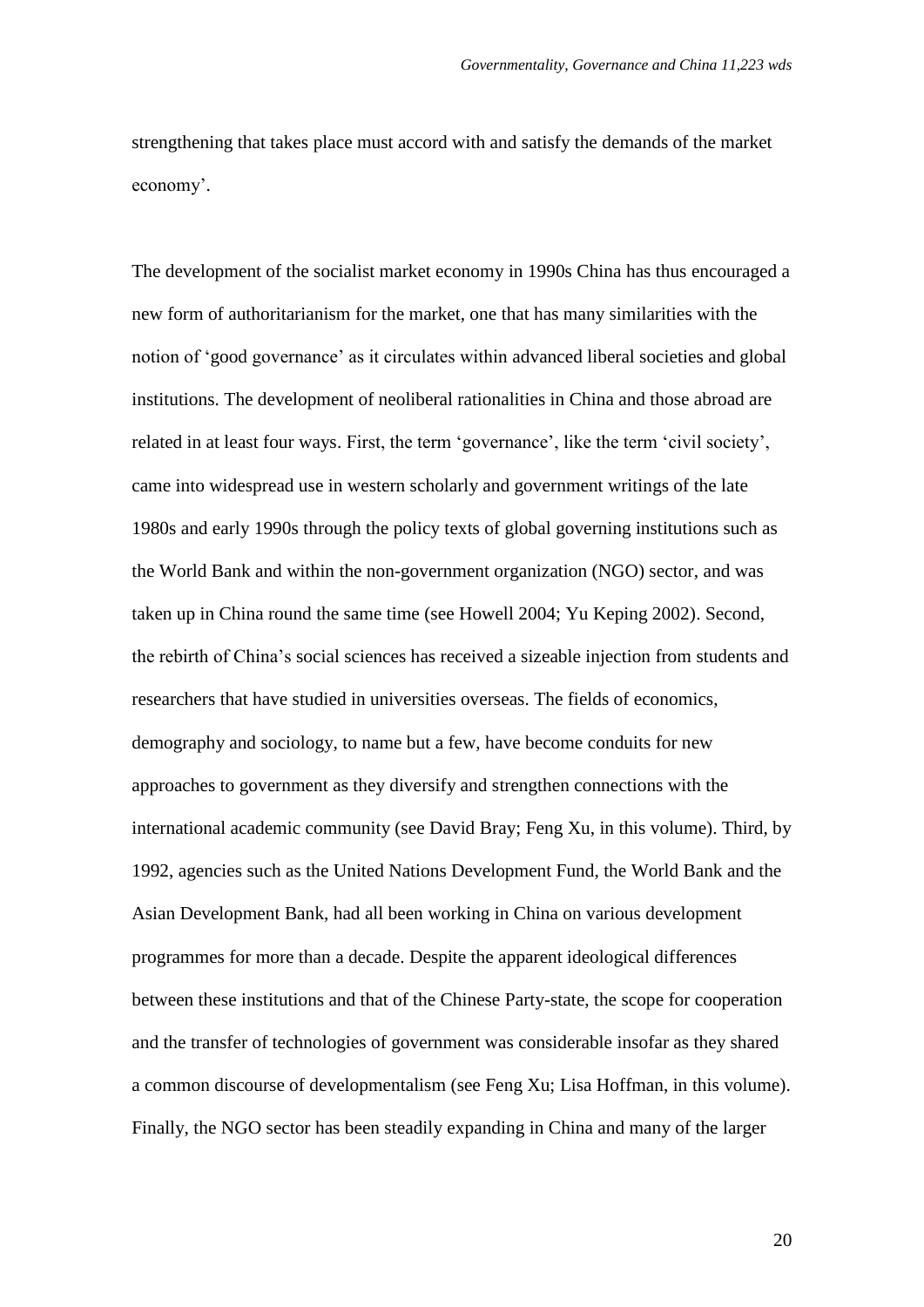foreign NGOs have contributed, albeit with some limitations, to a changing mindset about questions of government (see, for example, Milwertz 2002).

Yu Keping (2002), Director of the China Centre for Comparative Politics and Economics, and one of the key scholars responsible for introducing and translating foreign scholarship on governance into Chinese, specifically cites the World Bank's Annual Report of 1992 — 'Governance and Development' — as a major catalyst for discussions on governance in China. In the mid-1990s, he argues, some Chinese economists began to take an interest in corporate governance and political scientists began to consider what good governance might mean in the Chinese context (Yu 2002: 194). Yu further suggests that concepts of 'government' and 'governance' should be distinguished. Government (*zhengfu*) refers to the Party-state apparatus whereas governance (*zhili*) refers to the relationships between the government, corporations and communities. He concludes that the most notable difference between the way 'government' and 'governance' are understood is in the operation of power. In Yu's words:

Power of government operates always from top-down to bottom-up primarily through orders, statutes, bureaucracy and coercion while power of governance operates mutually, interacting both from top-down to bottom-up and from bottomup to top-down, primarily through collaboration, coordination, negotiation, social networking, neighbourhood, identity or consensus (Yu Keping 2002: 195).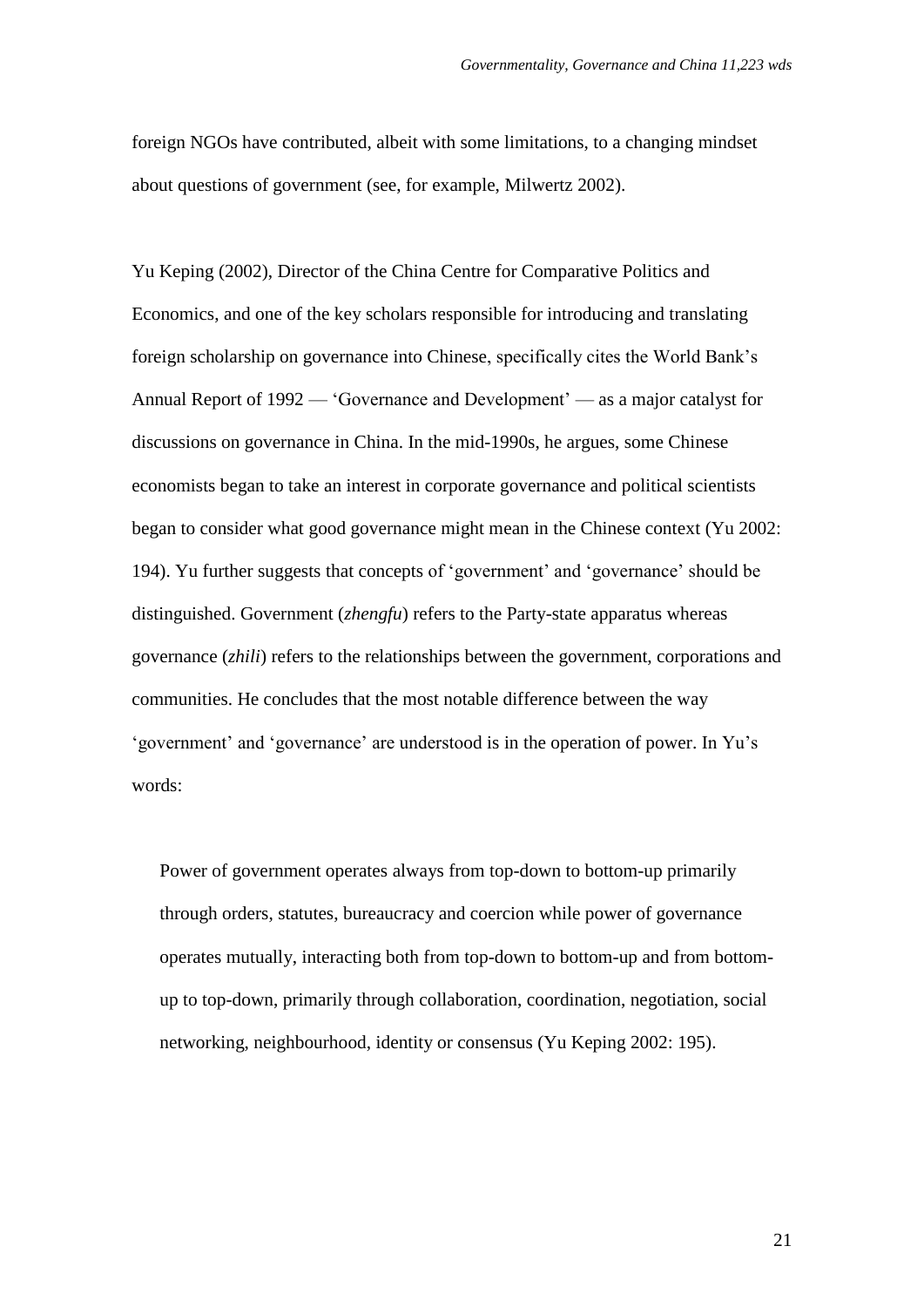As the preceding examples suggest, neoliberal strategies based on collaboration, coordination, negotiation, social networking, neighbourhood, and identity or consensus, are now viewed as crucial to, but not outside of or separate from, the operation of (socialist) government in China.

The incorporation of neoliberal strategies into the operation of government in the PRC is captured in changes to the Chinese terminology used to describe socialist planning. The conclusion of the Fifth Plenum of the Sixteenth Party Congress of the CCP in 2002 was followed by a report that outlines the nature and objectives of the Eleventh Five-Year Plan (2006–10). This document is significant insofar as when referring to 'the plan' it dropped the Chinese term '*jihua*' in favour of '*guihua*' (Sigley 2006b). *Jihua* was the term used to describe socialist planning in China following its inauguration in the 1950s. *Guihua* can also be rendered as 'plan', but unlike *jihua*, which implies detailed planning and intervention, *guihua* connotes regularization and overall supervision. The term *guihua* is thus much closer to the way in which government has come to be understood in the socialist market economy, while allowing a continued managerial and guiding role for the Party and government.

The incorporation of neoliberal strategies into the operation of government in China is also captured in the official perception of the Party as moving away from being a 'revolutionary party' (*gemingdang*) towards occupying the position of a 'ruling party' (*zhizhengdang*). In a volume dedicated to introducing the concept of 'service orientated government' (*fuwuxing zhengfu*), a concept forwarded at the Sixteenth Party Congress in 2002, Wang Jiangyu (2005) argues that the strategies and institutions formed during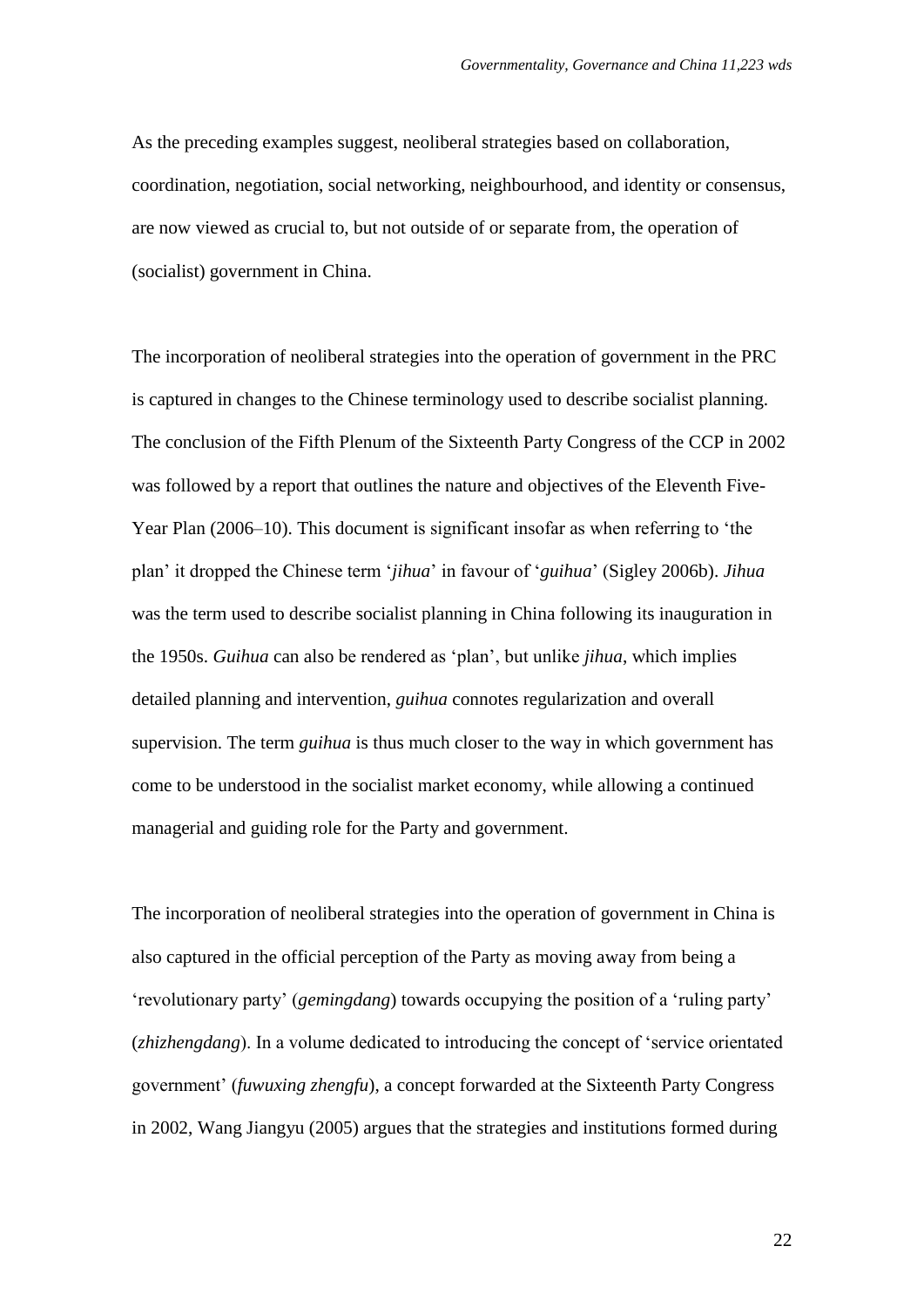the course of the Chinese revolution and in the early decades of the People's Republic have out-lived their purpose. The CCP no longer requires the maintenance of the 'dictatorship of the proletariat' through mass mobilization against 'class enemies'. Nor does society need to be on an almost constant war footing through intense policing and state controls over all aspects of political, social, economic and cultural life (see Michael Dutton, in this volume). Wang concludes that the influence of the revolutionary period lingers in terms of an over-reliance on administrative commands and paternalism, even though society has become far more plural, fluid, and dynamic. Consequently, the Party must alter the way it governs in order to better manage that reality (Wang 2005).

The President Hu Jintao and Premier Wen Jiabao administration's current overarching policy goal is to build an all-round well off (*xiaokang*) and harmonious society (*hexie shehui*) by the year 2020. There is no exact English-language translation for the classical Chinese term *xiaokang*, which evokes modest prosperity. However, it was used by Deng Xiaoping in 1979 to describe China's modernization and was revitalized by Jiang Zemin in a report that he delivered to the Sixteenth National Congress of the CCP in 2002, entitled 'Build a Well-off Society in an All-round Way and Create a New Situation in Building Socialism with Chinese Characteristics'. In this report, Jiang stated: 'We need to concentrate on building a xiaokang society of a higher standard in an all-round way', which means an estimated per-capita gross domestic product of more than 2,000 US dollars by the year 2020 ('All about "xiaokang"' 2002). The CCP's vision of *xiaokang* socialism now evokes continued economic growth to provide prosperity, but it also sees the need for that prosperity to be broadly distributed and for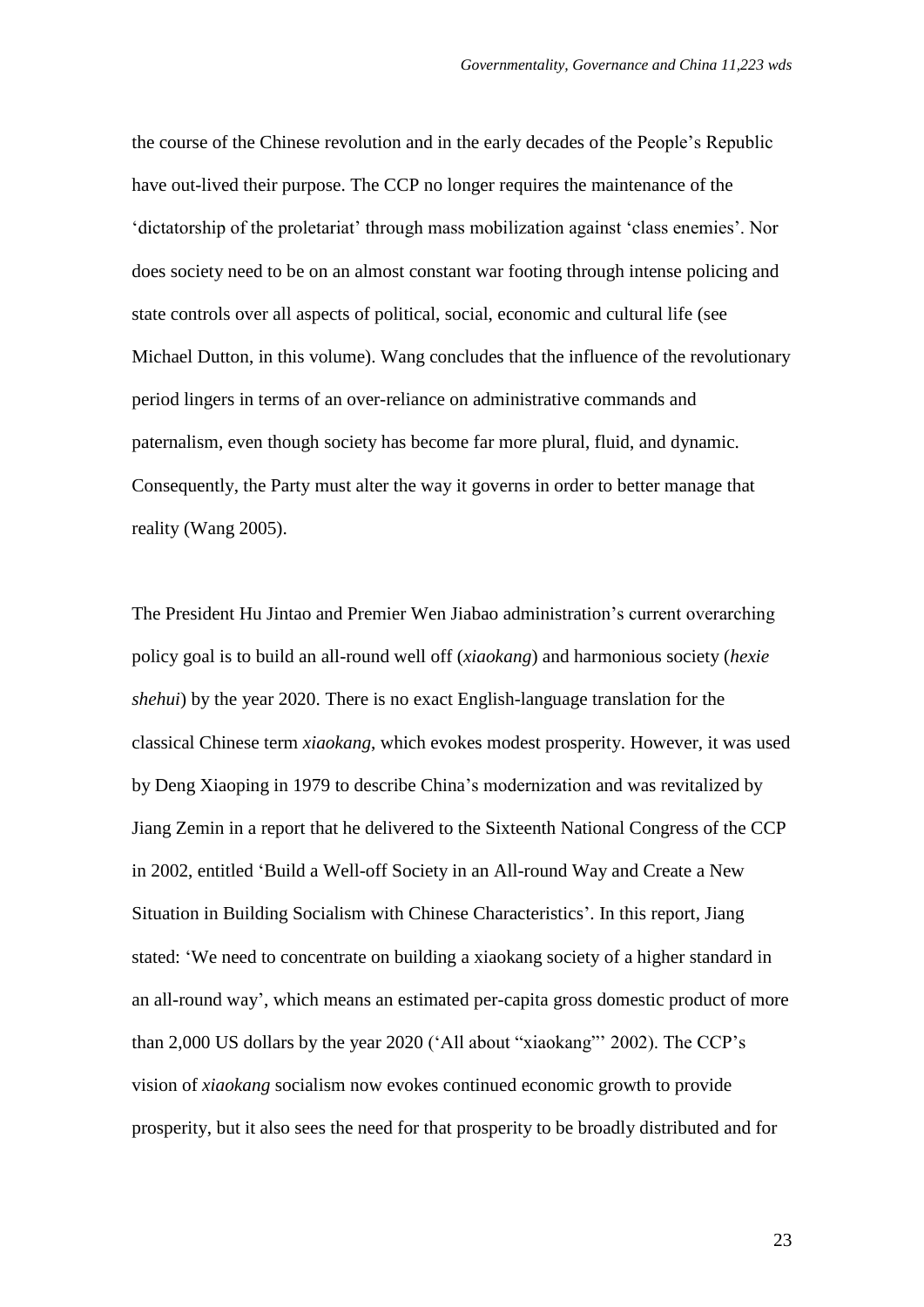economic growth to be balanced with social equality and environmental protection (see Feng Xu; Lisa Hoffman, in this volume). Thus the goal of realizing an harmonious society, which was proposed by Hu Jintao at the 2005 National People's Congress, stresses societal balance not solely economic growth and has been accompanied by a new stress on people-centred governance (*weimin zhizheng*).

The crucial point to note is that within all this discussion on the changing function of government in China, the continued importance and necessity of the CCP is not in question. The CCP is *the* 'ruling party' and the one and only possible party that can wear this mantle, hence its cohort of 70 million cadres must be continuously strengthened, disciplined and trained. That task entails strengthening the Party ranks through the injection of new blood and new social forces, such as young professionals and entrepreneurs; disciplining errant and potentially errant members though auditing procedures, improved governmental transparency and ongoing campaigns against corruption; and training officials as professionals to better meet the new challenges of governing China in the twenty-first century (see Brodsgaard and Zheng 2006; Goodman 2008; Shambaugh 2008). Hence to describe Chinese government as either 'socialist' or 'neoliberal' is misleading. As the chapters in this collection demonstrate, government in contemporary China is a unique and innovative mix of technologies and rationalities, old and new, sometimes united to achieve common ends and at other moments in apparent states of contradiction and antagonism.

### **China's governmentalities: governing change, changing government**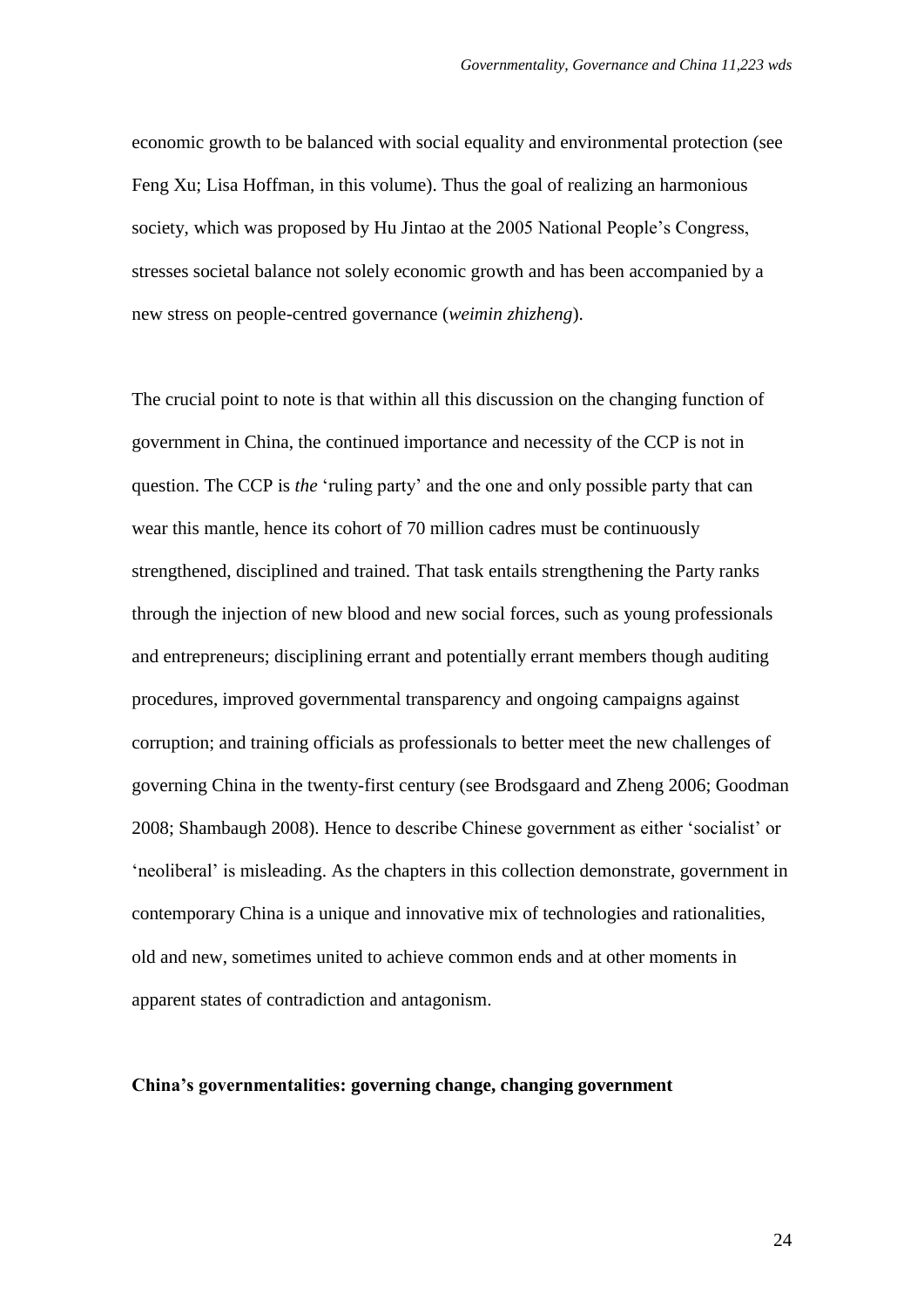Chinese discussions on the role of government in the socialist market economy constitute a general critique of the Maoist system and a response to the challenges of governing in the contemporary context. The term 'socialist market economy' may seem to be a peculiarly Chinese Marxist notion with only domestic significance (i.e., as a 'market' internal to China), but it links the PRC with the rest of the world in ways that were inconceivable under the ideological auspices of the 'socialist planned economy'. On the domestic front, the market is seen as competitive environment that forges superior enterprises and citizens through a process of 'survival of the fittest' (*you sheng lie tai*). On the global front, the same form of competition is being played out amongst larger collectives, most notably nation-states, as well as transnational corporations and institutions. Questions of government, especially the links between the 'quality' (*suzhi*) of individual subjects and 'overall national strength' (*zonghe guoli*), feature prominently in this reimagining of 'glocal China', as the contributions to *China's Governmentalities: Governing Change, Changing Government* show.

Commentators often criticize China of the Maoist period and the associated system of centralized planning for stifling individual and economic creativity by blindly copying the 'scientific socialist practices' of the former Soviet Union (e.g. Ogdan 1989: 38: Wang 2005). In Chapter 2, 'Passionately Governmental: Maoism and the Structured Intensities of Revolutionary Government', Michael Dutton suggests instead that the early CCP put in place a planned economic structure, while simultaneously politicizing virtually every aspect of everyday life in a manner unique to China. This politicization was achieved through an endless series of mass-line campaigns, which mobilized Partyled 'popular indignation' based on a question that Mao Zedong claimed was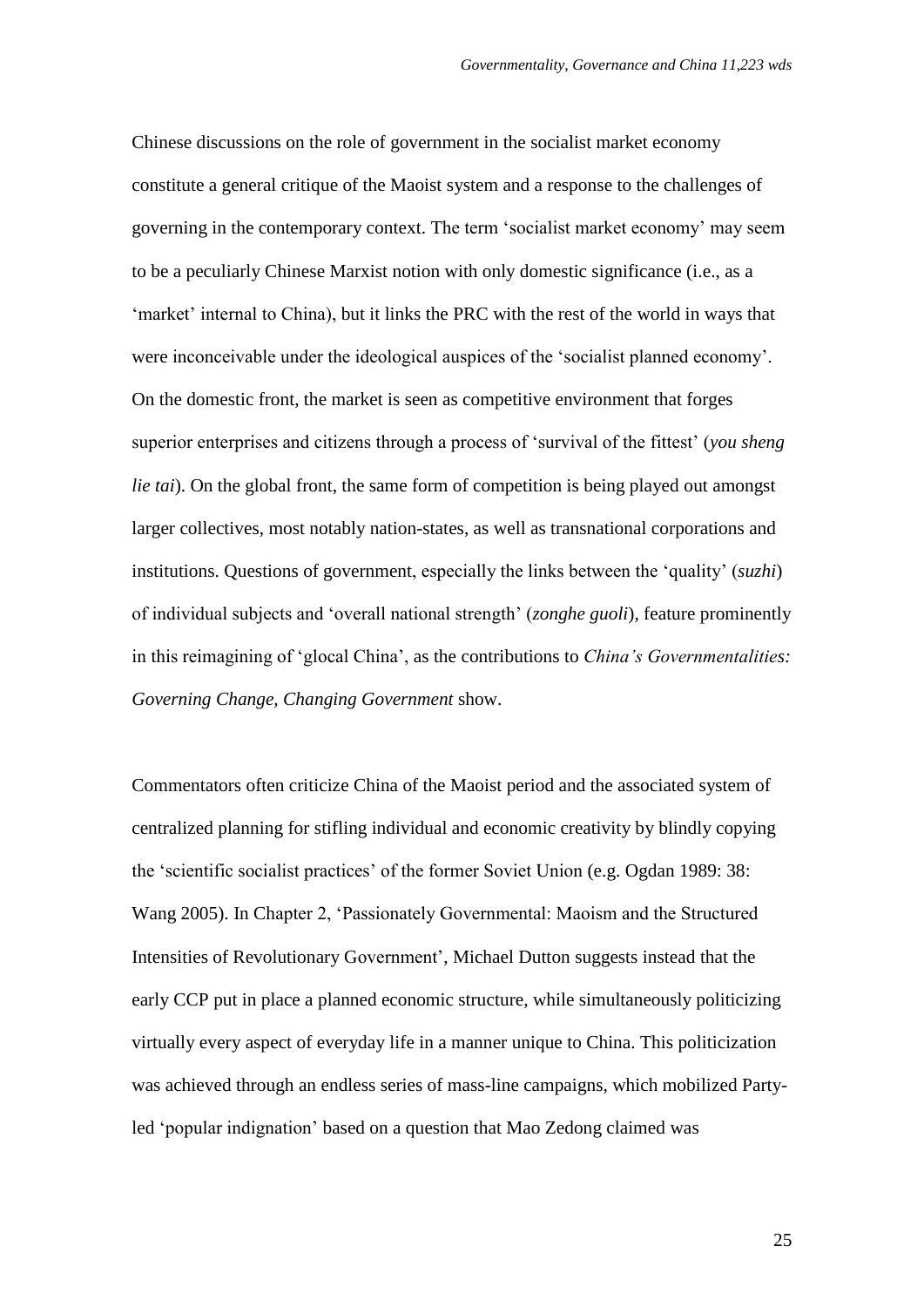fundamental to the success of the revolution — 'Who are our enemies and who are our friends?' This fuelling of popular sentiment took place in the *danwei* or socialist work unit, an institution that was meant to overcome the alienation of labour by merging life and work and to which an estimated 90 per cent of the urban population of China belonged by 1957 (Bray 2005). Work units provided all manner of welfare and services — hospitals, schools, housing, policing, shops and entertainment — to the committed revolutionary worker. Moreover, with the curtailment of the monetary economy and the geographical 'fixing' of labour to suit the requirements of centralized planning, they ultimately offered the only means of access to resources and rewards in China's cities.

Mass-line politics and the Maoist system of allocation coalesced to promote affective relations between PRC citizens and new types of comradely political subjectivity that were built upon an intensification of the friend/enemy divide. As people began to ask their friends, their neighbours, and even themselves, whether they were friends or enemies of the revolution, political stance became the determining feature of everyday life. Individuals and groups defined themselves by engaging in self-criticism (*ziwo piping*) and struggling against selfishness and revisionism (*dousi pixie*). People, streets, places, and even consumer goods, were named after revolutionary goals and achievements. Dutton therefore concludes that Maoism was a mentality of revolutionary government that defined life itself. Indeed, as most famously expressed during the Cultural Revolution period (1966–76), it was meant to touch people to their 'very souls' (Chang 1978).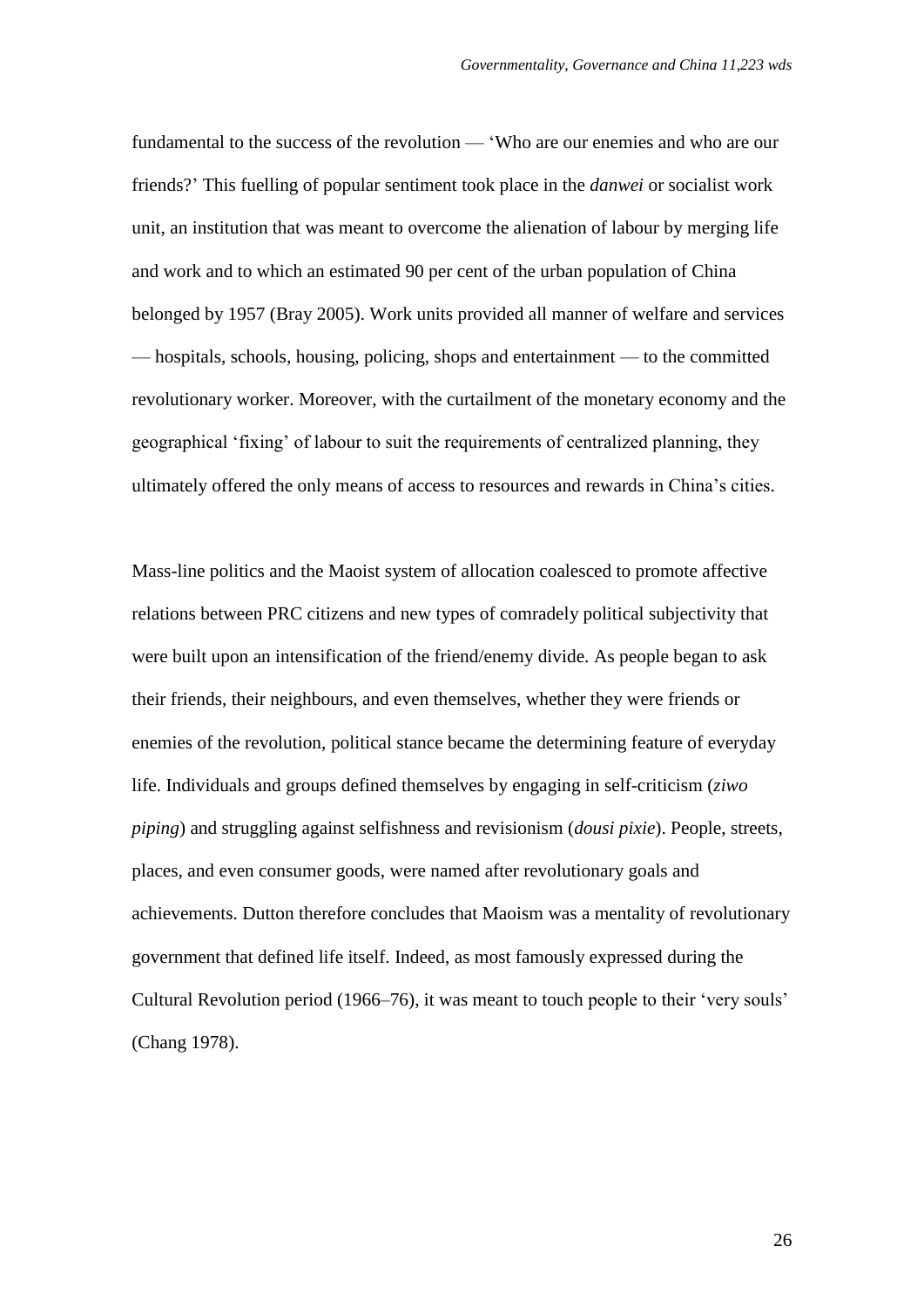The PRC's post-1978 shift to a socialist market economy required the repudiation of mass-mobilization politics and literally meant overturning the Maoist system of allocation and creating both a labour market and a new type of worker-citizen from scratch. In Chapter 3, 'Governing China's Peasant Migrants: Building *Xiaokang* Socialism and Harmonious Society', Feng Xu notes that an estimated 130 million people to date have migrated from poor, rural areas to developing urban centres to look for work. These people were defined as peasants during the Maoist era because they engaged in agricultural labour and were tied to their rural place of birth by the system of centralized planning. Permitted some mobility in the early 1980s, peasant migrants initially were viewed as an instrumental aid to economic growth, that is, as a cheap and abundant source of labour to fuel the development of export-orientated coastal areas. However, they were neither expected to remain in urban areas nor to become permanent urban residents and their mobility continued to be constrained by the legacies of the Maoist era. They were subject to heavy-handed policing and administrative procedures and denied access to the housing, education and health-care benefits that were once distributed to urban residents through the work unit system. They were also stigmatized as 'uncouth', second class citizens and a source of petty crime (Solinger 1999).

The Hu–Wen administration's acceptance of internal migration as an integral component of national development in the Eleventh Five-Year Plan (2006–10) thus signifies a major shift in government thinking ('Diyipian' 2006). The incorporation of peasant migrants into China's developmental goal of building a prosperous and harmonious society has entailed the adoption of neo-liberal strategies of governing from a distance through the development of new technologies of the self. These strategies are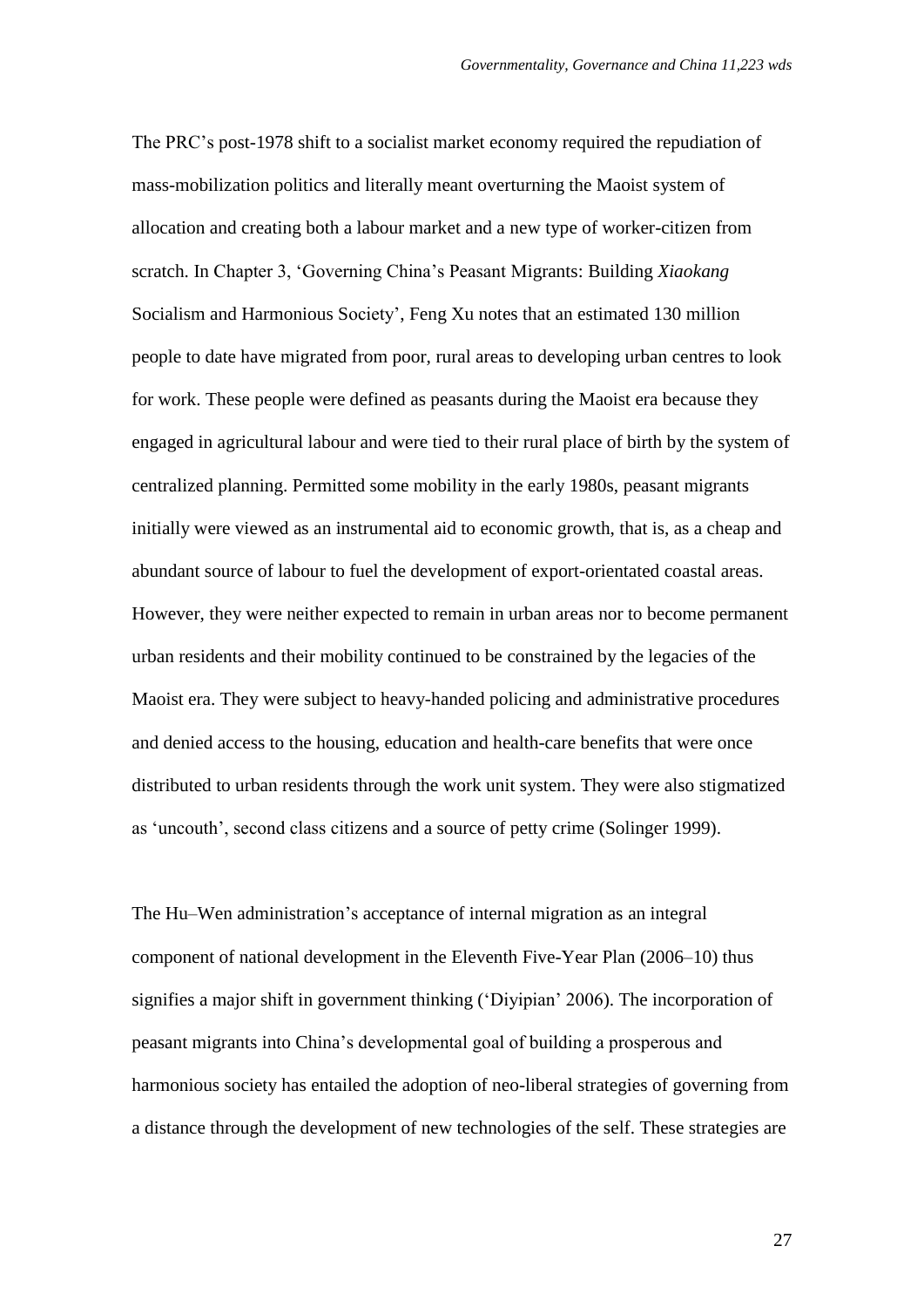designed to turn 'low quality' migrants into active and productive citizens by providing a network of social services and information and trainings about labour rights and responsibilities. This shift corresponds to domestic imperatives and the 'good governance' strategies of the World Bank and the United Nations. The work of China's sociologists, demographers and statisticians, and that of international organizations, suggests that without improved labour trainings and social services, urban-based rural migrants may become an unacceptable social risk in the future. While akin to a revolution vis-à-vis the governance of internal migrants, Feng concludes that the adoption of 'neoliberal' approaches functions in circular fashion not only to calm labour unrest and promote social stability, but also to bolster one-party rule by suggesting that the CCP is still the chief defender of (rural) migrants' interests and without the CCP there will be no future harmony and prosperity.

The Hu–Wen administration has further signalled its commitment to transforming the citizenship capacities of rural and ethnic minorities by providing free compulsory nineyear education throughout rural China by 2010 (Quanguo nongcun yiwu jiaoyu jingfei baozhang n.d.). In Chapter 4, 'Negotiating Modernity at China's Periphery: Development and Policy Interventions in Nujiang Prefecture', Russell Harwood examines the effects of implementing recent education policy changes and other largescale government development interventions in the Gongshan Dulong-Nu Nationality Autonomous County — a poor rural county, with a large ethnic minority population, in Yunnan Province. Ethnic minorities have been explicit targets of national integration policies ever since the CCP came to political power in 1949. In theory, this meant equal access to improved standards of living both during the Maoist period and in the reform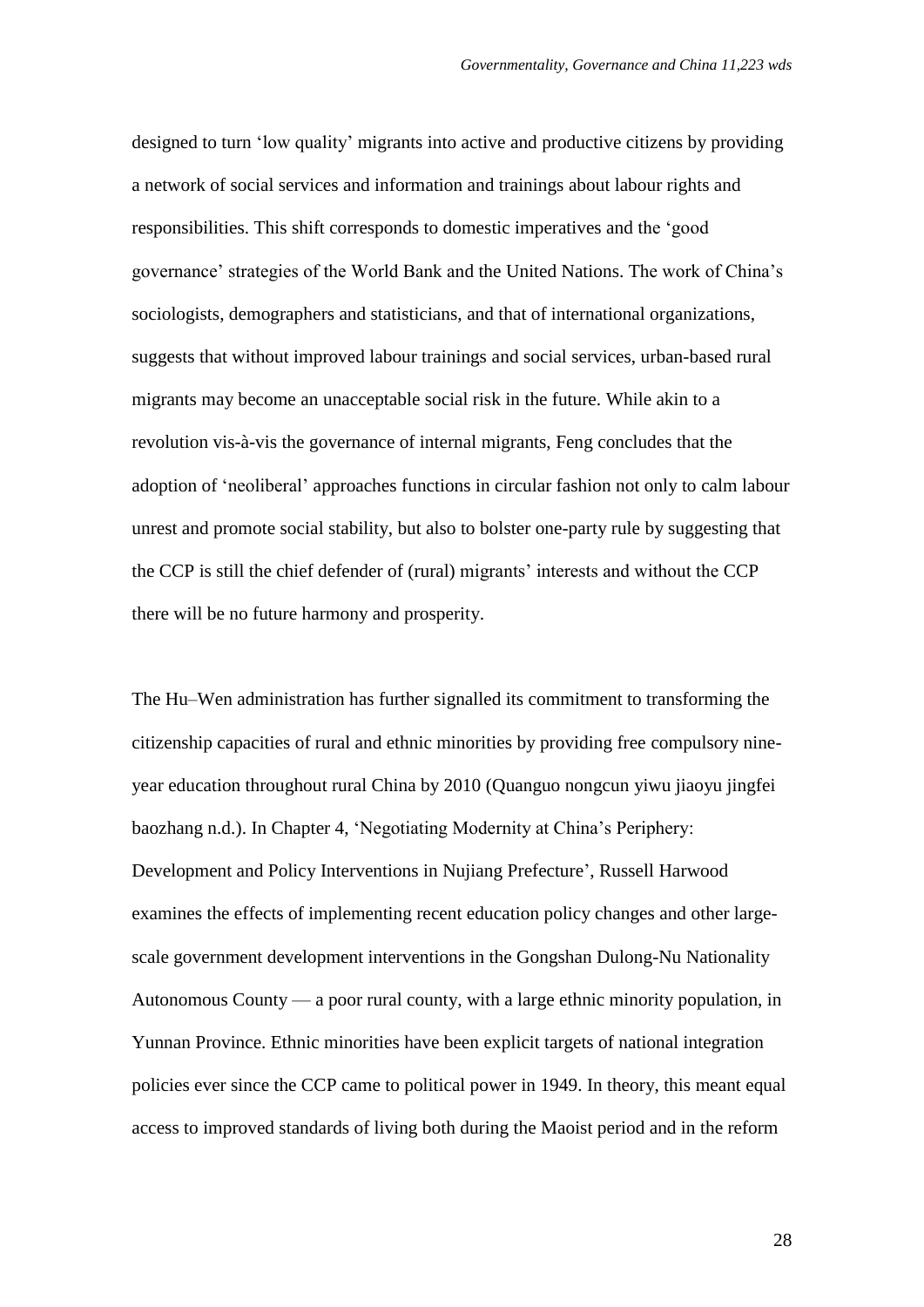era. In practice, ethnic minorities in peripheral rural areas have tended to experience standards of living that are considerably lower than the majority Han population (Mackerras 2003: 56–76).

While representing a radical and more inclusive shift in reform-era education policies, the provision of compulsory education to support the relatively new phenomenon of outward migration for work has coded new choices and forms of individual conduct onto remote and poverty stricken areas of China. As Harwood concludes, compulsory education is valued because only those citizens with the appropriate level of education and skills are considered eligible for labour export programmes and hence access to offfarm work and upward economic mobility. Yet the dreams and aspirations to a better life that inspire individual students to become willing subjects of those same education regimes and national developmental goals are often frustrated and destroyed by the harsh realities of both poverty at home and urban-based factory work.

The changing demographics of China's cities and labour force have also obliged the PRC Government to rethink its strategies of urban governance. In Chapter 5, 'Building "Community": New Strategies of Governance in Urban China', David Bray explains that economic reform not only resulted in a dramatic decline in the state-sector, but also led to the emergence of a more mobile, heterogeneous and economically independent urban population, as long-term urban residents moved to take up work outside of their work unit and rural migrants moved into the cities to find work in the developing construction and hospitality industries. The launch of a nation-wide campaign to 'build communities' in 2000 was intended to counter the disruptive effects of these changes by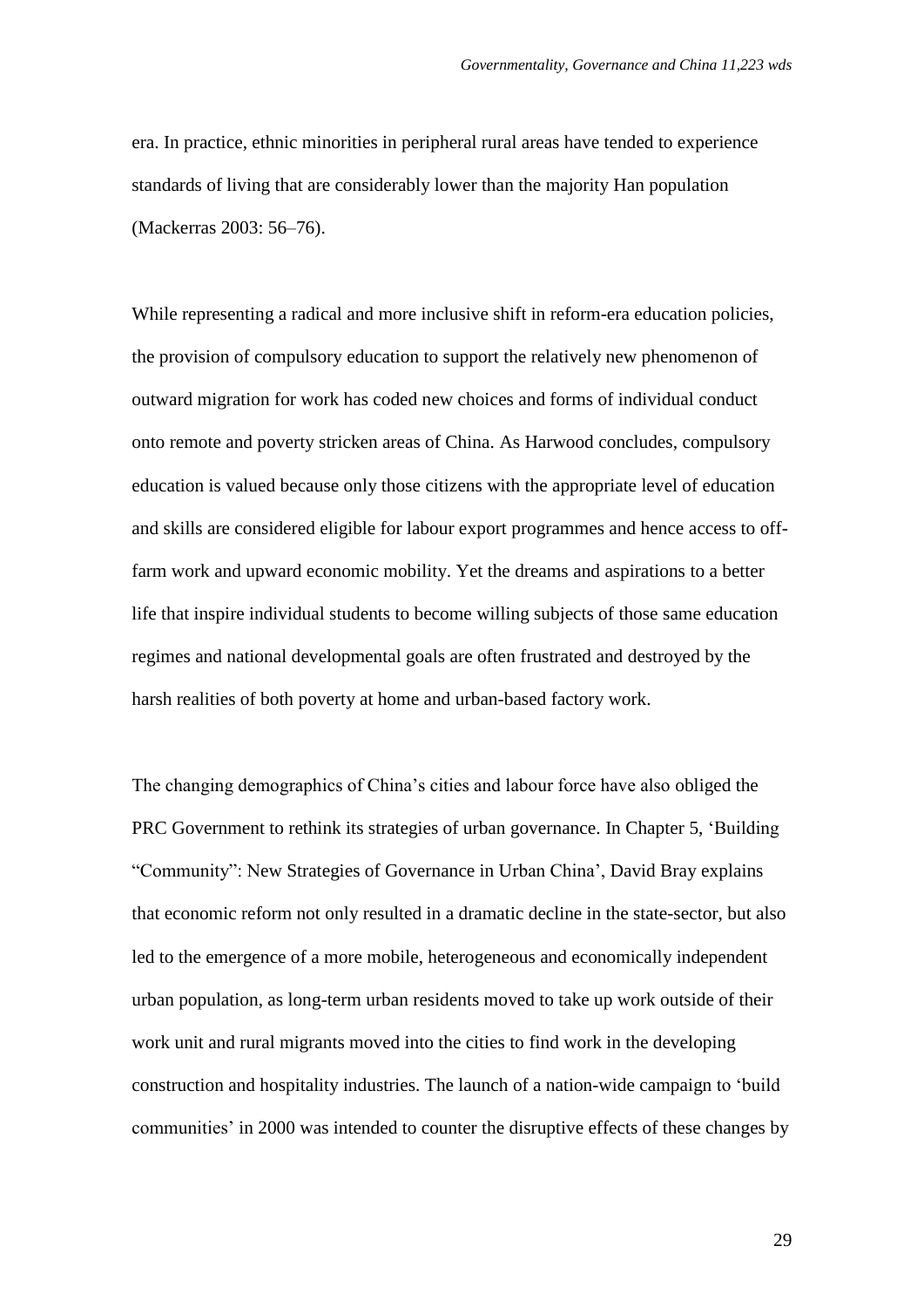establishing the residential 'community', instead of the former socialist work unit, as the new basic unit of urban governance.

China's new urban 'communities' are premised on a mixture of neoliberal and socialist rationalities in that they aim to develop more localized, economically efficient and autonomous forms of government, whilst simultaneously bolstering CCP support. Residential communities encourage and provide opportunities for urban residents to become involved in local concerns as ethical and caring members of a 'community'. At the same time, they are still conceived of as administrative entities governed by professional 'socialist' cadres with some level of political, managerial and technical training. Indeed, a primary goal of 'community governance' is to bolster CCP support at the grass-root level by looking after residents with urgent economic needs and lifting the moral and educational standards of members of the community who are deemed to be problematic or of 'low quality', such as migrant labourers and the unemployed. Hence, as Bray concludes, the work of local community activists simultaneously compensates for government shortfalls in the realm of welfare and services, and trains other members of the population in the arts of governing the 'modern communal citizen'.

Residential communities and the subject formation of urban residents and visitors are being further shaped by concepts of environmental sustainability and 'green' practices in order to better secure China's future. In Chapter 6, 'Governmental Rationalities of Environmental City-Building in Contemporary China', Lisa Hoffman explains how the localization of environmental strategies in the form of sustainable city-building is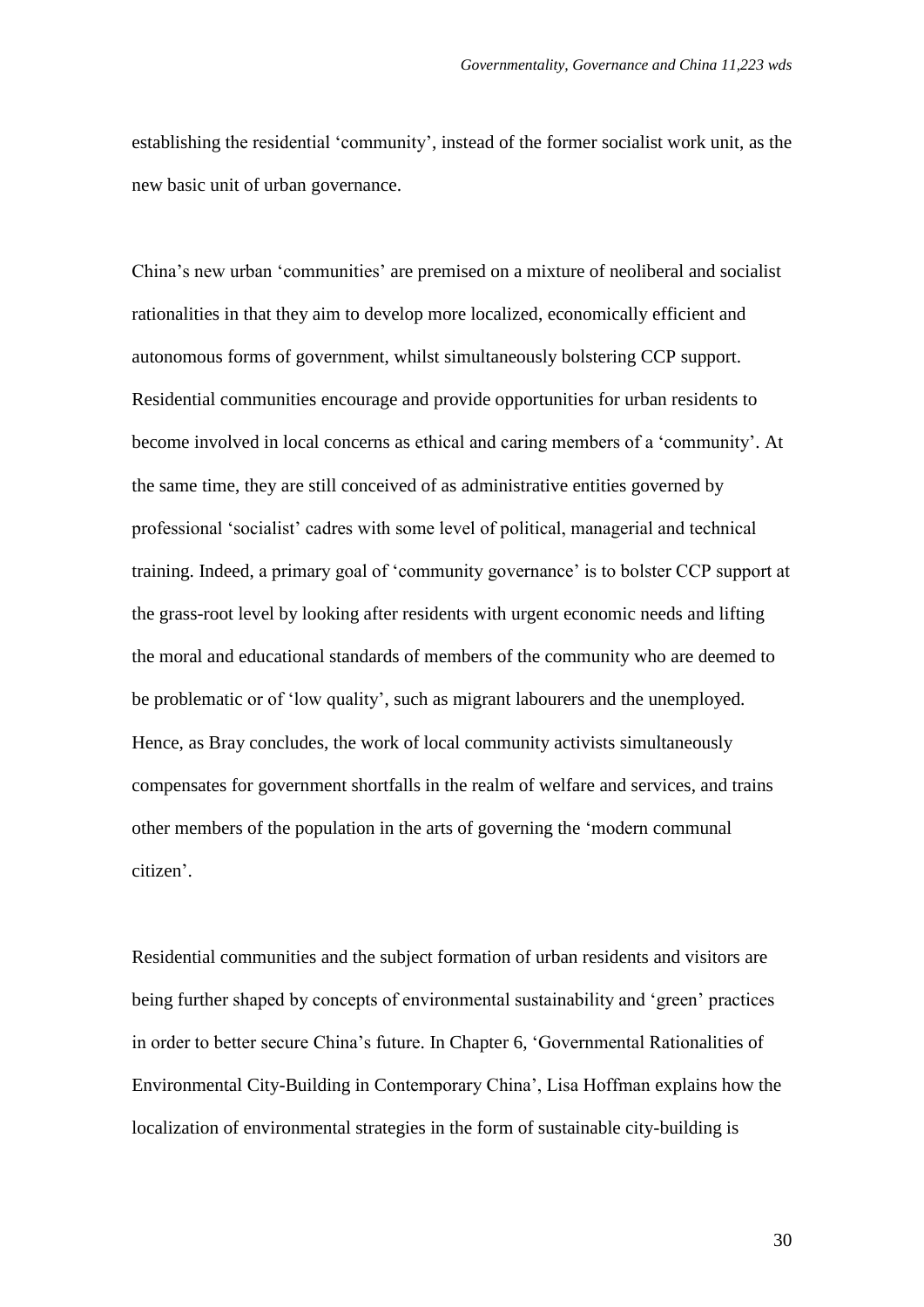helping to create new kinds of city spaces and subjectivity in the PRC today. For example, Dalian — once famous as a centre of industry (and pollution) — is now a model of sustainability and investment for other Chinese cities flowing from its success in achieving international and domestic environmental awards. In the mid-1990s, the Mayor of Dalian enacted a locally developed greening strategy based on Singaporean Prime Minister Lee Guan Yu's 'garden city' model. This strategy dramatically altered the social and spatial organization of the city by relocating industry and hence industrial workers from the city centre in order to create an urban landscape that embraced modern offices, entertainment facilities and a 'green' aesthetic, i.e., plazas with grass lawns and floral plantings, commercial spaces and pedestrian shopping promenades.

While initially criticized for displacing the kinds of enterprises and workers that were the bulwark of the Maoist period, Dalian's 'greening' strategy ultimately was praised not only for its promotion of environmentally-friendly practices, but also for making the city an attractive site for investment and tourism, and a better place to live. Thus, as Hoffman concludes, the place-making practices that emerge from sustainable development strategies also shape the subject formation of urban residents and visitors. Citizens in reform-era China increasingly are valued, and conversely, 'not-valued', according to their capacity to appreciate and engage with the marketized strategies of green city-building and protecting 'the environment'.

At an even broader level, Chinese citizens are being brought into the terrain of reformera governance through the embedding of religion into the PRC Government's vision of China's development for the twenty-first century. As Susette Cooke explains in Chapter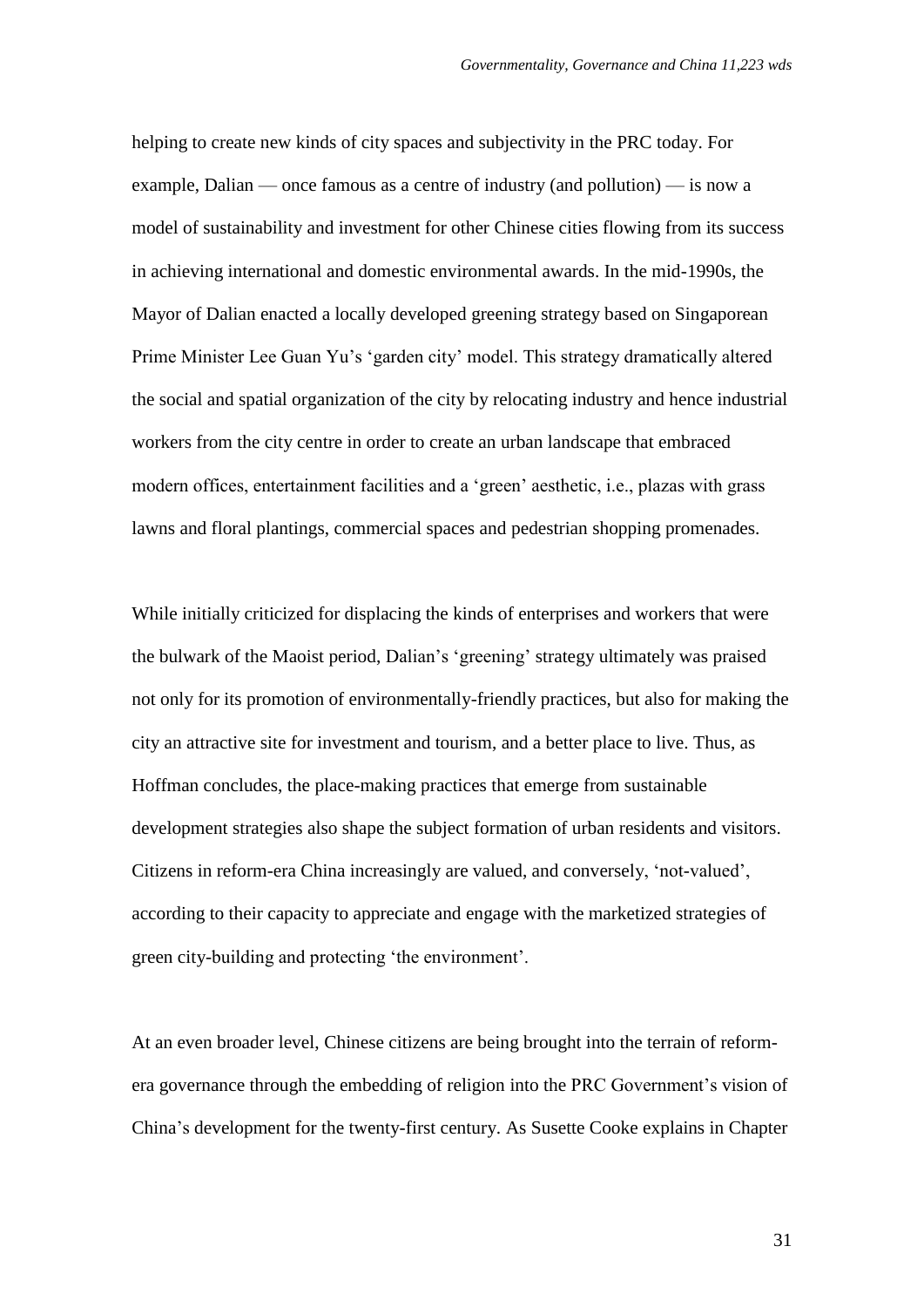7, '"Religious Work": Governing Religion in Reform-Era China', religion has been an aspect of CCP governance ever since the founding of the PRC in 1949, influenced by the historical legacy of state-religion relations in China but crafted through Marxist ideology which treated it as a social phenomenon destined for inevitable witheringaway on the road towards socialism. However, like many social and cultural phenomena released from the political constraints of the Maoist era, religion emerged with unexpected vitality amidst the economic development and social diversification generated by the post-1978 reform and opening up policies. China's governmental authorities have subsequently re-tooled religious policy, and the specifics of religious work, to take more tolerant account of rapidly growing numbers of religious believers without relinquishing Party-state oversight of religious practice, or the CCP's ideological commitment to atheism.

At the highest levels of political doctrine, where Hu Jintao's concept of 'building a socialist harmonious society' currently contextualizes the acceptable modes of social activity, religion now finds itself admitted to active contribution to the new national project under the guiding principle of 'mutual adaptation of religion and socialist society' (*yu shehuizhuyi shehui xiang shiying*). Within this social-management environment, the Party-state claims 'legitimate management' of any religious development that affects the public interest, starting at the fundamental level of defining which spiritual activities belong in the territory of officially-recognized 'religion', and which of these religious activities are deemed 'normal' by official state interpretation. As Cooke concludes, through its framework of regulatory mechanisms inside religious institutions — state oversight of institutional religious life extending to administration,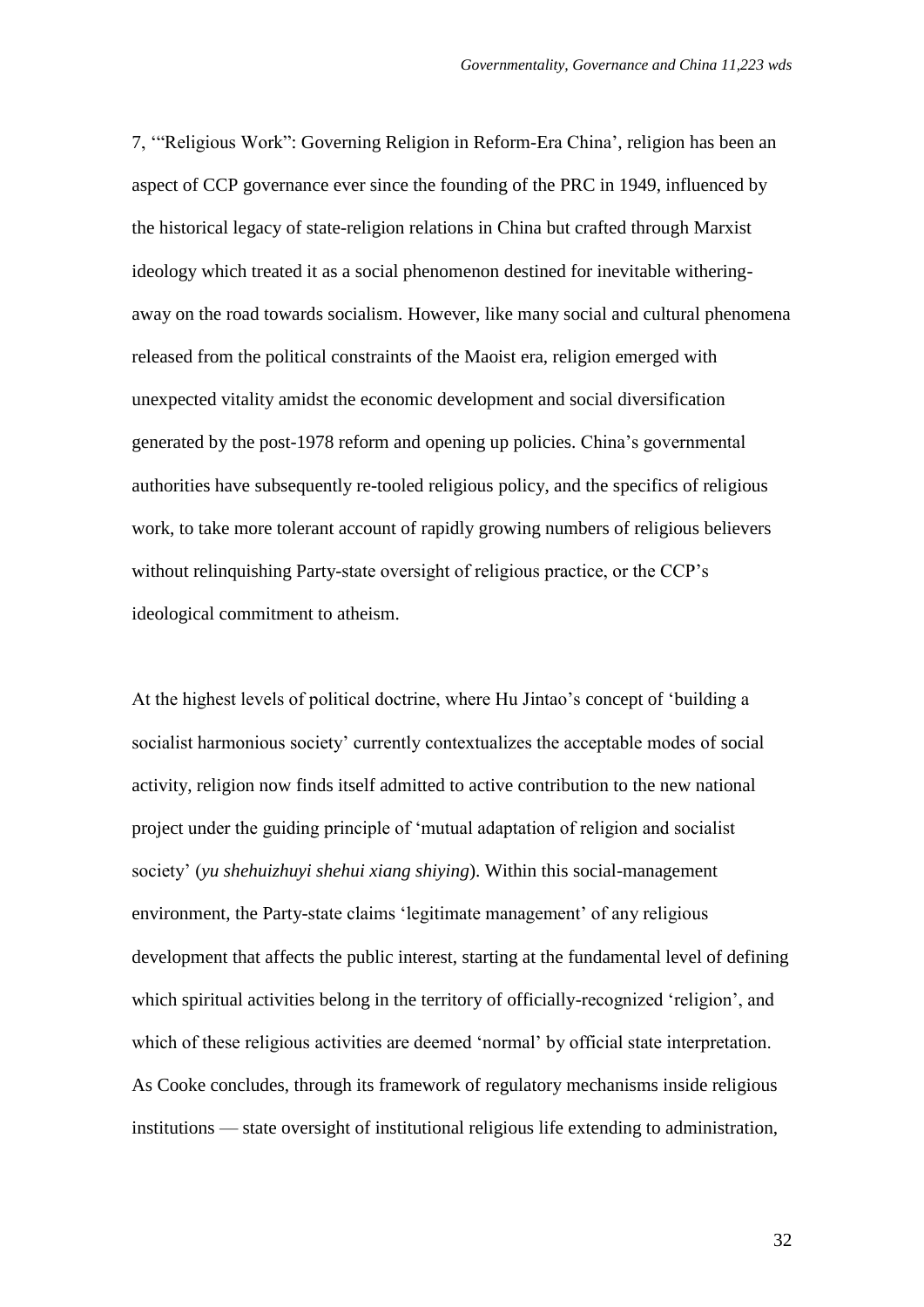doctrine and ritual, publications, education, and the appointment of personnel — the PRC Government is able to reach into religion's heart.

The recent provision of sexual health trainings to China's citizens offers a final example of new governmental efforts to assure the life of the population by shaping the conduct of individuals and certain targeted subpopulations. As Elaine Jeffreys and Huang Yingying note in Chapter 8, 'Governing Sexual Health in the People's Republic of China', sexual health is a recent and controversial issue in the PRC. Shortly after its accession to national political power in 1949, the CCP set about eradicating active venereal disease and the prostitution industry, claiming to have realized these 'worldfirsts' by the mid 1960s. However, coincident with China's post-1978 adoption of a market-based economy, prostitution and sexually transmissible infections (STIs) have resurfaced and spread rapidly. The rate of domestically generated HIV infections has also burgeoned since the nation's first reported case in 1985 and cases linked to sexual transmission outstripped those related to intravenous drug use for the first time in 2005. Acknowledging the potential for an epidemic, China's State Council issued a circular in 1998 stating that the unchecked spread of STIs-HIV poses a serious public health problem which could threaten national socio-economic development. A 2001 UNAIDS report on China's AIDS situation more dramatically described it as a 'titanic peril', claiming that the country is poised 'on the verge of a catastrophe that could result in unimaginable human suffering, economic loss and social devastation' (UNAIDS 2002).

Municipal health authorities have responded to domestic and international concerns about China's escalating rate of STIs and HIV/AIDs by introducing large-scale, low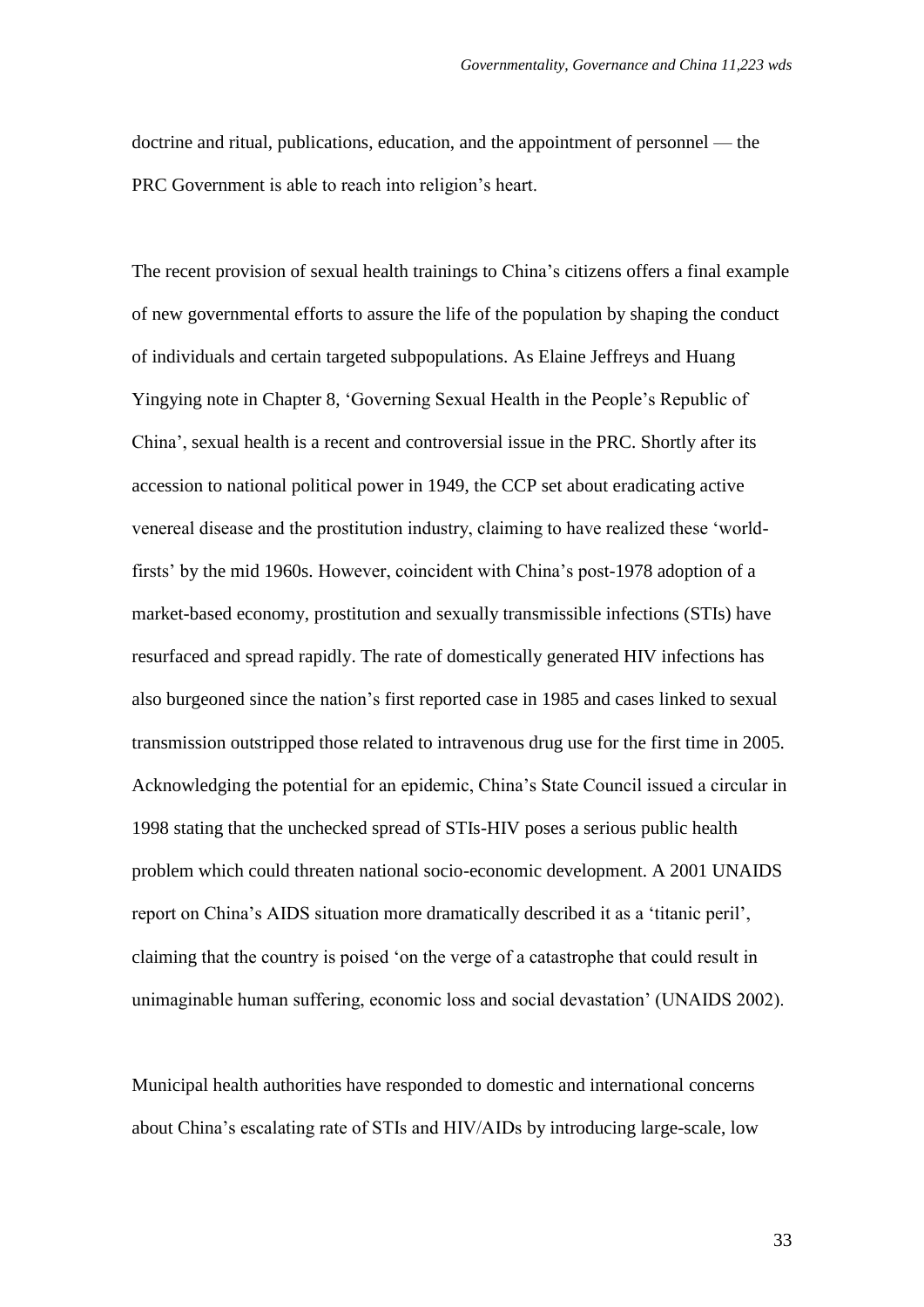literacy campaigns aimed at popularizing sexual health education among the general population, and especially amongst subpopulations designated as 'at-risk'. CCPaffiliated or mass-line organizations such as the All-China Women's Federation, the All-China Youth Federation and the All-China Federation of Trade Unions, now conduct face-to-face education campaigns that target urban-based students, rural women, and male migrant construction workers, as part of 'World AIDS Day' activities. Corporate entities such as Futures Group Europe and Horizon Market Research, as part of the China–UK HIV/AIDS Prevention and Care Project, are turning condoms into an ordinary commodity to be consumed by China's huge youth market. In addition, the PRC's Centre for Disease Control and Prevention, with the assistance of UNAIDS, has published and disseminated a number of comic books that encourage peer-sharing of knowledge about STIs and HIV/AIDS among members of China's illegal commercial sex industry (Zhongguo jibing yufang kongzhi zhongxin n.d.; Zhongguo xingbing aizibing fangzhi xiehui n.d.).

The devolving of responsibility for the promotion and enactment of sexual health to individuals and multi-partnership organizations challenges the widespread view that power remans concentrated in an ideologically rigid and unchanging Party-state. As Jeffreys and Huang conclude, sexual health in China is now governed through cooperation with international organizations, the involvement of diverse state and nonstate organizations, and the cultivation by individuals themselves of the capacity to regulate their own health and behaviours. This shift away from the centrality of state control towards less direct techniques of governing suggests that the act of managing social change is changing the operation of government in present-day China.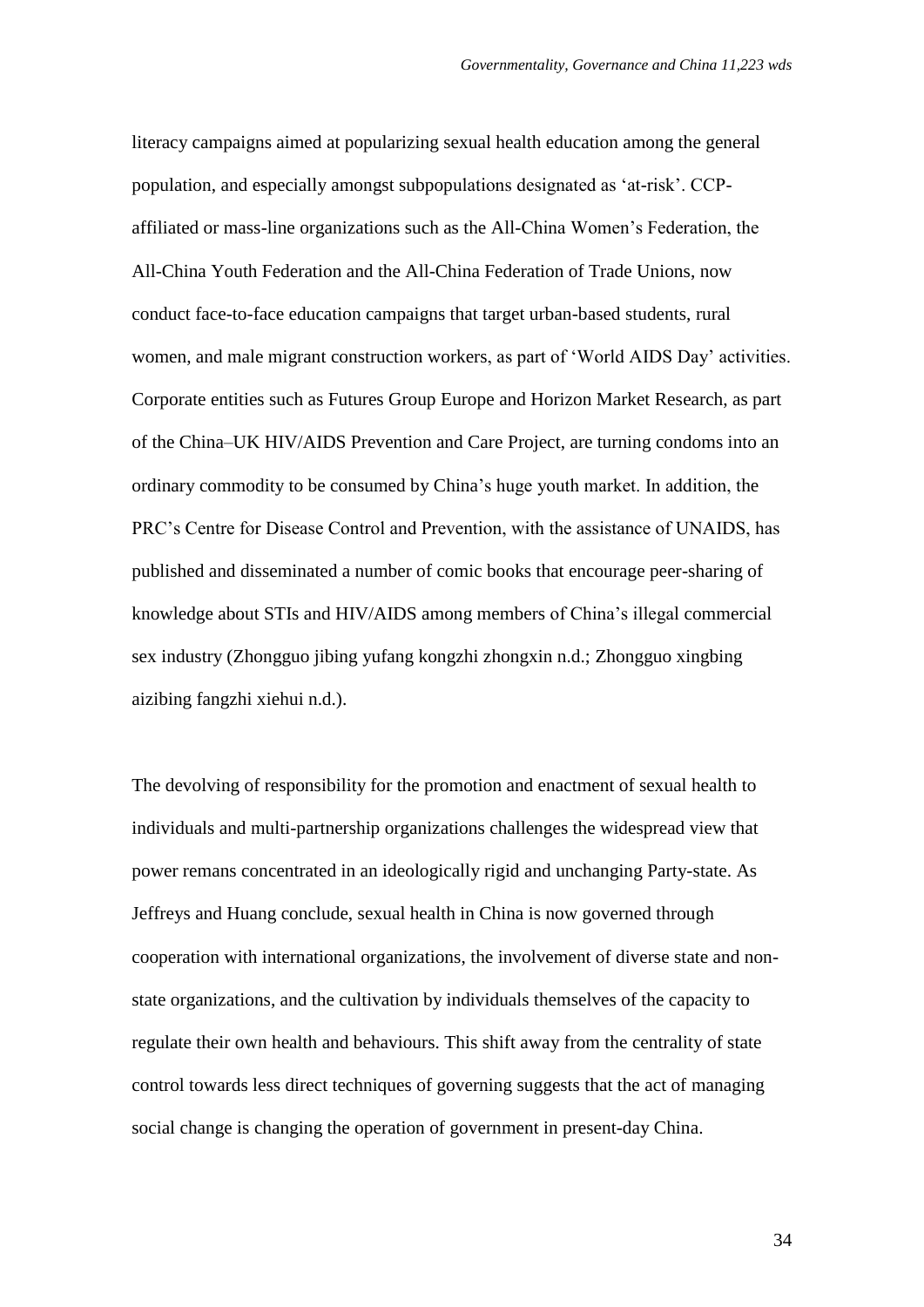Taken as a whole, the chapters in this volume contribute to a broader understanding of the significant shifts that have taken place in China's contemporary rationalities of government. They also contribute to emerging studies of governmentality in nonwestern and non-liberal settings by showing how neoliberal discourses on governance, development, education, the environment, community, religion, and sexual health have been raised in other contexts. In doing so, *China's Governmentalities: Governing Change, Changing Government* opens discussions of governmentality to 'other worlds' and the glocal politics of the present.

### **Notes**

1. During the Maoist era, 'the mass line' defined the relationship between 'the leaders' and 'the led' in terms of 'from the masses to the masses' and was upheld as the organizing principle of socialist government. It combined two basic but far-reaching strategies. On the one hand, local cadres were required to develop a close and responsive relationship with 'the masses', and also to use their knowledge of Mao Zedong Thought and Marxism–Leninism to adapt general policy to localized circumstances. On the other hand, 'the mass line' was used to mobilize the population for revolutionary struggle in the form of mass-mobilization campaigns, whilst simultaneously overcoming resource problems and countering any tendency towards bureaucratism and centralism within the vanguard Party. For a discussion of the PRC's first nationwide campaign — the Campaign to Suppress Counter-Revolutionaries (1950–53) — see Michael Dutton, in this volume. The Great Leap Forward (1958–61)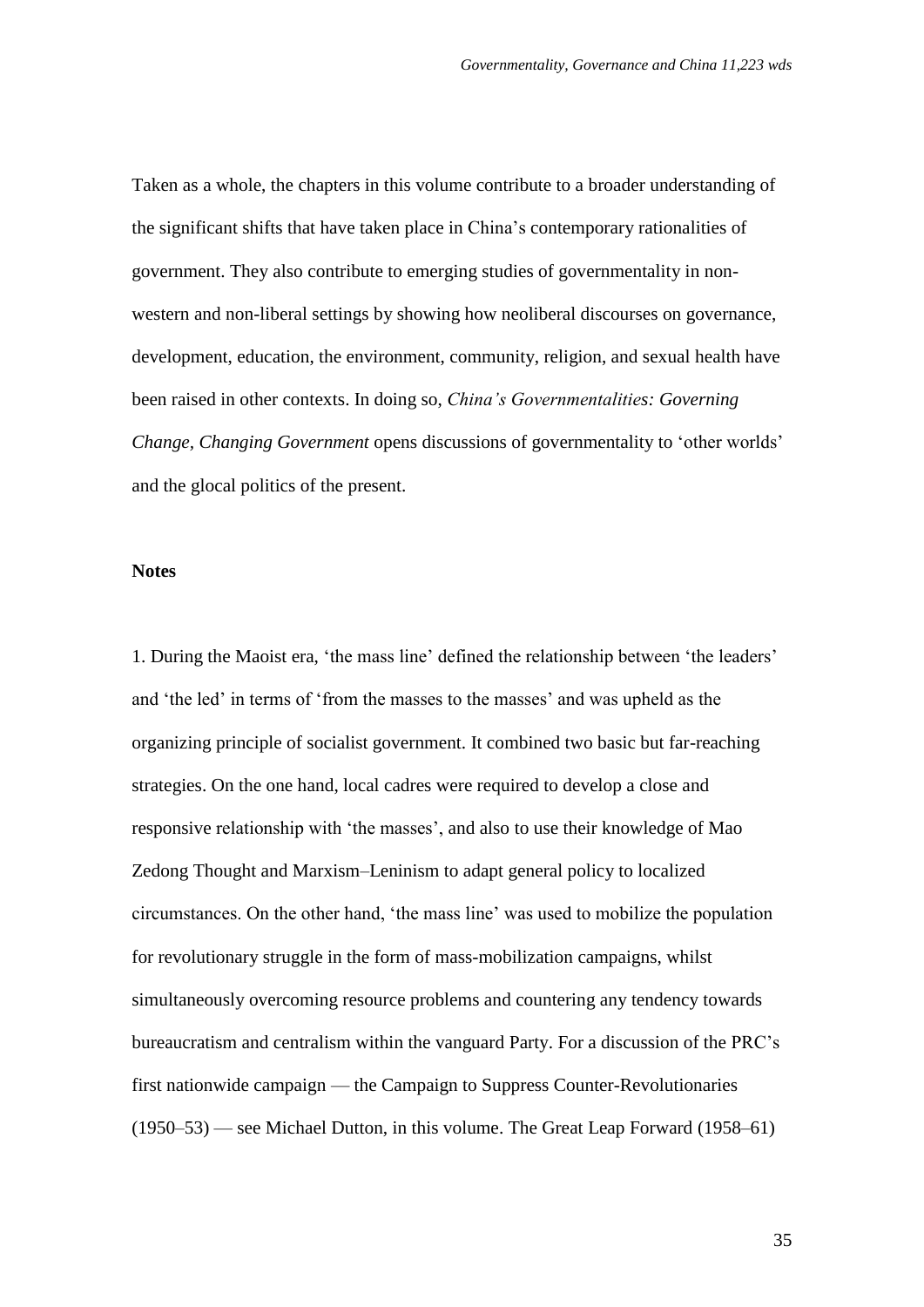and the Chinese Great Proletarian Cultural Revolution (1966–76) offer two additional and extreme examples of mass-line or campaign-style politics in action. Indeed, the PRC's post-1978 adoption of market-based economic reforms and repudiation of late-Maoist politics is generally attributed to the catastrophic failure and chaotic nature of both of these two campaigns. Although the era of mass-mobilization campaigns in China has now ended, 'the mass line' is still evoked in different and delimited ways to elicit public support for governmental objectives, for example, in assisting the police to fight crime.

2. 'Softening the pillow' was a phrase used by white Australian officials during the first half of the twentieth century to refer to what they regarded as the inevitable demise of the indigenous Australian population and their perceived duty to make this demise as humane as possible.

3. Following the crushing of student and worker demonstrations in June 1989, conservative 'leftists' within the CCP reasserted some authority over the affairs of state. Although the reform process did not come to a complete and grinding halt, the combination of domestic disquiet as China experienced the largest 'rectification campaign' since the Cultural Revolution, and the international opprobrium and ostracism that accompanied the crackdown, meant that the overall process was considerably stalled. This was accompanied by a largely non-public debate between conservatives and reformists (whilst recognizing that these labels are somewhat arbitrary) over the fundamental differences between 'socialism' and 'capitalism'. Under these conditions, it was not possible for reformists to clearly and decisively restart the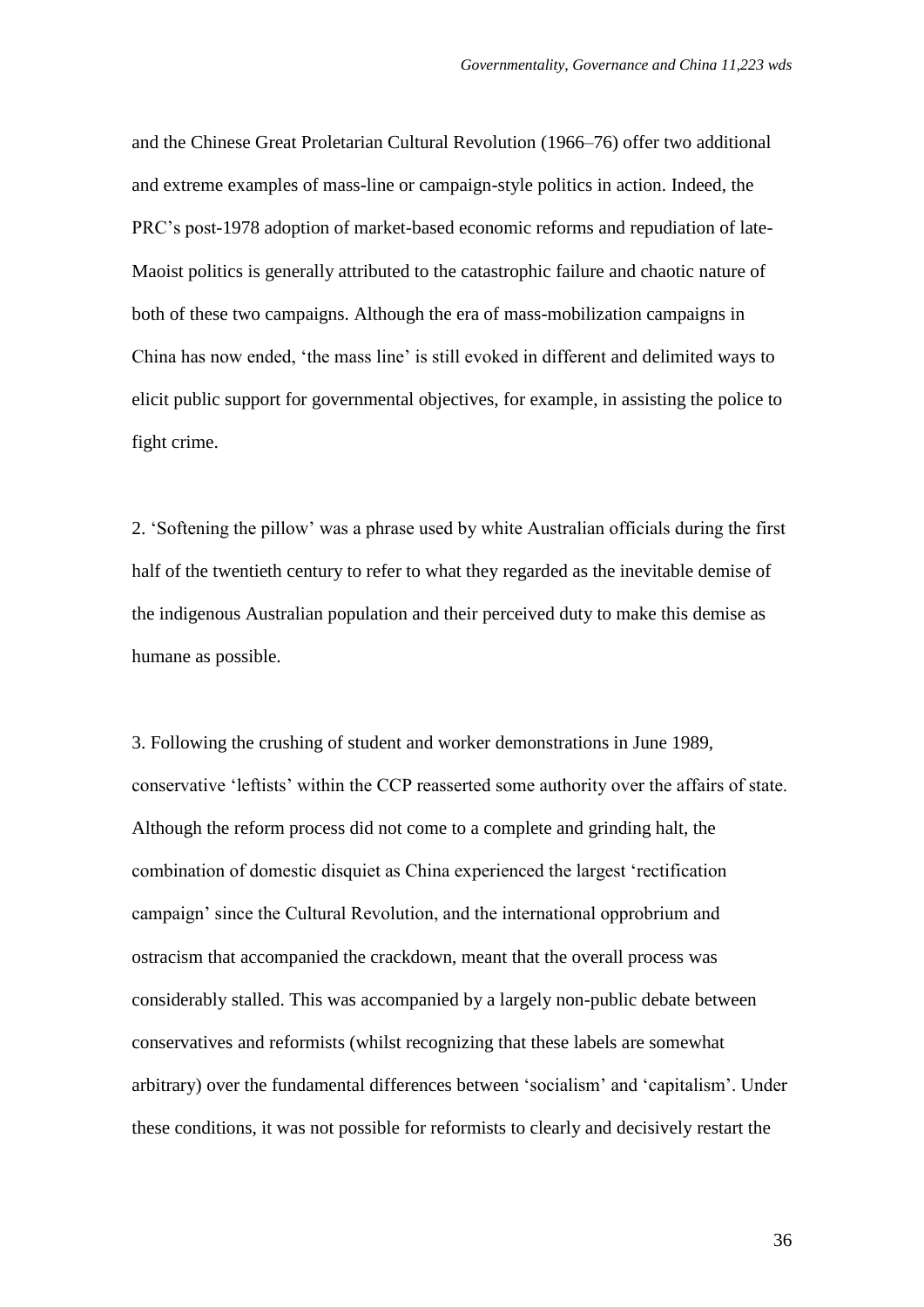reform process. Deng Xiaoping's very public and high profile entrance onto the scene in 1992 (the 'southern tour') was a massive state-media event and Deng's insistence that 'reform and openness' must not only continue, but also deepen and quicken, put an end to what remained as 'leftist' influence.

# **References**

'All about "xiaokang"' (2002) *Xinhua News Agency*, 10 November. Online. Available HTTP: <http://news.xinhuanet.com/english/2002-11/10/content\_624884.htm> (accessed 12 March 2008).

Anagnost, A. (2004) 'The corporeal politics of quality (suzhi)', *Public Culture*, 16, 2: 189–208.

-- (2006) 'Strange circulations: the blood economy in rural China', in E. Jeffreys and G. Sigley (eds) China and Governmentality, a special feature of *Economy and Society*, 35, 4: 509–29.

Barry, A., Osborne, T. and Rose, N. (eds) (1996) *Foucault and Political Reason: Liberalism, Neo-Liberalism and Rationalities of Government*, Chicago: University of Chicago Press.

Bray, D. (2005) *Social Space and Governance in Urban China: The Danwei System from Origins to Reform*, Stanford, California: Stanford University Press.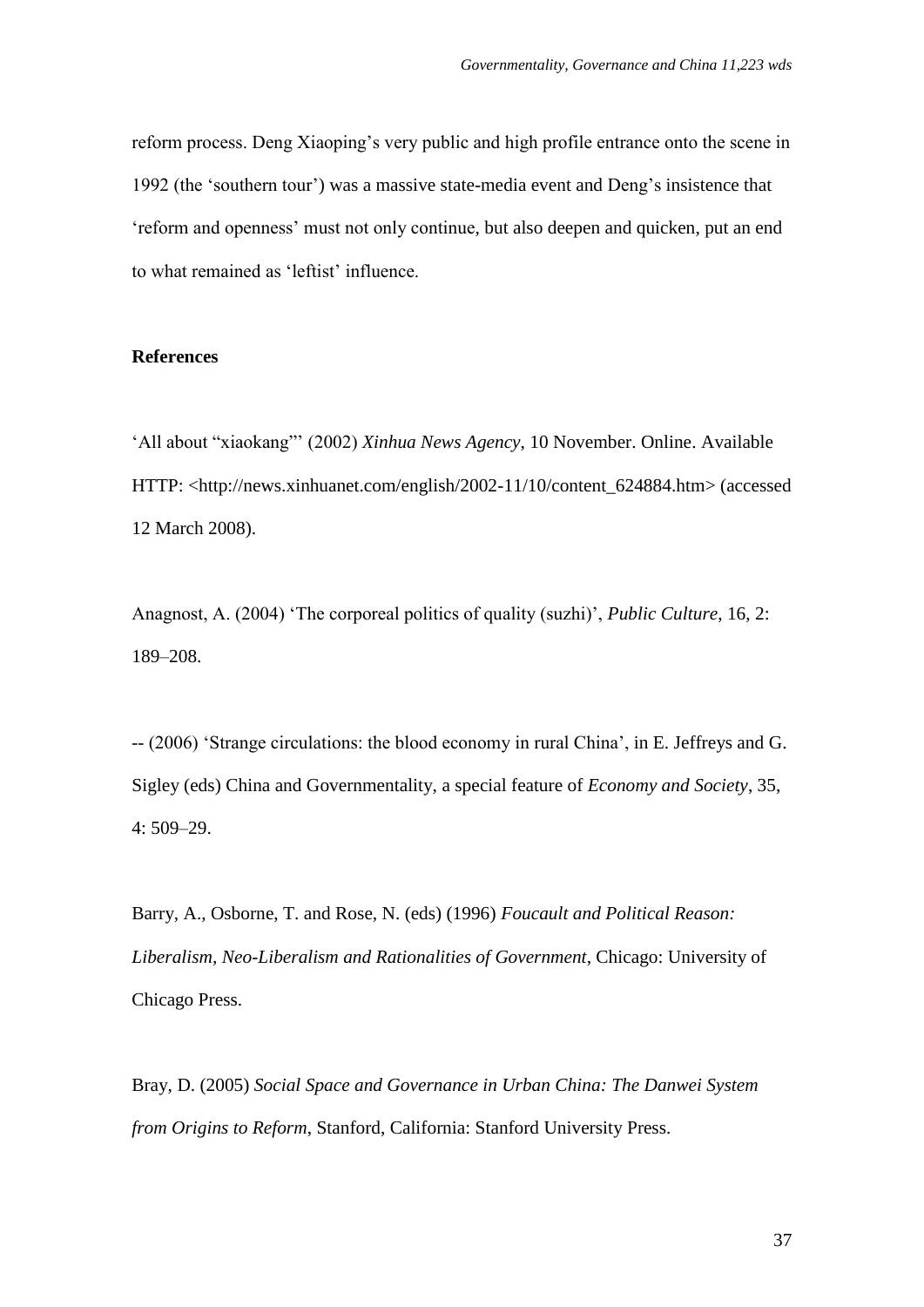-- (2006) 'Building "community": new strategies of urban governance in China', in E. Jeffreys and G. Sigley (eds) China and Governmentality, a special feature of *Economy and Society*, 35, 4: 530–49.

Brodsgaard, K.E. and Zheng Yongnian (eds) (2006) *The Chinese Communist Party in Reform*, Oxon, England: Routledge.

Burchell, G. (1993) 'Liberal government and techniques of the self', *Economy and Society*, 22, 3: 267–82.

Burchell, G., Gordon, C. and Miller, P. (eds) (1991) *The Foucault Effect: Studies in Governmentality*, London: Harvester Wheatsheaf.

Chambon, A., Epstein, L. and Irving, A. (eds) (1999) *Reading Foucault for Social Work*, Columbia University Press.

Chang Chun-Chiao (1978) 'On exercising all-round dictatorship over the bourgeoisie', in R. Lotta (ed.) *And Mao Makes Five*, Chicago: Banner Press, pp. 209–20.

Cruikshank, B. (1993) 'Revolutions within self-government and self-esteem', *Economy and Society*, 22, 3: 327–44.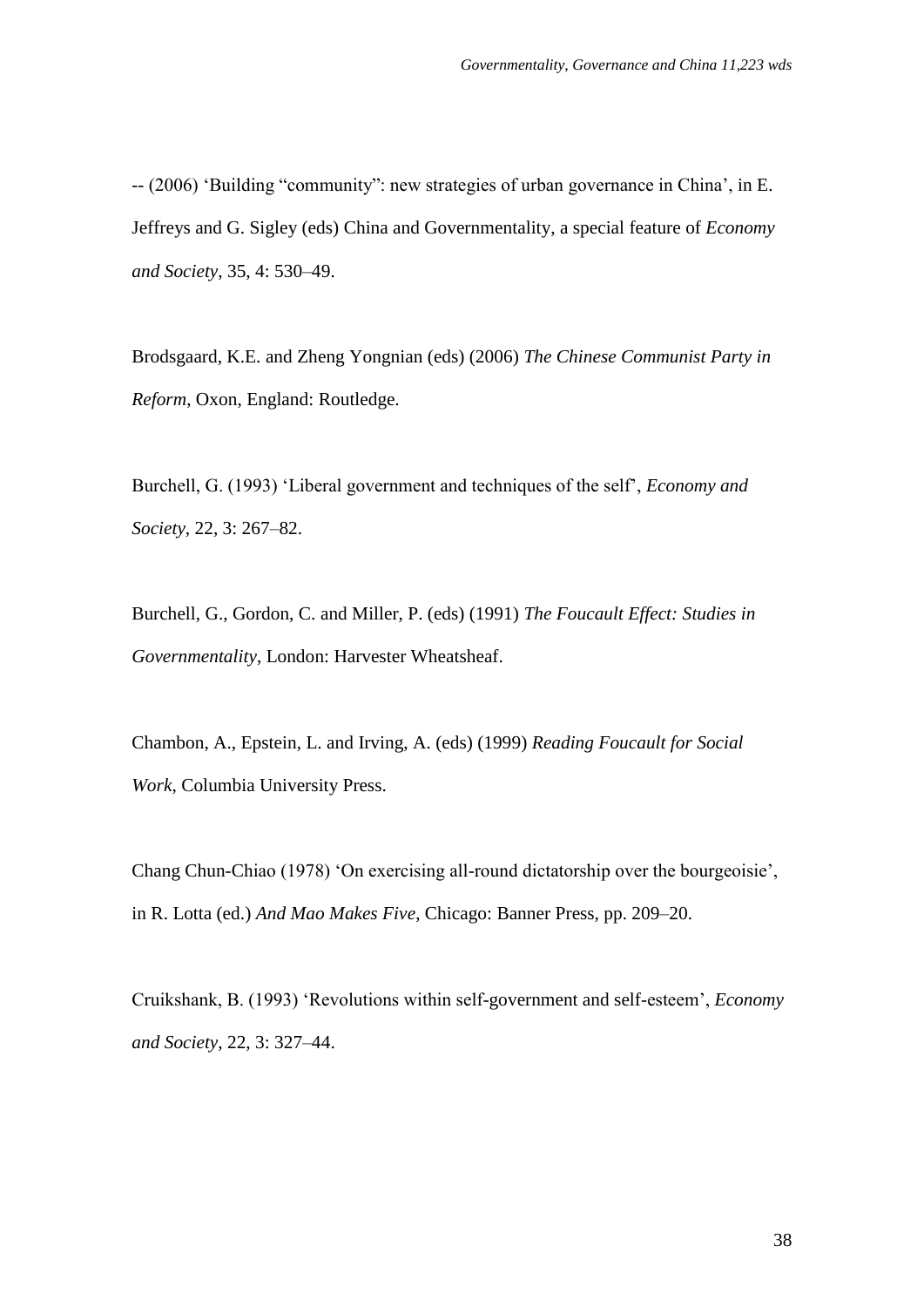-- (1999) *The Will to Empower: Democratic Citizens and Other Subjects*, Ithaca, New York: Cornell University Press.

Dean, M. (1991) *The Constitution of Poverty: Toward a Genealogy of Liberal Governance*, London: Routledge.

-- (1999) *Governmentality: Power and Rule in Modern Society*, London; Thousand Oaks; New Delhi: Sage Publications.

-- (2002) 'Liberal government and authoritarianism', *Economy and Society*, 31, 1: 37– 61.

Dean, M. and Hindess, B. (eds) (1998) *Governing Australia: Studies in Contemporary Rationalities of Government*, Melbourne: Cambridge University Press.

Deng Xiaoping (1994) *Selected Works of Deng Xiaoping: Volume III: (1982–1992)*, Beijing: Foreign Languages Press.

'Diyipian zhidao yuanze he fazhan mubiao' [The first guiding principle and development objective] (2006) *Xinhua News Agency*, 16 March. Online. Available HTTP: <http://news.sina.com.cn/c/2006-03-16/16238457510s.shtml> (accessed 11 March 2008).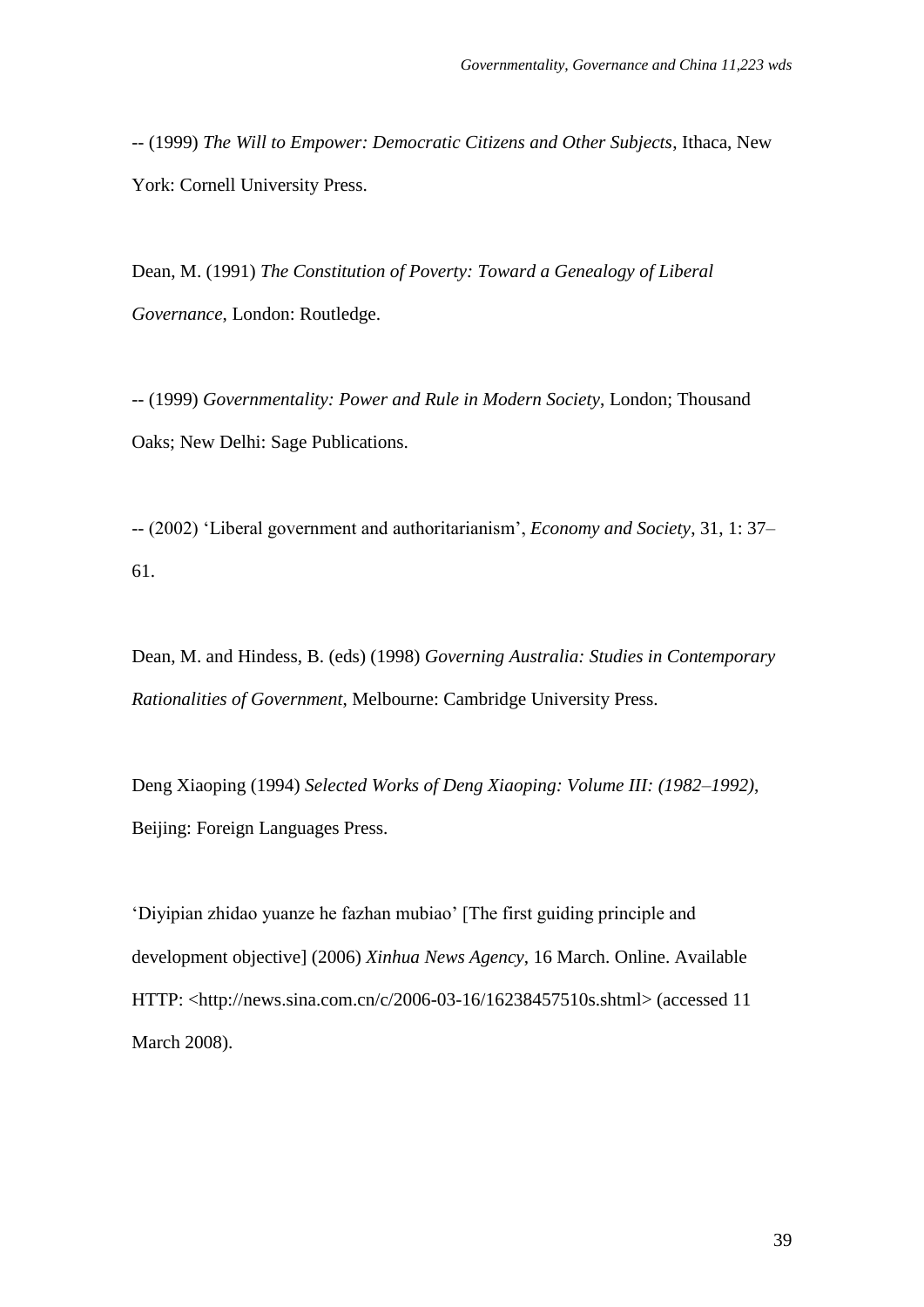Dutton, M. (1992) *Policing and Punishment in China: From Patriarchy to 'the People'*, Cambridge: Cambridge University Press.

-- (2005) *Policing Chinese Politics: A History*, Durham; London: Duke University Press.

Farquhar, J. (2002) *Appetites: Food and Sex in Postsocialist China*, Duke University Press.

-- (2005) 'Biopolitical Beijing: pleasure, sovereignty and self-cultivation in China's capital', *Cultural Anthropology*, 20, 3: 303–27.

Festa, P.E. (2006) 'Mahjong politics in contemporary China: civility, Chineseness, and mass culture', *positions*, 14, 1: 8–35.

Foucault, M. (1978) *The History of Sexuality: An Introduction*, trans. R. Hurley, Harmondsworth: Penguin Books.

-- (1979) 'On governmentality', *Ideology and Consciousness*, 6: 5–19.

-- (1982) 'The subject and power', *Critical Inquiry*, 8: 777–95.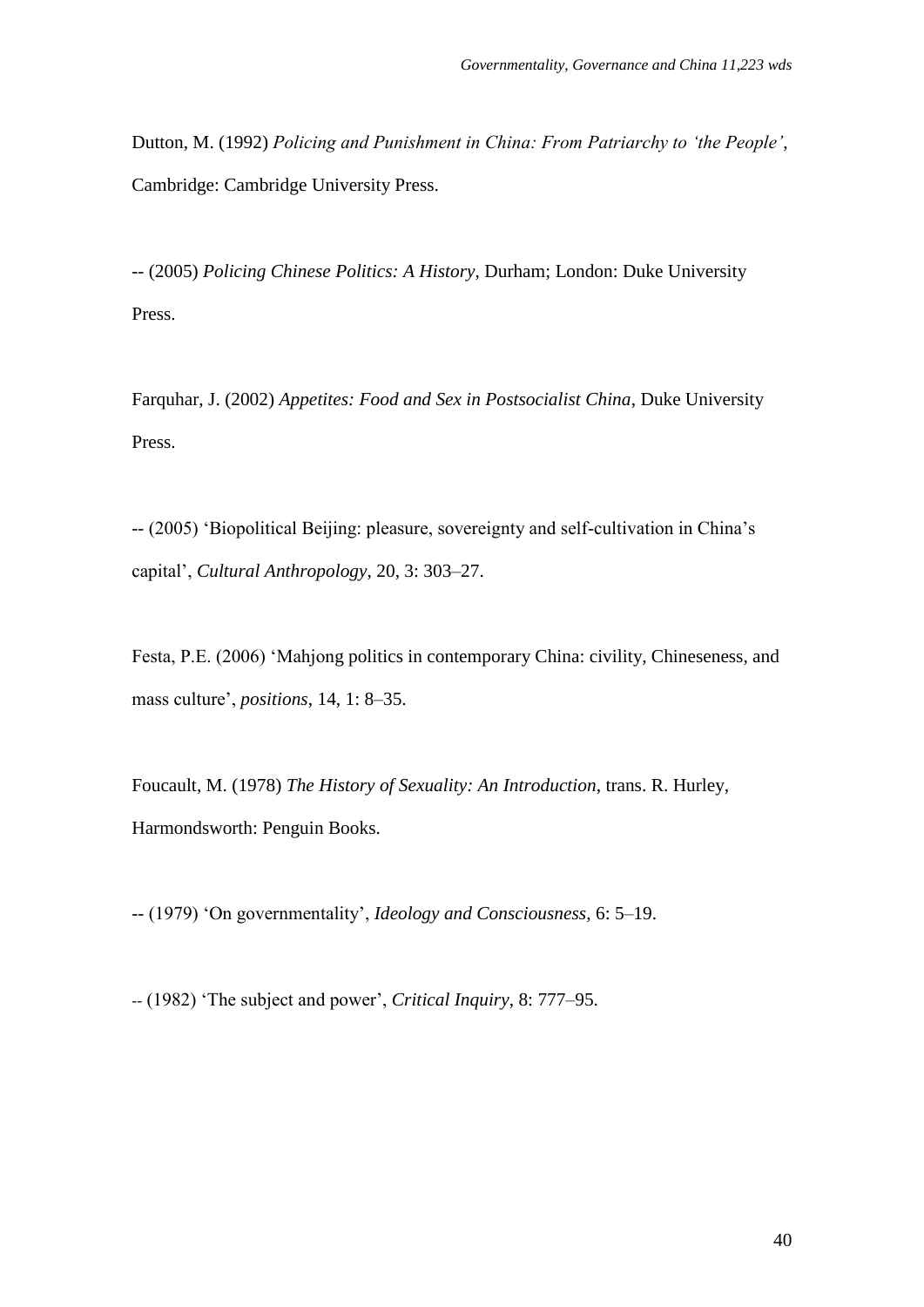-- (1991 [1978]) 'Governmentality', in G. Burchell, C. Gordon, and P. Miller (eds), *The Foucault Effect: Studies in Governmentality*, Chicago: University of Chicago Press, pp. 87–104.

Goodman, D.S.G. (ed.) *The New Rich in China: Future Rulers, Present Lives*, London; New York: Routledge.

Gordon, C. (1991) 'Governmental rationality: an introduction', in G. Burchell, C. Gordon and P. Miller (eds) *The Foucault Effect: Studies in Governmentality*, London: Harvester Wheatsheaf, pp. 1–52.

Greenhalgh, S. (2003) 'Science, modernity, and the making of China's one-child policy', *Population and Development Review*, 29, 2: 163–96.

-- (2005) 'Missile science, population science: the origins of China's one-child policy', *The China Quarterly*, 182: 253–76.

Greenhalgh, S. and Winckler, E.A. (2005) *Governing China's Population: From Leninist to Neoliberal Biopolitics*, Stanford, California: Stanford University Press.

Hindess, B. (1996) *Discourses of Power: From Hobbes to Foucault*, Oxford: Blackwell.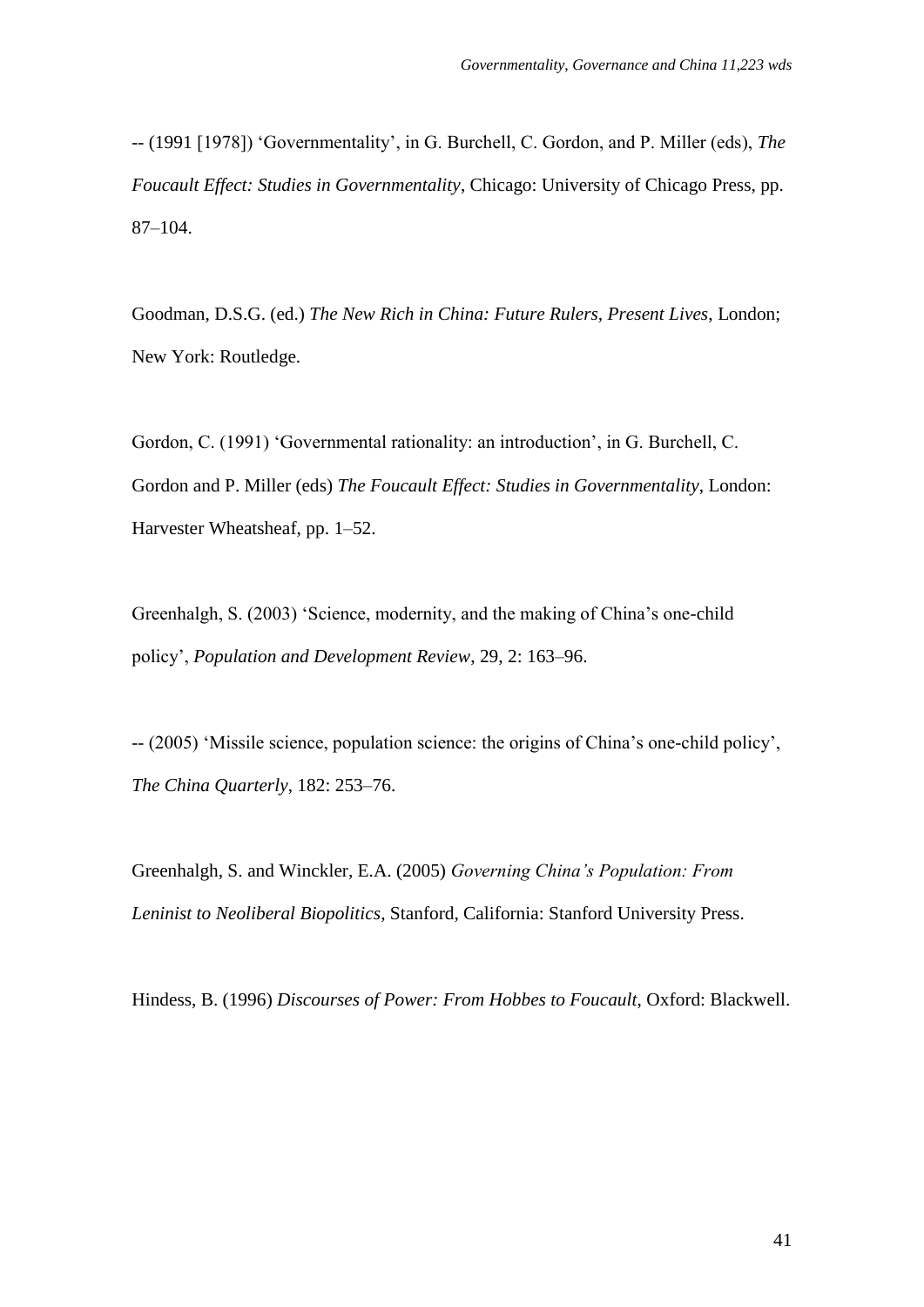-- (1999) 'Liberalism, socialism and democracy: variations on a governmental theme', in A. Barry, T. Osborne and N. Rose (eds) *Foucault and Political Reason: Liberalism, Neo-Liberalism and Rationalities of Government*, London: UCL Press, pp. 65–80.

-- (2001) 'The liberal government of unfreedom', *Alternatives: Global, Local, Political*, 26, 2: 93–111.

Hoffman, L. (2006) 'Autonomous choices and patriotic professionalism: governmentality in late-socialist China', in E. Jeffreys and G. Sigley (eds) China and Governmentality, a special feature of *Economy and Society*, 35, 4: 550–70.

Howell, J. (2004) *Governance in China*, Lanham, Md.; Oxford: Rowman and Littlefield.

Hunt, A. and Wickham, G. (1994) *Foucault and Law: Towards a Sociology of Law as Governance*, London: Pluto Press.

Hunter, I. (1994) *Rethinking the School: Subjectivity, Bureaucracy, Criticism*, Sydney: Allen and Unwin.

Jeffreys, E. (2004) *China, Sex and Prostitution*, London; New York: RoutledgeCurzon.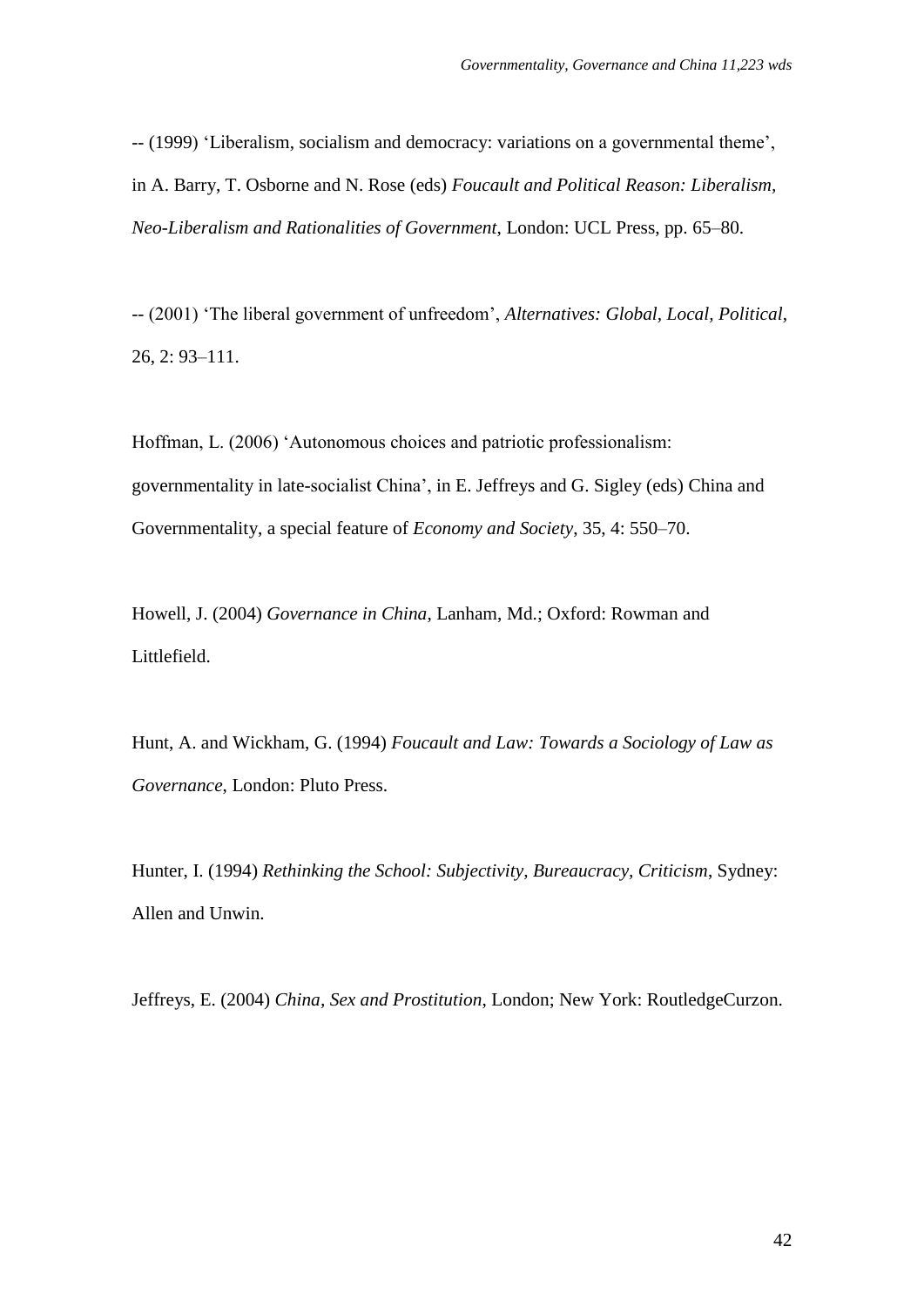-- (2006) 'Governing buyers of sex in the People's Republic of China', in E. Jeffreys and G. Sigley (eds) China and Governmentality, a special feature of *Economy and Society*, 35, 4: 571–93.

Jeffreys, E. and Sigley, G. (eds.) (2006) China and Governmentality, a special feature of *Economy and Society*, 35, 4.

Keane, M. (1999) 'Television and civilization: the unity of opposites?' *International Journal of Cultural Studies*, 2, 2: 246–59.

-- (2001) 'Redefining Chinese citizenship', *Economy and Society*, 30, 1: 1–17.

Kohrman, M. (2004) 'Should I quit? Tobacco, fraught identity, and the risks of governmentality in urban China', *Urban Anthropology*, 33, 2–4: 211–45.

Larner, W. and Walters, W. (eds) (2004) *Global Governmentality: Governing International Spaces*, London: New York: Routledge.

Lee, H. (2006) 'Governmentality and the aesthetic state: a Chinese fantasia', *positions*, 14, 1: 100–29.

Li Shouchu (1997) *Zhongguo zhengfu zhidu* [China's System of Government], Beijing: Zhongyang minzu daxue chubanshe.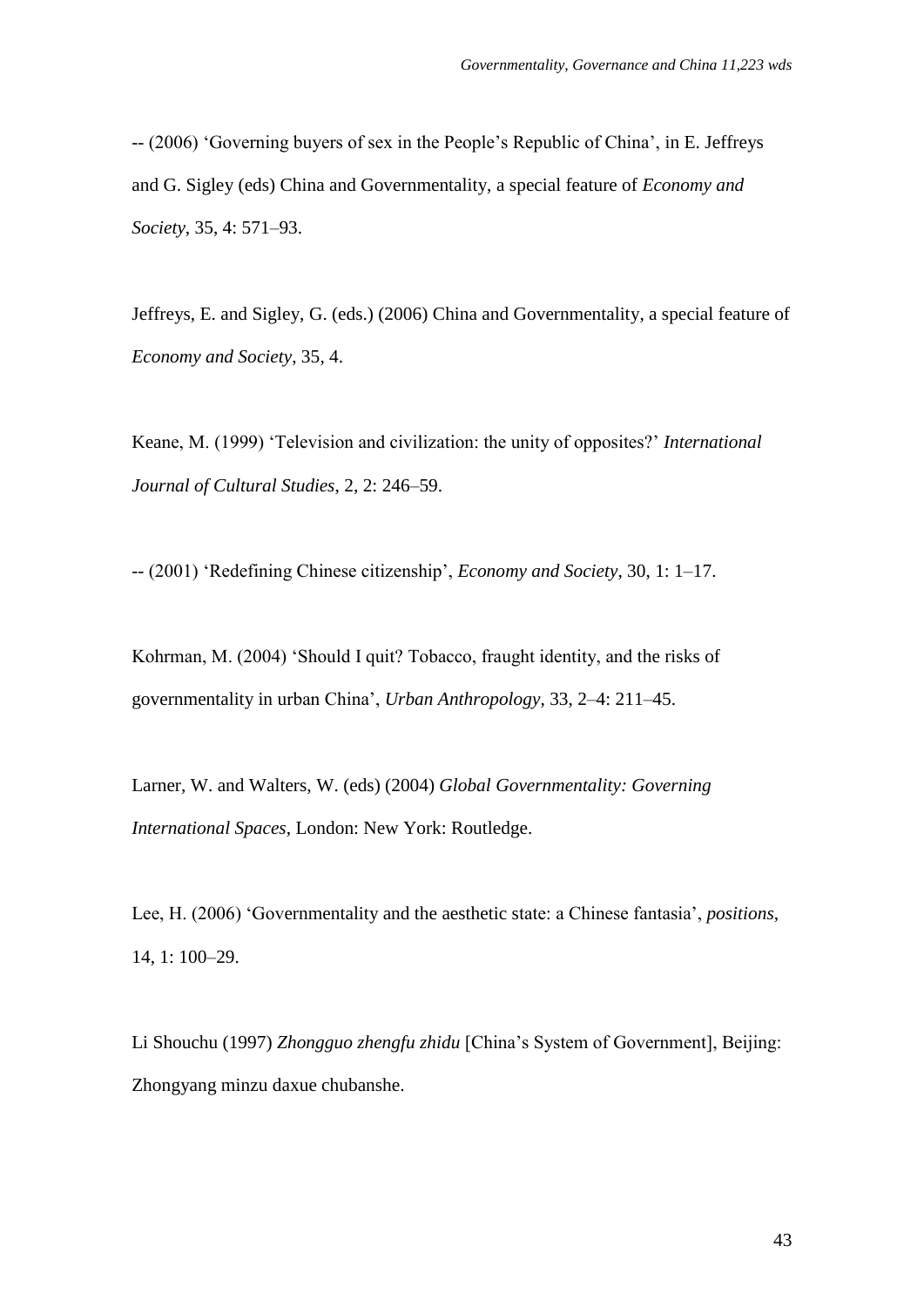Lu Jianjie (1995) 'Philosophical considerations of a socialist market economy', *Social Sciences in China: A Quarterly Review*, 16, 3: 15–28.

Mackerras, C. (1995) *China's Minority Cultures*, New York: St. Martin's Press.

Miller, P. and Rose, N. (1990) 'Governing economic life', *Economy and Society*, 9, 1: 1–31.

Milwertz, C. (2002) *Beijing Women Organizing for Change: A New Wave of the Chinese Women's Movement*, Copenhagen: Nordic Institute for Asian Studies Press.

Minson, J. (1985) *Genealogies of Morals: Nietzsche, Foucault, Donzelot and the Eccentricity of Ethics*, London: Macmillan.

-- (1993) *Questions of Conduct: Sexual Harassment, Citizenship and Government*, London: Macmillan.

Nadesan, M.H. (2008) *Governmentality, Biopower, and Everyday Life*, London; New York: Routledge.

Ogdan, S. (1989) *China's Unresolved Issues: Politics, Development and Culture,* New Jersey: Prentice Hall.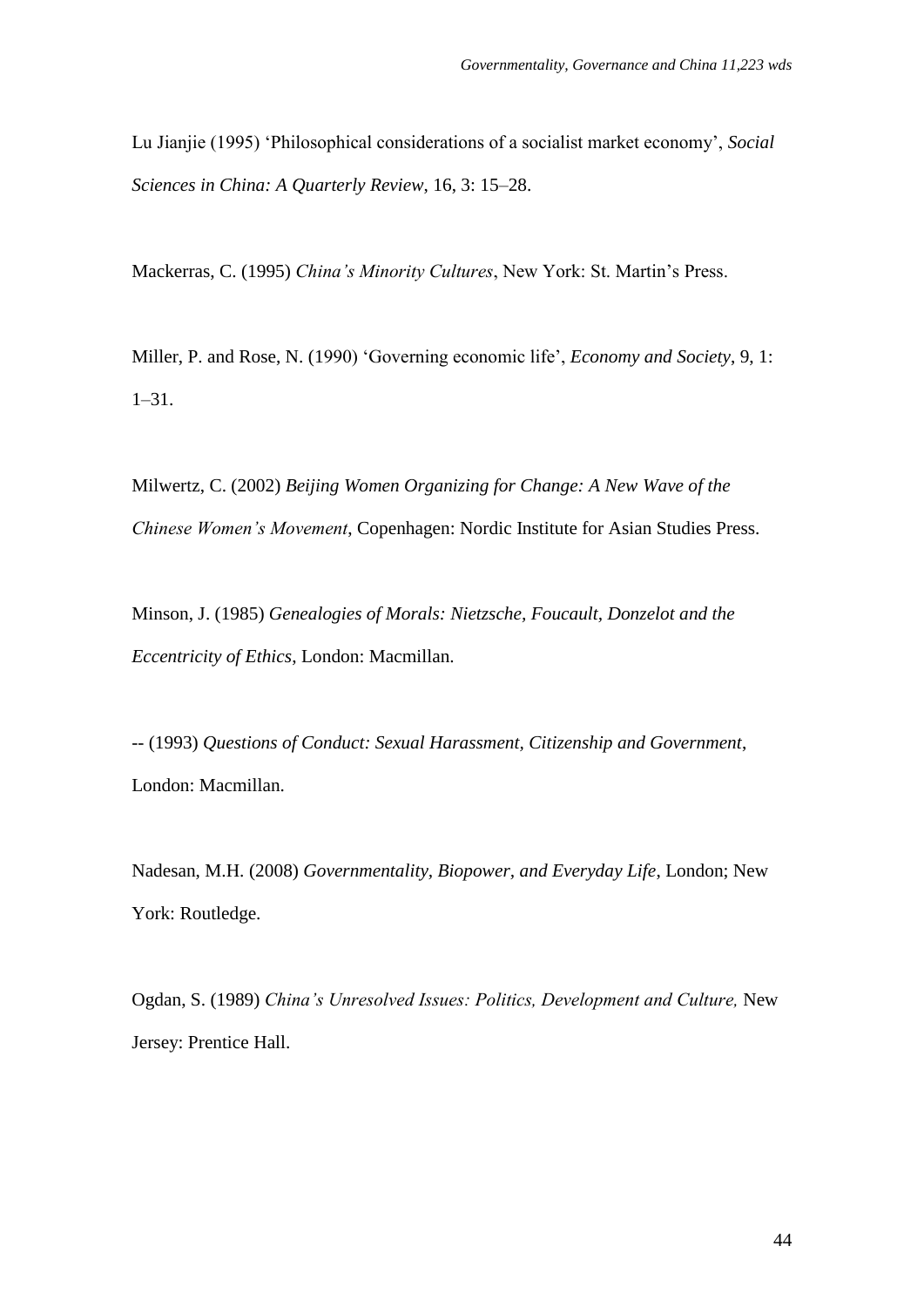Powell, J. and Cook, I. (2000) '"A tiger behind, and coming up fast": governmentality and the politics of population control in China', *Journal of Aging and Identity*, 5, 2: 79– 89.

Quanguo nongcun yiwu jiaoyu jingfei baozhang jizhi gaige lingdao xiaozu bangongshi [National Compulsory Education Fee Reform Leading Office] (n.d.) *Gongzuo jieshao* [Work Introduction]. Online. Available: HTTP: <http://www.qgbzb.cee.edu.cn/show\_news.jsp?id=903> (accessed 15 February 2008).

Rose, N. (1989) *Governing the Soul: The Shaping of the Private Self*, London: Routledge.

-- (1996) *Inventing Our Selves: Psychology, Power and Personhood*, Cambridge: Cambridge University Press.

-- (1999) *Powers of Freedom: Reframing Political Thought*, Cambridge: Cambridge University Press.

Rose, N. and Miller, P. (1992) 'Political power beyond the State: problematics of government', *British Journal of Sociology*, 43, 2: 173–205.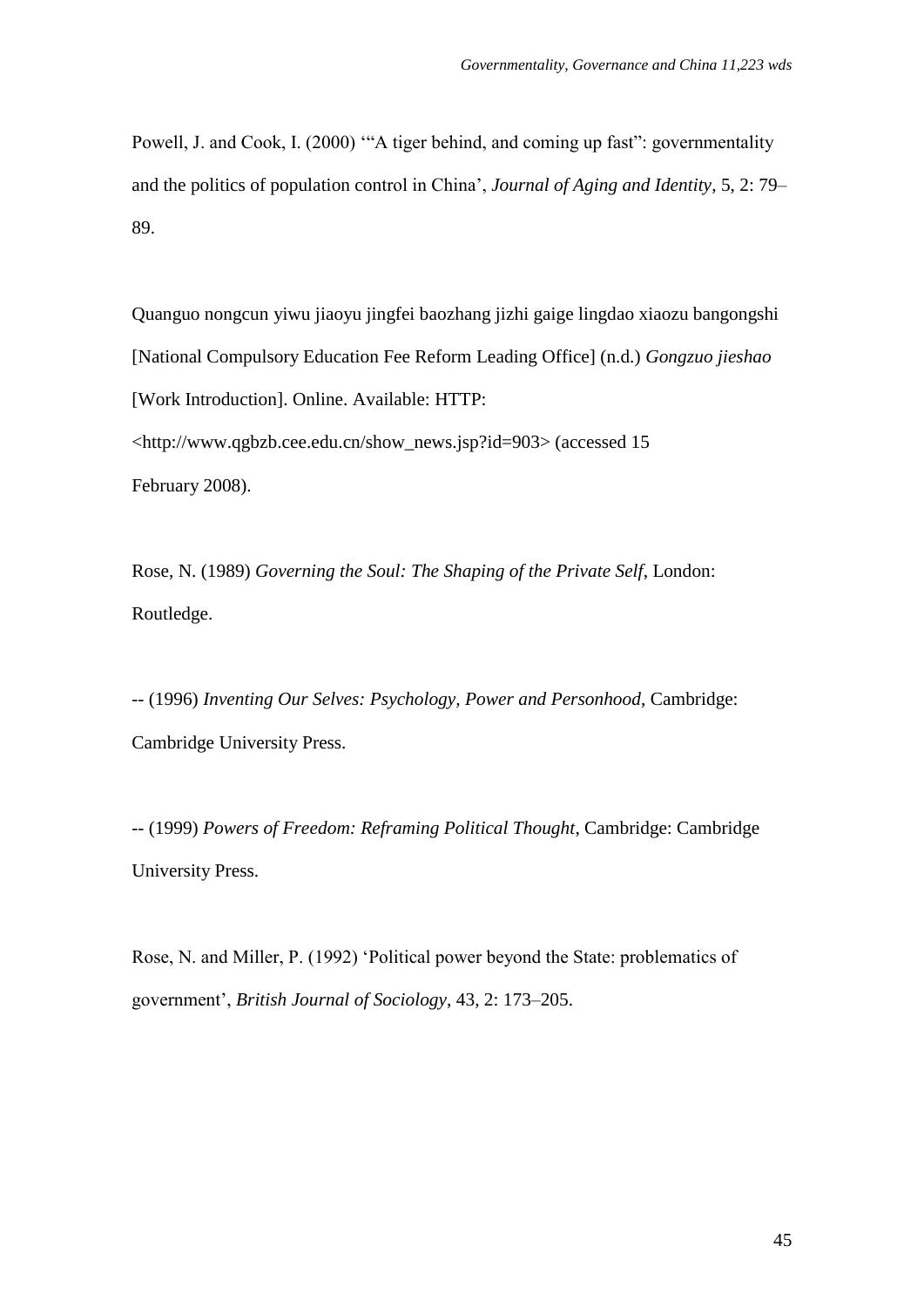Shambaugh, D.L. (2008) *China's Communist Party : Atrophy and Adaptation*, Washington, D.C.: Woodrow Wilson Center Press; Berkeley: University of California Press.

Sigley, G. (1996) 'Governing Chinese bodies: the significance of studies in the concept of governmentality for the analysis of government in China', *Economy and Society*, 25, 4: 457–82.

-- (2004) 'Liberal despotism: population planning, subjectivity, and government in contemporary China', *Alternatives: Global, Local, Political*, 29: 557–75.

-- (2006a) 'Chinese governmentalities: government, governance and the socialist market economy', in E. Jeffreys and G. Sigley (eds) China and Governmentality, a special feature of *Economy and Society*, 35, 4: 487–508.

-- (2006b) From '*jihua*' to '*guihua*': a preliminary critique of approaches to understanding 'governance' in the Chinese context'. Online. Available HTTP: <http://coombs.anu.edu.au/SpecialProj/ASAA/biennial-conference/2006/Sigley-Gary-ASAA2006.pdf> (accessed 20 March 2008).

-- (2009) '*Suzhi*, the body and the fortunes of technoscientific reasoning in contemporary China', *positions*, forthcoming.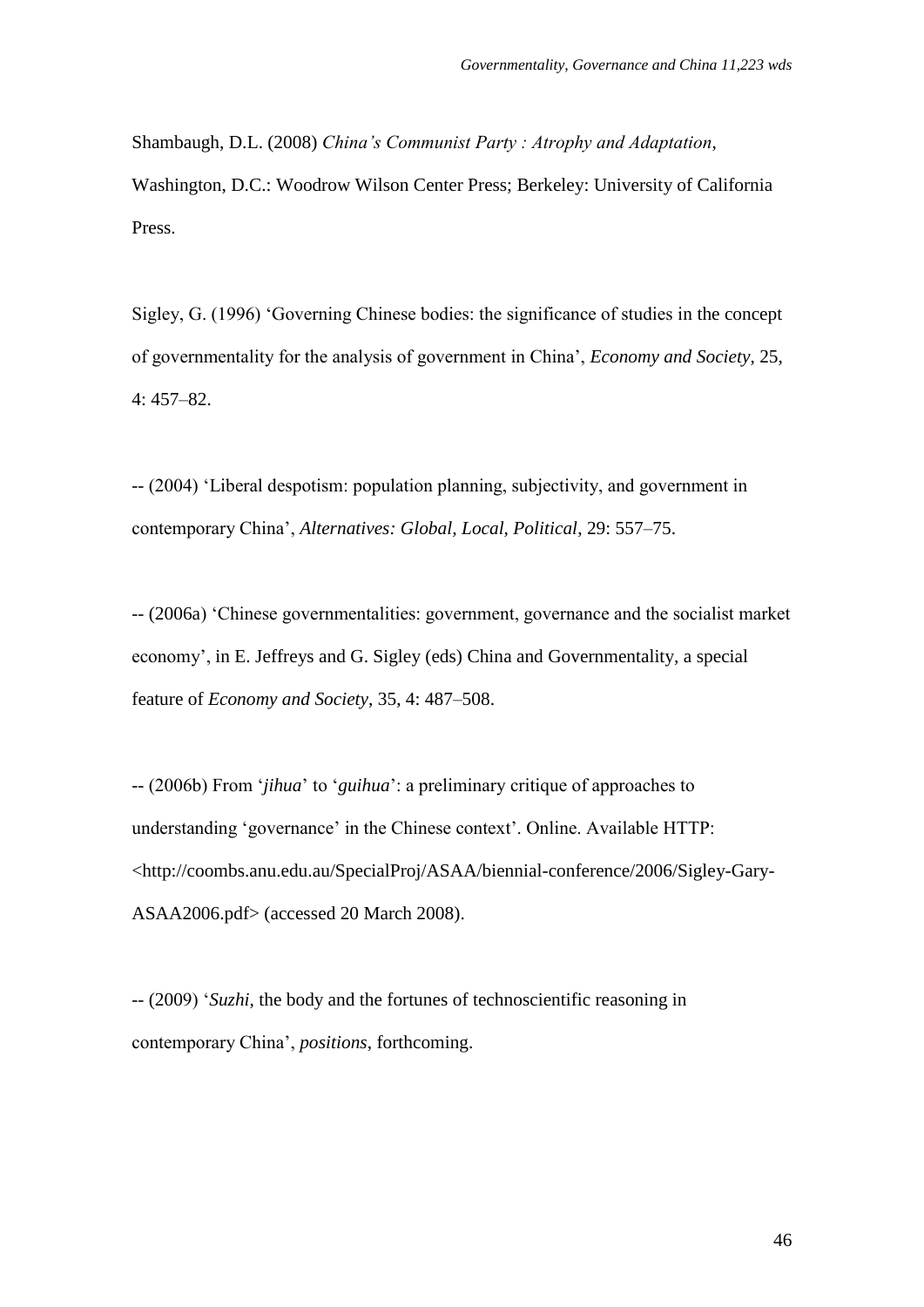Solinger, D. (1999) *Contesting Citizenship in Urban China*, Chicago: University of Chicago Press.

Stenson, K. (1993) 'Community policing as a governmental technology', *Economy and Society*, 22, 3: 373–89.

UNAIDS (2002) 'HIV/AIDS: China's titanic peril — 2001 update of the AIDS situation and needs assessment report'. Online. Available HTTP: <http://www.casy.org/engdocs/China's%20Titanic%20Peril.pdf> (accessed 10 August 2007).

Wang Jiangyu (2005) 'Shixian "san ge zhuanbian", jianshe fuwu xing zhengfu' [Realize the 'three transitions', establish service orientated government], in Zhang Qin (ed.) *Fuwuxing zhengfu: gonggong guanli lunping* [Service Orientated Government: Essays on Public Management], Beijing: Zhongyang bianyi chubanshe, pp. 4–16.

Weir, L. (1996) 'Recent developments in the government of pregnancy', *Economy and Society*, 25, 3: 372–92.

Wu Jinglian (2002) *Zhuangui Zhongguo* [China Changes Tracks], Chengdu: Sichuan renmin chubanshe.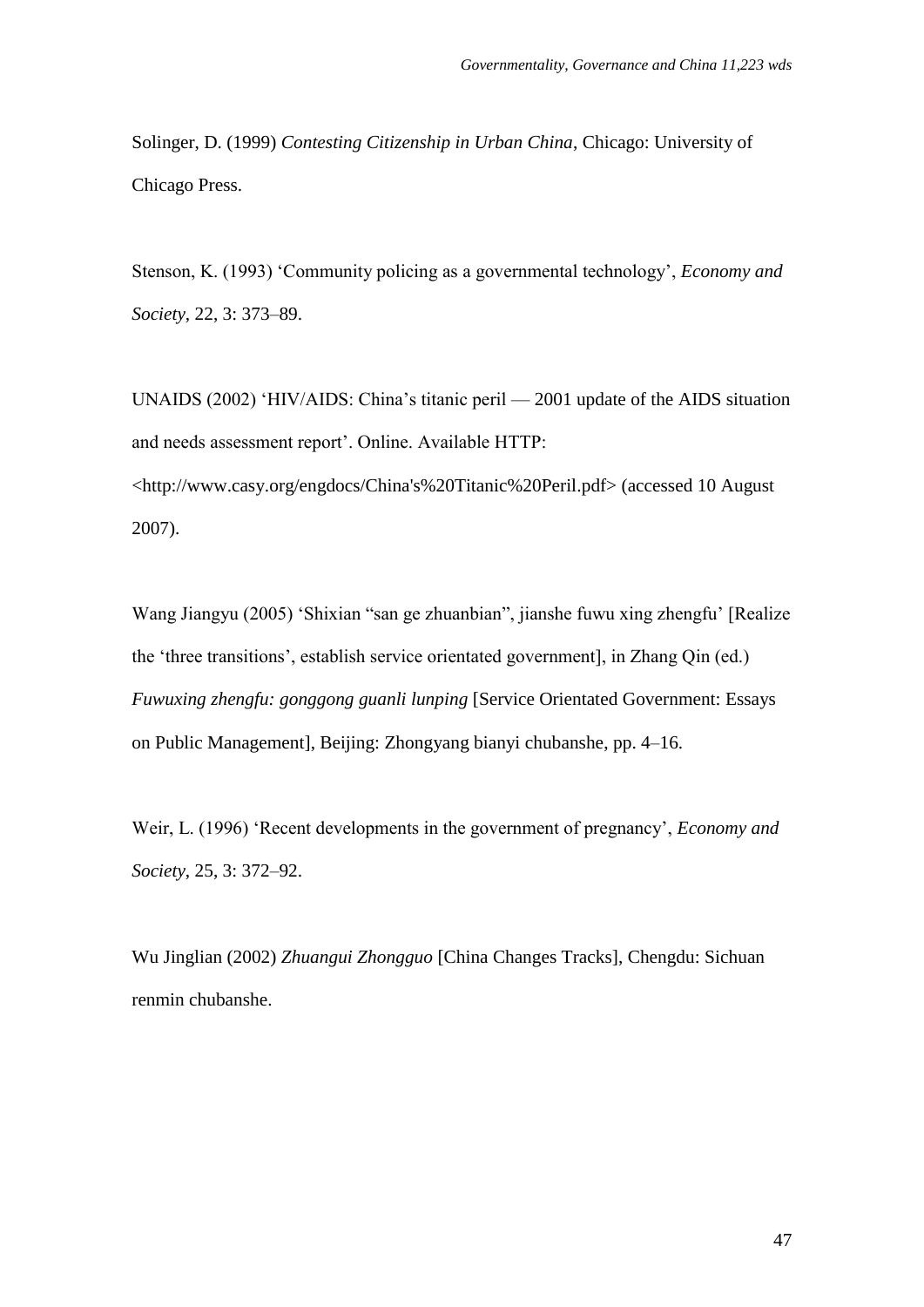Yan Hairong (2003) 'Neoliberal governmentality and neohumanism: organizing suzhi/value flow through labor recruitment network', *Cultural Anthropology*, 18, 4: 493–523.

Yang, M. (1989) 'The gift economy and state power in China', *Comparative Studies in Society and History*, 31, 1: 25–54.

Yu Keping (2002) 'Toward an incremental democracy and governance: Chinese theories and assessment criteria', *New Political Science*, 24, 2: 181–99.

Zhang Kangzhi (1996) 'Jianli shehuizhuyi shichang jingji xuyao qianghua zhengfu zhineng' [Establishing a socialist market economy requires strong government], *Zhongguo xingzheng guanli* [Chinese Administration and Management], 2: 17–23.

Zhonggong zhongyang wenxian yanjiushi (ed.) (1996) *Shisi da yilai zhongyao wenxian xuanbian (shang)* [Important Documents Since the Fourteenth Party Congress, Vol. 1], Beijing: Renmin chubanshe.

Zhongguo jibing yufang kongzhi zhongxin [China Centre for Disease Control and Prevention] (n.d.) 'Yufang aizi: wo you yi "tao"' [Preventing HIV/AIDS: I have a 'method — a condom'], China Centre for Disease Control and Prevention and Qingdao-London Durex Company Ltd.